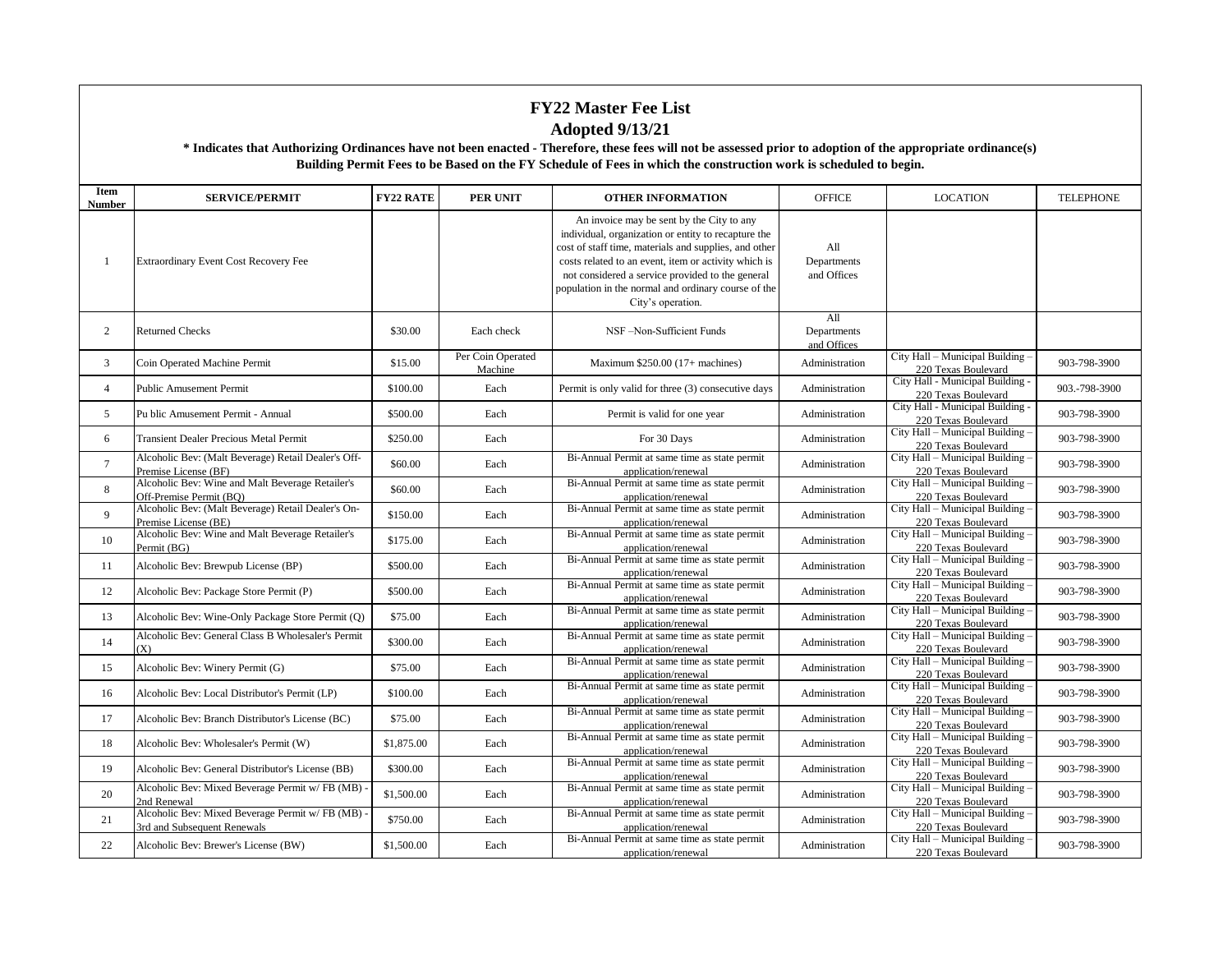| Item<br><b>Number</b> | <b>SERVICE/PERMIT</b>                                                    | <b>FY22 RATE</b> | <b>PER UNIT</b>  | <b>OTHER INFORMATION</b>                                                                                                                                                                                                                                            | <b>OFFICE</b>          | <b>LOCATION</b>                                         | <b>TELEPHONE</b> |
|-----------------------|--------------------------------------------------------------------------|------------------|------------------|---------------------------------------------------------------------------------------------------------------------------------------------------------------------------------------------------------------------------------------------------------------------|------------------------|---------------------------------------------------------|------------------|
| 23                    | Alcoholic Bev: Distiller's and Rectifier's Permit (D)                    | \$1,500.00       | Each             | Bi-Annual Permit at same time as state permit<br>application/renewal                                                                                                                                                                                                | Administration         | City Hall - Municipal Building<br>220 Texas Boulevard   | 903-798-3900     |
| 24                    | Alcoholic Bev: Nonresident Seller's Permit (S)                           | \$150.00         | Each             | Bi-Annual Permit at same time as state permit<br>application/renewal                                                                                                                                                                                                | Administration         | City Hall - Municipal Building -<br>220 Texas Boulevard | 903-798-3900     |
| 25                    | Alcoholic Bev: Bonded Warehouse Permit (J/JD)                            | \$150.00         | Each             | Bi-Annual Permit at same time as state permit<br>application/renewal                                                                                                                                                                                                | Administration         | City Hall - Municipal Building -<br>220 Texas Boulevard | 903-798-3900     |
| 26                    | Alcoholic Bev: Manufacturer's Agent's Warehousing<br>Permit (AW)         | \$750.00         | Each             | Bi-Annual Permit at same time as state permit<br>application/renewal                                                                                                                                                                                                | Administration         | City Hall - Municipal Building<br>220 Texas Boulevard   | 903-798-3900     |
| 27                    | Alcoholic Bev: Promotional Permit (PR)                                   | \$300.00         | Each             | Bi-Annual Permit at same time as state permit<br>application/renewal                                                                                                                                                                                                | Administration         | City Hall - Municipal Building -<br>220 Texas Boulevard | 903-798-3900     |
| 28                    | Alcoholic Bev: Brewer's Self-Distribution License<br>(SD)                | \$600.00         | Each             | Bi-Annual Permit at same time as state permit<br>application/renewal                                                                                                                                                                                                | Administration         | City Hall - Municipal Building -<br>220 Texas Boulevard | 903-798-3900     |
| 29                    | Alcoholic Bev: Water Park Permit (WP)                                    | \$30.00          | Each             | Bi-Annual Permit at same time as state permit<br>application/renewal                                                                                                                                                                                                | Administration         | City Hall - Municipal Building -<br>220 Texas Boulevard | 903-798-3900     |
| 30                    | Motor Vehicle Junk Yard or Business Permit                               | \$50.00          | Each             | Annual<br>Note: \$1.00 Fee to Replace Lost Permit                                                                                                                                                                                                                   | Administration         | City Hall - Municipal Building<br>220 Texas Boulevard   | 903-798-3900     |
| 31                    | Open Records Information                                                 |                  |                  | Note: Charges for public information will be as<br>defined in Title 1, Part 3, Chapter 70 of the Texas<br>Administrative Code. When applicable, labor cost<br>will be added to open records requests and will be<br>billed at \$15/hour plus a 20% overhead charge. | Administration         | City Hall - Municipal Building -<br>220 Texas Boulevard | 903-798-3900     |
| 32                    | Airport Operations, Maintenance and Improvement<br>Fee - Residential 1 * | \$0.00           | Monthly          | Collected via Utility Statement when water use less<br>than 6,000 gallons (Residential)                                                                                                                                                                             | Administration         | City Hall - Municipal Building<br>220 Texas Boulevard   | 903-798-3900     |
| 33                    | Airport Operations, Maintenance and Improvement<br>Fee - Residential 2 * | \$0.00           | Monthly          | Collected via Utility Statement when water use<br>exceeds 6,000 gallons (Residential)                                                                                                                                                                               | Administration         | City Hall - Municipal Building<br>220 Texas Boulevard   | 903-798-3900     |
| 34                    | Airport Operations, Maintenance and Improvement<br>Fee - Commercial 1 *  | \$0.00           | Monthly          | Collected via Utility Statement when water use is<br>less than 4,000 gallons (Commercial)                                                                                                                                                                           | Administration         | City Hall - Municipal Building -<br>220 Texas Boulevard | 903-798-3900     |
| 35                    | Airport Operations, Maintenance and Improvement<br>Fee - Commercial 2 *  | \$0.00           | Monthly          | Collected via Utility Statement when water use<br>exceeds 4,000 gallons (Commercial)                                                                                                                                                                                | Administration         | City Hall - Municipal Building<br>220 Texas Boulevard   | 903-798-3900     |
| 36                    | Dog & Cat Registration (Unaltered) *                                     | \$40.00          | Per Pet          | Per Year                                                                                                                                                                                                                                                            | <b>Animal Services</b> | City Hall - Municipal Building -<br>220 Texas Boulevard | 903-798-3535     |
| 37                    | Dog & Cat Breeding Fee (Unaltered)                                       | \$50.00          | Per Pet          | Per Year - Waved if proof of alteration & rabies<br>vaccination shown                                                                                                                                                                                               | <b>Animal Services</b> | City Hall - Municipal Building -<br>220 Texas Boulevard | 903-798-3535     |
| 38                    | Dog & Cat Registration (Altered) *                                       | \$10.00          | Per Pet          | Per Year - Must show proof of alteration and rabies<br>vaccination.                                                                                                                                                                                                 | <b>Animal Services</b> | City Hall - Municipal Building -<br>220 Texas Boulevard | 903-798-3535     |
| 39                    | Dog & Cat Late Registration or Fail to Register *                        | \$15.00          | Per Pet          | Per Year                                                                                                                                                                                                                                                            | <b>Animal Services</b> | City Hall - Municipal Building<br>220 Texas Boulevard   | 903-798-3535     |
| 40                    | Dog & Cat Registration 3-Year (Altered)                                  | \$20.00          | Per Pet          | Every 3 years - Must show proof of alteration and<br>rabies vaccination.                                                                                                                                                                                            | <b>Animal Services</b> | City Hall - Municipal Building<br>220 Texas Boulevard   | 903-798-3535     |
| 41                    | Dog & Cat Registration - Replacement Tag *                               | \$5.00           | Per Pet          |                                                                                                                                                                                                                                                                     | <b>Animal Services</b> | City Hall - Municipal Building -<br>220 Texas Boulevard | 903-798-3535     |
| 42                    | Dangerous Dog Registration                                               | \$150.00         | Per Pet Per Year |                                                                                                                                                                                                                                                                     | <b>Animal Services</b> | City Hall - Municipal Building -<br>220 Texas Boulevard | 903-798-3912     |
| 43                    | Reclaim City-Registered Impounded Animal                                 | \$50.00          | Per Pet          | For 1st 3 days                                                                                                                                                                                                                                                      | <b>Animal Services</b> | City Hall - Municipal Building -<br>220 Texas Boulevard | 903-798-3912     |
| 44                    | Boarding City-registered Impounded Animal                                | \$10.00          | Per Pet Per Day  | For Day 4 On.                                                                                                                                                                                                                                                       | <b>Animal Services</b> | City Hall - Municipal Building -<br>220 Texas Boulevard | 903-798-3912     |
| 45                    | Reclaim Impounded Animal                                                 | \$100.00         | Per Pet          | Includes rabies shot, vaccinations, & City<br>Registration                                                                                                                                                                                                          | <b>Animal Services</b> | City Hall - Municipal Building -<br>220 Texas Boulevard | 903-798-3912     |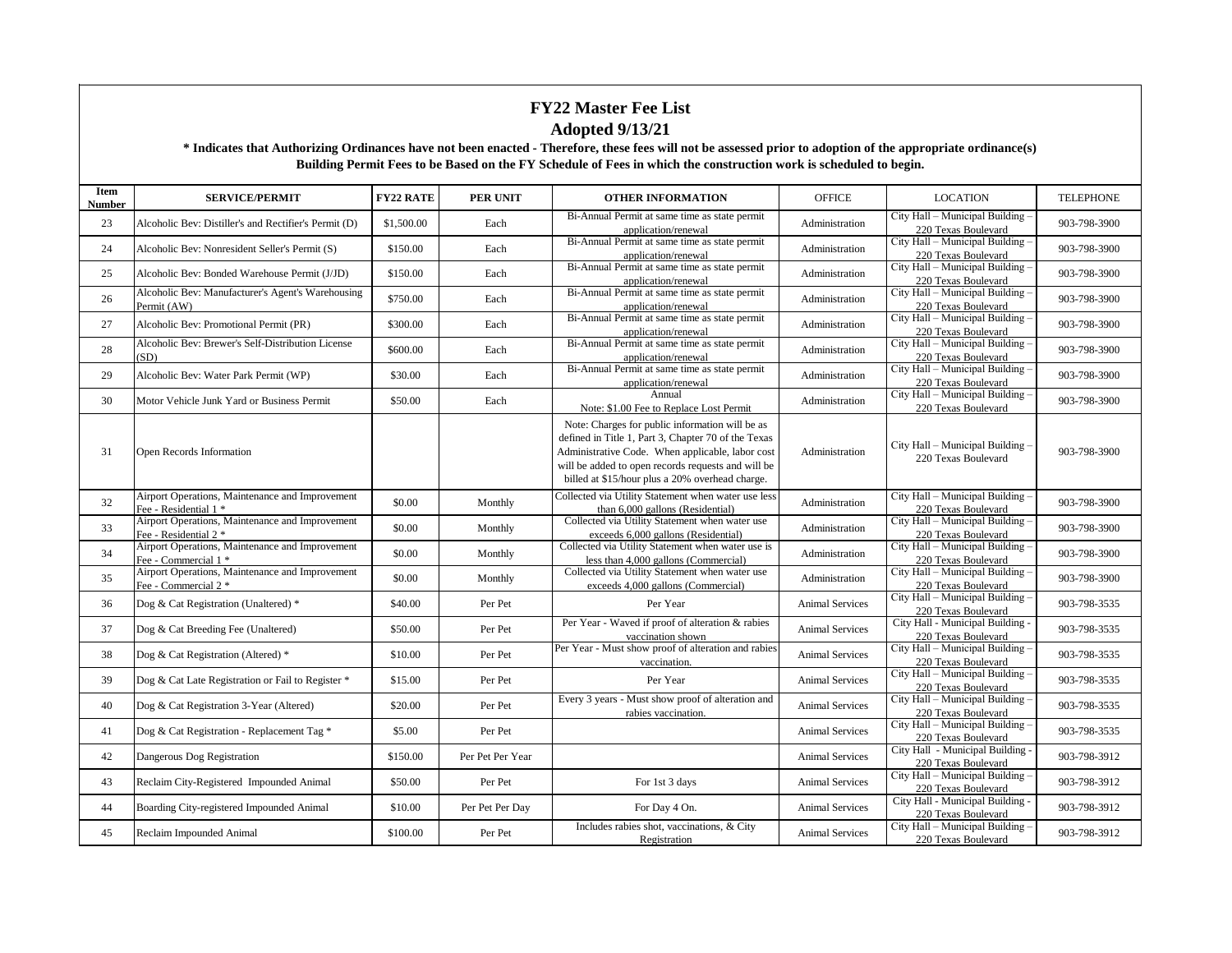| Item<br>Number | <b>SERVICE/PERMIT</b>                                              | <b>FY22 RATE</b> | <b>PER UNIT</b>         | <b>OTHER INFORMATION</b>                                                                        | <b>OFFICE</b>                     | <b>LOCATION</b>                                         | <b>TELEPHONE</b> |
|----------------|--------------------------------------------------------------------|------------------|-------------------------|-------------------------------------------------------------------------------------------------|-----------------------------------|---------------------------------------------------------|------------------|
| 46             | Rabies Quarantine                                                  | \$150.00         | Per Pet                 | To Be Done at Vet's Office Or Approved Place                                                    | <b>Animal Services</b>            | City Hall - Municipal Building -<br>220 Texas Boulevard | 903-798-3912     |
| 47             | <b>Owner Surrenders</b>                                            | \$60.00          | Per Pet                 |                                                                                                 | <b>Animal Services</b>            | City Hall - Municipal Building -<br>220 Texas Boulevard | 903-798-3912     |
| 48             | Animal Adoption Fee                                                | \$50.00          | Per Pet                 | Includes rabies shot, vaccinations, & City<br>Registration                                      | <b>Animal Services</b>            | City Hall - Municipal Building -<br>220 Texas Boulevard | 903-798-3912     |
| 49             | Miscellaneous Fee                                                  | \$15.00          | Per Pet                 | In Increments of \$15                                                                           | <b>Animal Services</b>            | City Hall - Municipal Building -<br>220 Texas Boulevard |                  |
| 50             | <b>Birth Certificates</b>                                          | \$23.00          | Each                    |                                                                                                 | <b>Vital Statistics</b><br>Office | City Hall - Municipal Building -<br>220 Texas Boulevard | 903-798-3905     |
| 51             | Death Certificates                                                 | \$21.00          | Each                    |                                                                                                 | <b>Vital Statistics</b><br>Office | City Hall - Municipal Building -<br>220 Texas Boulevard | 903-798-3905     |
| 52             | Death Certificates (additional copies)                             | \$4.00           | Each                    |                                                                                                 | <b>Vital Statistics</b><br>Office | City Hall - Municipal Building -<br>220 Texas Boulevard | 903-798-3905     |
| 53             | <b>Abstract Poly Envelope</b>                                      | \$2.00           | Each                    |                                                                                                 | <b>Vital Statistics</b><br>Office | City Hall - Municipal Building -<br>220 Texas Boulevard | 903-798-3905     |
| 54             | Long Poly Envelope                                                 | \$3.00           | Each                    |                                                                                                 | <b>Vital Statistics</b><br>Office | City Hall - Municipal Building -<br>220 Texas Boulevard | 903-798-3905     |
| 55             | Mail Request: Shipping & Handling Fee                              | \$2.00           | Each                    |                                                                                                 | <b>Vital Statistics</b><br>Office | City Hall - Municipal Building -<br>220 Texas Boulevard | 903-798-3905     |
| 56             | Credit/debit card payment                                          | \$2.50           | <b>Each Transaction</b> | In Addition to certificate fees                                                                 | <b>Vital Statistics</b><br>Office | City Hall - Municipal Building -<br>220 Texas Boulevard | 903-798-3905     |
| 57             | Garage Sale Permit                                                 | \$5.00           | Each                    | 3-day/max 2 per year                                                                            | <b>Inspections Departmen</b>      | City Hall - Municipal Building -<br>220 Texas Boulevard | 903-798-3905     |
| 58             | <b>Estate Sale Permit</b>                                          | \$20.00          | Each                    | 3-days/Max 2 per year                                                                           | <b>Inspections Departmen</b>      | City Hall - Municipal Building -<br>220 Texas Boulevard | 903-798-3905     |
| 59             | Itinerate Vendor Permit                                            | \$100.00         | Each                    | \$10.00 each additional permit for same sales group.<br>1-year permit                           | <b>Vital Statistics</b><br>Office | City Hall - Municipal Building -<br>220 Texas Boulevard | 903-798-3905     |
| 60             | <b>Incident Report Copies</b>                                      | \$5.00           | Per Report              | Fire Department calls only                                                                      | Fire<br>Department                | City Hall - Municipal Building -<br>220 Texas Boulevard | 903-798-3994     |
| 61             | Fire Inspection Service: Nursing Home                              | \$150.00         | Annual Fee              | Includes two inspections performed semi-annually                                                | Fire<br>Department                | City Hall - Municipal Building -<br>220 Texas Boulevard | 903-798-3994     |
| 62             | Fire Inspection Service: Day Care                                  | \$75.00          | Annual Fee              | Includes two inspections performed semi-annually                                                | Fire<br>Department                | City Hall - Municipal Building -<br>220 Texas Boulevard | 903-798-3994     |
| 63             | Fire Inspection Service: Group Home                                | \$75.00          | Annual Fee              | Includes two inspections performed semi-annually                                                | Fire<br>Department                | City Hall - Municipal Building -<br>220 Texas Boulevard | 903-798-3994     |
| 64             | Fire Inspection Service: Hospital                                  | \$350.00         | Annual Fee              | Includes two inspections performed semi-annually                                                | Fire<br>Department                | City Hall - Municipal Building -<br>220 Texas Boulevard | 903-798-3994     |
| 65             | Fire Inspection Service: Hotel/Motel - Base                        | \$25.00          | Annual Fee              | Includes two inspections, performed semi-annually.<br>\$25 base fee plus \$5 per room inspected | Fire<br>Department                | City Hall - Municipal Building -<br>220 Texas Boulevard | 903-798-3994     |
| 66             | Fire Inspection Service: Hotel/Motel - Per Room                    | \$5.00           | Annual Fee              | Includes two inspections, performed semi-annually<br>\$25 base fee plus \$5 per room inspected  | Fire<br>Department                | City Hall - Municipal Building -<br>220 Texas Boulevard | 903-798-3994     |
| 67             | Fire Inspection Service: First Re-Inspection                       | \$0.00           | Each                    |                                                                                                 | Fire<br>Department                | City Hall - Municipal Building -<br>220 Texas Boulevard | 903-798-3994     |
| 68             | Fire Inspection Service: 2nd and subsequent re-<br>inpsections.    | \$100.00         | Each                    |                                                                                                 | Fire<br>Department                | City Hall - Municipal Building -<br>220 Texas Boulevard | 903-798-3994     |
| 69             | Fire Inspection Service: After Hours Inspection<br>(Minimum 2 hr.) | \$75.00          | Per hour                |                                                                                                 | Fire<br>Department                | City Hall - Municipal Building -<br>220 Texas Boulevard | 903-798-3994     |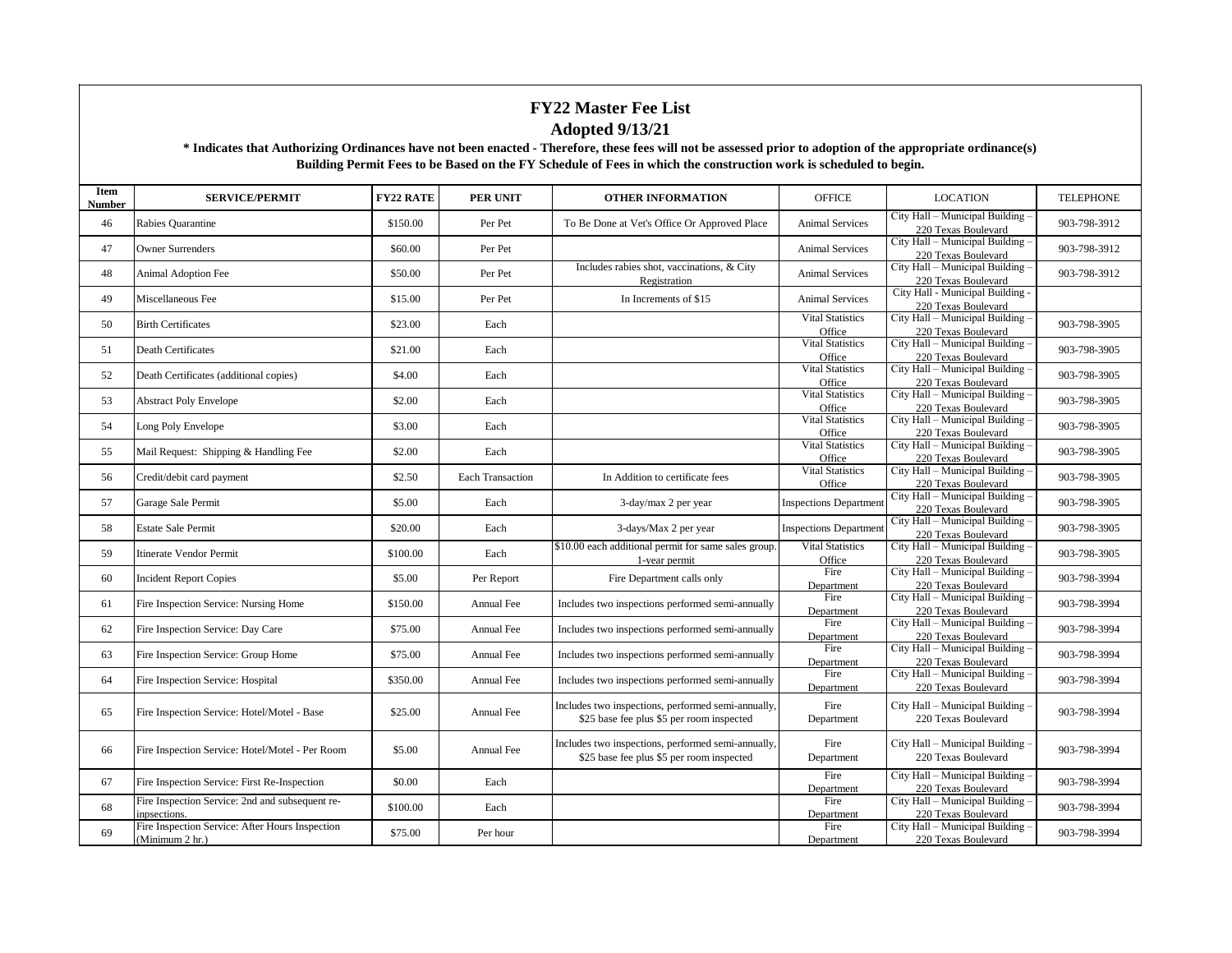| Item<br>Number | <b>SERVICE/PERMIT</b>                                                                                                                  | <b>FY22 RATE</b> | <b>PER UNIT</b>   | <b>OTHER INFORMATION</b>                                               | <b>OFFICE</b>             | <b>LOCATION</b>                                         | <b>TELEPHONE</b> |
|----------------|----------------------------------------------------------------------------------------------------------------------------------------|------------------|-------------------|------------------------------------------------------------------------|---------------------------|---------------------------------------------------------|------------------|
| 70             | Water Fill / Truck Only                                                                                                                | \$25.00          | Per Order         |                                                                        | Fire<br>Department        | City Hall - Municipal Building<br>220 Texas Boulevard   | 903-798-3994     |
| 71             | Fire Inspection Service: Home Safety Inspection                                                                                        | No Charge        |                   |                                                                        | Fire<br>Department        | City Hall - Municipal Building -<br>220 Texas Boulevard | 903-798-3994     |
| 72             | Fire Inspection Service: Foster Home Inspection                                                                                        | No Charge        |                   |                                                                        | Fire<br>Department        | City Hall - Municipal Building<br>220 Texas Boulevard   | 903-798-3994     |
| 73             | Permit: Fire Alarm Commercial                                                                                                          | \$100.00         | <b>Annual Fee</b> |                                                                        | Fire<br>Department        | City Hall - Municipal Building<br>220 Texas Boulevard   | 903-798-3994     |
| 74             | False Alarm Fee - Commercial: 4-6 Alarms                                                                                               | \$50.00          | Each Alarm        | Per 12-month period                                                    | Fire<br>Department        | City Hall - Municipal Building<br>220 Texas Boulevard   | 903-798-3994     |
| 75             | False Alarm Fee - Commercial: 7 and more                                                                                               | \$75.00          | Each Alarm        | Per 12-month period                                                    | Fire<br>Department        | City Hall - Municipal Building -<br>220 Texas Boulevard | 903-798-3994     |
| 76             | False Alarm Fee - Residential: 4-6 Alarms                                                                                              | \$35.00          | Each Alarm        | Per 12-month period                                                    | Fire<br>Department        | City Hall - Municipal Building -<br>220 Texas Boulevard | 903-798-3994     |
| 77             | False Alarm Fee - Residential: 7 and more                                                                                              | \$45.00          | Each Alarm        | Per 12-month period                                                    | Fire<br>Department        | City Hall - Municipal Building<br>220 Texas Boulevard   | 903-798-3994     |
| 78             | Permit: Fixed Fire Extinguishing System                                                                                                | \$75.00          | Each              |                                                                        | Fire<br>Department        | City Hall - Municipal Building<br>220 Texas Boulevard   | 903-798-3994     |
| 79             | Permit: Sprinkler/Standpipe                                                                                                            | \$75.00          | Each              |                                                                        | Fire<br>Department        | City Hall - Municipal Building -<br>220 Texas Boulevard | 903-798-3994     |
| 80             | Permit: Installation/Removal of UST's                                                                                                  | \$100.00         | Each              |                                                                        | Fire<br>Department        | City Hall - Municipal Building<br>220 Texas Boulevard   | 903-798-3994     |
| 81             | Permit: Open Burning (not recreational)                                                                                                | \$1,000.00       | Each              |                                                                        | Fire<br>Department        | City Hall - Municipal Building -<br>220 Texas Boulevard | 903-798-3994     |
| 82             | Permit: Recreational Burning                                                                                                           | \$50.00          | Each              |                                                                        | Fire<br>Department        | City Hall - Municipal Building<br>220 Texas Boulevard   | 903-798-3994     |
| 83             | Permit: Fireworks                                                                                                                      | \$100.00         | Each              |                                                                        | Fire<br>Department        | City Hall - Municipal Building<br>220 Texas Boulevard   | 903-798-3994     |
| 84             | Response: Hazardous Materials                                                                                                          | \$1.10           | Replacement       | Current Replacement cost of materials used                             | Fire<br>Department        | City Hall - Municipal Building -<br>220 Texas Boulevard | 903-798-3994     |
| 85             | Response: Technical Rescue                                                                                                             | \$1.10           | Replacement       | Current Replacement cost of materials used                             | Fire<br>Department        | City Hall - Municipal Building<br>220 Texas Boulevard   | 903-798-3994     |
| 86             | Inspection Service: Pool (each body of water)                                                                                          | \$125.00         | Annual Fee        |                                                                        | <b>Health Inspections</b> | City Hall - Municipal Building -<br>220 Texas Boulevard | 903-798-3912     |
| 87             | Inspection Service: Pool Late Fee (each body of<br>water)                                                                              | \$75.00          | Each              |                                                                        | <b>Health Inspections</b> | City Hall - Municipal Building<br>220 Texas Boulevard   | 903-798-3912     |
| 88             | Inspection Service: Pool 1st Re-inspection (each body<br>of water)                                                                     | \$125.00         | Each              |                                                                        | <b>Health Inspections</b> | City Hall - Municipal Building<br>220 Texas Boulevard   | 903-798-3912     |
| 89             | Inspection Service: Pool Subsequent Re-inspections<br>(each body of water/each additional inspection -<br>incremental increase in fee) | \$125.00         | Each              | Increasing in \$100.00 increments for each<br>additional re-inspection | <b>Health Inspections</b> | City Hall - Municipal Building<br>220 Texas Boulevard   | 903-798-3912     |
| 90             | Inspection Service: Pool Complaint (each body of<br>water)                                                                             | \$75.00          | Each              |                                                                        | <b>Health Inspections</b> | City Hall - Municipal Building<br>220 Texas Boulevard   | 903-798-3912     |
| 91             | Inspection Service: Pool Reinstatement (each body of<br>water)                                                                         | \$125.00         | Each              |                                                                        | <b>Health Inspections</b> | City Hall - Municipal Building<br>220 Texas Boulevard   | 903-798-3912     |
| 92             | Heath Service Inspection: Food Service w/1-5<br>employees                                                                              | \$275.00         | Annual Fee        |                                                                        | <b>Health Inspections</b> | City Hall - Municipal Building -<br>220 Texas Boulevard | 903-798-3912     |
| 93             | Health Service Inspection: Food Service w/6-10<br>employees                                                                            | \$350.00         | Annual Fee        |                                                                        | <b>Health Inspections</b> | City Hall - Municipal Building -<br>220 Texas Boulevard | 903-798-3912     |
| 94             | Health Service Inspection: Food Service w/11 or<br>more employees                                                                      | \$375.00         | Annual Fee        |                                                                        | Health Inspections        | City Hall - Municipal Building<br>220 Texas Boulevard   | 903-798-3912     |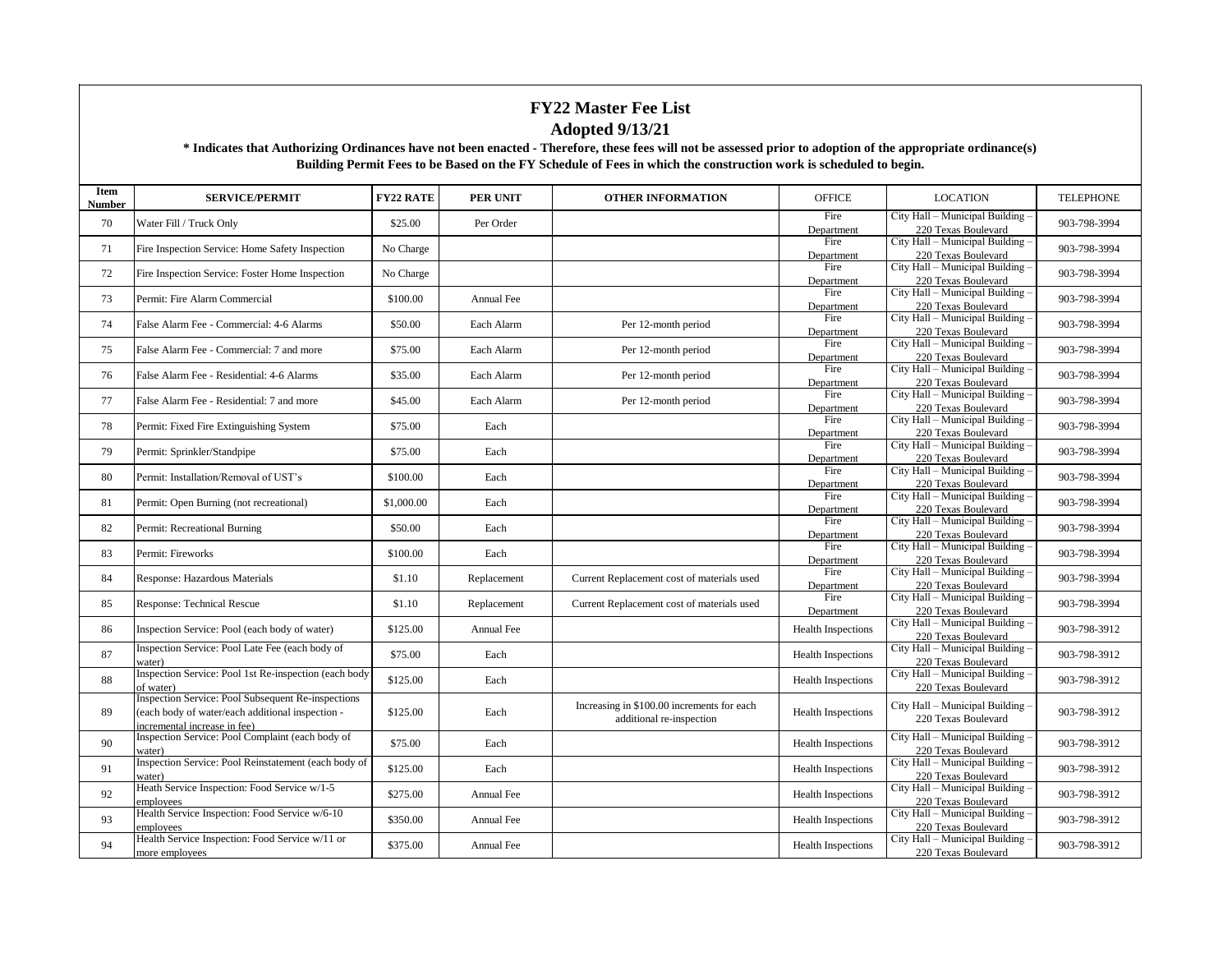| Item<br>Number | <b>SERVICE/PERMIT</b>                                                        | <b>FY22 RATE</b> | <b>PER UNIT</b>   | <b>OTHER INFORMATION</b>                                                                                                           | <b>OFFICE</b>             | <b>LOCATION</b>                                         | <b>TELEPHONE</b> |
|----------------|------------------------------------------------------------------------------|------------------|-------------------|------------------------------------------------------------------------------------------------------------------------------------|---------------------------|---------------------------------------------------------|------------------|
| 95             | Health Service Inspection: Food Service each Public<br>& Private School      | \$275.00         | <b>Annual Fee</b> |                                                                                                                                    | Health Inspections        | City Hall - Municipal Building<br>220 Texas Boulevard   | 903-798-3912     |
| 96             | Health Service Inspection: Food Service for each Non-<br>Profit              | \$75.00          | Annual Fee        | Complaint Inspection, reinstatement & re-<br>inspection fees apply                                                                 | Health Inspections        | City Hall - Municipal Building -<br>220 Texas Boulevard | 903-798-3912     |
| 97             | Health Service Inspection: Day Care Food Service                             | \$150.00         | Annual Fee        | Per Day Care                                                                                                                       | <b>Health Inspections</b> | City Hall - Municipal Building<br>220 Texas Boulevard   | 903-798-3912     |
| 98             | Health Service Inspection: Temporary Event                                   | \$50.00          | Each              |                                                                                                                                    | <b>Health Inspections</b> | City Hall - Municipal Building<br>220 Texas Boulevard   | 903-798-3912     |
| 99             | Health Service Inspection: Seasonal Permit                                   | \$100.00         | Each              | There was an error in the current fee schedule that<br>had swapped Mobile Fee with Seasonal Fee, this is<br>to correct that error. | <b>Health Inspections</b> | City Hall - Municipal Building<br>220 Texas Boulevard   | 903-798-3912     |
| 100            | Health Service Inspection: Mobile Food Unit                                  | \$150.00         | Annual Fee        | There was an error in the current fee schedule that<br>had swapped Mobile Fee with Seasonal Fee, this is<br>to correct that error. | <b>Health Inspections</b> | City Hall - Municipal Building<br>220 Texas Boulevard   | 903-798-3912     |
| 101            | Health Service Inspection: Mobile Food Unit for 3-<br>days or less           | \$40.00          | Annual Fee        | For Mobile Units that are coming in 1 or 2<br>times/year for special events that last less than 3<br>davs                          | <b>Health Inspections</b> | City Hall - Municipal Building<br>220 Texas Boulevard   | 903-798-3912     |
| 102            | Health Service Inspection: Mobile Food Unit<br><b>Reinspection Fee</b>       | \$40.00          | Per Inspection    |                                                                                                                                    | <b>Health Inspections</b> | City Hall - Municipal Building<br>220 Texas Boulevard   | 903-798-3912     |
| 103            | Health Service Inspection: Late fee                                          | \$100.00         | Each              |                                                                                                                                    | <b>Health Inspections</b> | City Hall - Municipal Building<br>220 Texas Boulevard   | 903-798-3912     |
| 104            | Health Service Inspection: Complaint Inspection                              | \$50.00          | Each              |                                                                                                                                    | <b>Health Inspections</b> | City Hall - Municipal Building<br>220 Texas Boulevard   | 903-798-3912     |
| 105            | Health Service Inspection: Re-inspection                                     | \$100.00         | Each              |                                                                                                                                    | <b>Health Inspections</b> | City Hall - Municipal Building<br>220 Texas Boulevard   | 903-798-3912     |
| 106            | Health Service Inspection: Reinstatement                                     | \$150.00         | Each              |                                                                                                                                    | <b>Health Inspections</b> | City Hall - Municipal Building<br>220 Texas Boulevard   | 903-798-3912     |
| 107            | Health Service Inspection: Duplicate Permit                                  | \$20.00          | Each              |                                                                                                                                    | <b>Health Inspections</b> | City Hall - Municipal Building<br>220 Texas Boulevard   | 903-798-3912     |
| 108            | Copy: Texas Food Establishment Rules (picked up)                             | \$25.00          | Each              |                                                                                                                                    | <b>Health Inspections</b> | City Hall - Municipal Building<br>220 Texas Boulevard   | 903-798-3912     |
| 109            | Copy: Texas Food Establishment Rules (mailed)                                | \$30.00          | Each              |                                                                                                                                    | <b>Health Inspections</b> | City Hall - Municipal Building<br>220 Texas Boulevard   | 903-798-3912     |
| 110            | Health Service Inspection: Courtesy Follow Up<br>Inspection                  | \$25.00          | Each              | Charged after the 2nd Courtesy Inspection                                                                                          | <b>Health Inspections</b> | City Hall - Municipal Building -<br>220 Texas Boulevard | 903-798-3912     |
| 111            | Immunization: Child Administrative Fee                                       | \$14.00          | Per Visit         | No Vaccine Maximum - No charge for Texas<br>Medicaid Children                                                                      | <b>Health Clinic</b>      | Bowie County Health Clinic, 902<br>W. $12^{th}$ Street  | 903-798-3250     |
| 112            | Immunization: Adult Administrative Fee                                       | \$20.00          | Per Visit         |                                                                                                                                    | Health Clinic             | Bowie County Health Clinic, 902<br>W. $12^{th}$ Street  | 903-798-3250     |
| 113            | Copy: Shot Record                                                            | \$2.00           | Each              |                                                                                                                                    | Health Clinic             | Bowie County Health Clinic, 902<br>W. $12^{th}$ Street  | 903-798-3250     |
| 114            | Immunization: Private Purchase Flu vaccine                                   | \$25.00          | Per Shot          | Price subject to change                                                                                                            | Health Clinic             | Bowie County Health Clinic, 902<br>W. $12^{th}$ Street  | 903-798-3250     |
| 115            | Health Service: Tuberculosis Skin Test for<br><b>Employment or Schooling</b> | \$20.00          | Per Test          |                                                                                                                                    | <b>Health Clinic</b>      | Bowie County Health Clinic, 902<br>W. $12^{th}$ Street  | 903-798-3250     |
| 116            | Health Service: Health Card Renewal                                          | \$10.00          | Per Card          |                                                                                                                                    | Health Clinic             | Bowie County Health Clinic, 902<br>W. $12^{th}$ Street  | 903-798-3250     |
| 117            | Health Service: Blood Sugar (Finger Stick)                                   | \$10.00          | Per Test          |                                                                                                                                    | Health Clinic             | Bowie County Health Clinic, 902<br>W. $12^{th}$ Street  | 903-798-3250     |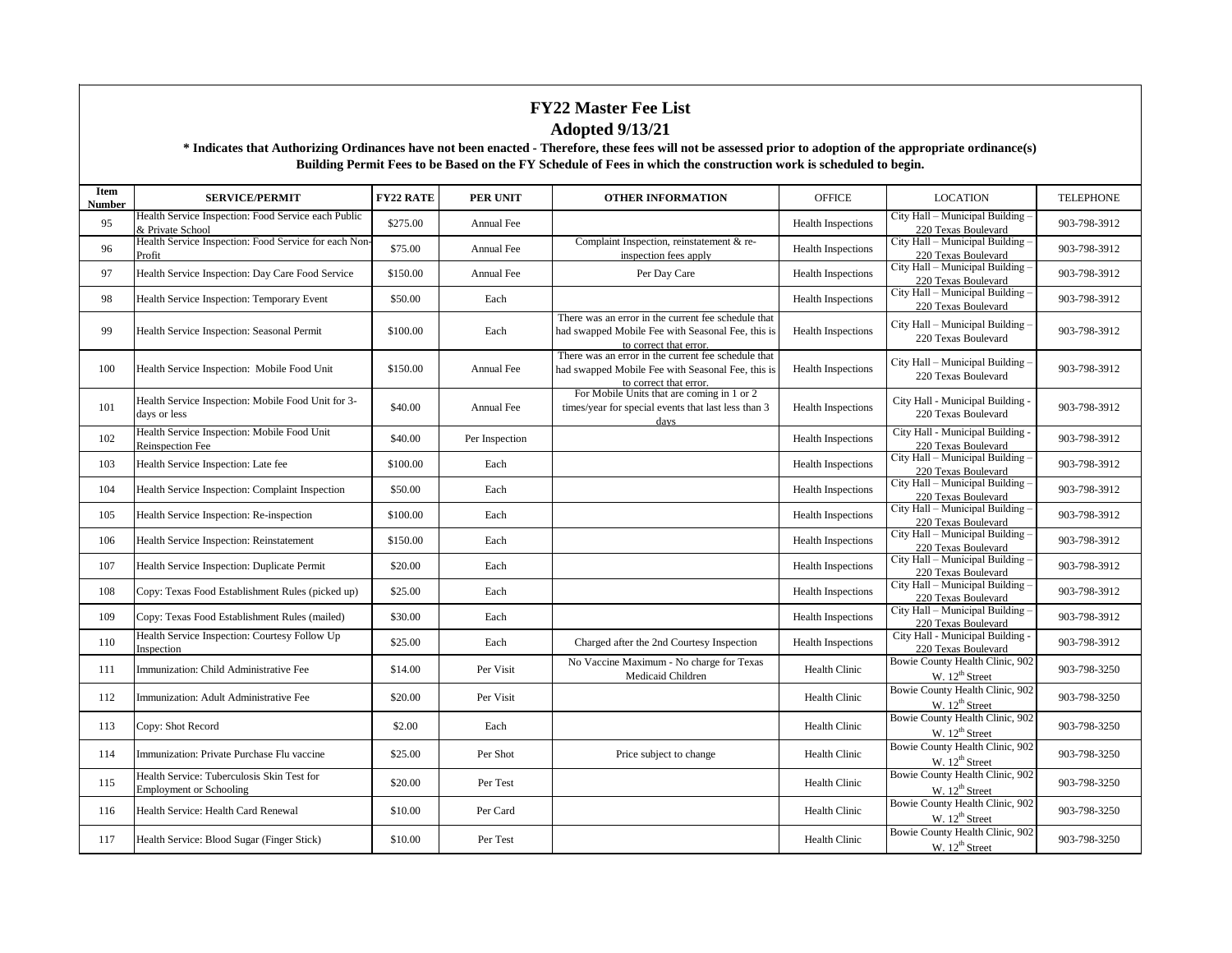| Item<br>Number | <b>SERVICE/PERMIT</b>                                           | <b>FY22 RATE</b>         | <b>PER UNIT</b> | <b>OTHER INFORMATION</b>                                                                                                                                                                                                                                                                                                                                      | <b>OFFICE</b>                    | <b>LOCATION</b>                                         | <b>TELEPHONE</b> |
|----------------|-----------------------------------------------------------------|--------------------------|-----------------|---------------------------------------------------------------------------------------------------------------------------------------------------------------------------------------------------------------------------------------------------------------------------------------------------------------------------------------------------------------|----------------------------------|---------------------------------------------------------|------------------|
| 118            | Notary Fee                                                      | \$5.00                   | Per Service     |                                                                                                                                                                                                                                                                                                                                                               | Human<br>Resources<br>Department | City Hall - Municipal Building -<br>220 Texas Boulevard | 903-798-3917     |
| 119            | Portable Building Permit                                        | \$30.00                  | Each            | For buildings that are already constructed, moved<br>on site                                                                                                                                                                                                                                                                                                  | <b>Inspections Departmen</b>     | City Hall - Municipal Building -<br>220 Texas Boulevard | 903-798-3912     |
| 120            | New Residential Building Permit                                 | \$0.50                   | Per Square Foot | 1. New SF, DD, MH and MF including units<br>available for individual ownership;<br>2. Additions including but not limited to: bedrooms,<br>bathrooms, screened porch, sunrooms and etc;<br>3. Attached Accessory Structure including but not<br>limited to: deck, garage, open porch and etc<br>4. All space measured including heated and<br>unheated space. | <b>Inspections Department</b>    | City Hall - Municipal Building -<br>220 Texas Boulevard | 903-798-3912     |
| 121            | <b>Residential Repair Permit</b>                                | \$0.00                   | Per House       | For Greater Area Than 10% of House                                                                                                                                                                                                                                                                                                                            | <b>Inspections Department</b>    | City Hall - Municipal Building -<br>220 Texas Boulevard | 903-798-3912     |
| 122            | Residential Remodel/ Repair                                     | \$0.25                   | Per Square Foot | Of Room Remodeled                                                                                                                                                                                                                                                                                                                                             | <b>Inspections Departmen</b>     | City Hall - Municipal Building -<br>220 Texas Boulevard | 903-798-3912     |
| 123            | Residential Re-Inspection Fee                                   | \$25.00                  | All Trades      | Does not include "Missed Appointment"                                                                                                                                                                                                                                                                                                                         | <b>Inspections Department</b>    | City Hall - Municipal Building -<br>220 Texas Boulevard | 903-798-3912     |
| 124            | Non-Residential Building Permit with Estimated<br>Costs < \$25M | See Separate<br>Schedule | Each            | Use the on-line file to determine permit fee and the<br>fee will be based on the fiscal year in which the<br>construction work is scheduled to begin.                                                                                                                                                                                                         | <b>Inspections Department</b>    | City Hall - Municipal Building -<br>220 Texas Boulevard | 903-798-3912     |
| 125            | Non-Residential Building Permit with Estimated<br>Costs > \$25M |                          |                 | Contractor is responsible for paying 3rd Party<br>Inspection Service $+10\%$ of costs of Inspection<br>Services                                                                                                                                                                                                                                               | <b>Inspections Department</b>    | City Hall - Municipal Building -<br>220 Texas Boulevard | 903-798-3912     |
| 126            | Residential Re-Roofing or Repair Permit                         | \$75.00                  | Each            |                                                                                                                                                                                                                                                                                                                                                               | <b>Inspections Departmen</b>     | City Hall - Municipal Building -<br>220 Texas Boulevard | 903-798-3912     |
| 127            | Non Residential Re-Roofing or Repair Permit                     | See Separate<br>Schedule | Each            |                                                                                                                                                                                                                                                                                                                                                               | <b>Inspections Departmen</b>     | City Hall - Municipal Building -<br>220 Texas Boulevard | 903-798-3912     |
| 128            | Application Plan Review Fee: Residential                        | \$50.00                  | Each            |                                                                                                                                                                                                                                                                                                                                                               | <b>Inspections Departmen</b>     | City Hall - Municipal Building -<br>220 Texas Boulevard | 903-798-3912     |
| 129            | Application Plan Review Fee: Non-Residential                    | \$300.00                 | Each            | Project costs $<$ \$1,000,000                                                                                                                                                                                                                                                                                                                                 | <b>Inspections Department</b>    | City Hall - Municipal Building -<br>220 Texas Boulevard | 903-798-3912     |
| 130            | Application Plan Review Fee: Non-Residential                    | \$500.00                 | Each            | Project costs $\Rightarrow$ \$1,000,000                                                                                                                                                                                                                                                                                                                       | <b>Inspections Department</b>    | City Hall - Municipal Building -<br>220 Texas Boulevard | 903-798-3913     |
| 131            | Application Plan Review Fee: Non-Residential                    |                          | Each            | Project costs $> $25M$ , Contractor is responsible for<br>hiring 3rd party Inspection Service for all plan<br>review.                                                                                                                                                                                                                                         | <b>Inspections Department</b>    | City Hall - Municipal Building -<br>220 Texas Boulevard | 903-798-3912     |
| 132            | Residential: Re-Review Plan or Change                           | \$50.00                  | Each            |                                                                                                                                                                                                                                                                                                                                                               | <b>Inspections Department</b>    | City Hall - Municipal Building -<br>220 Texas Boulevard | 903-798-3912     |
| 133            | Non-Residential: Re-Review Plan or Change                       | \$250.00                 | Each            | Project costs $<$ \$1,000,000                                                                                                                                                                                                                                                                                                                                 | <b>Inspections Departmen</b>     | City Hall - Municipal Building -<br>220 Texas Boulevard | 903-798-3912     |
| 134            | Non-Residential: Re-Review Plan or Change                       | \$500.00                 | Each            | Project costs $\Rightarrow$ \$1,000,000                                                                                                                                                                                                                                                                                                                       | <b>Inspections Department</b>    | City Hall - Municipal Building -<br>220 Texas Boulevard | 903-798-3913     |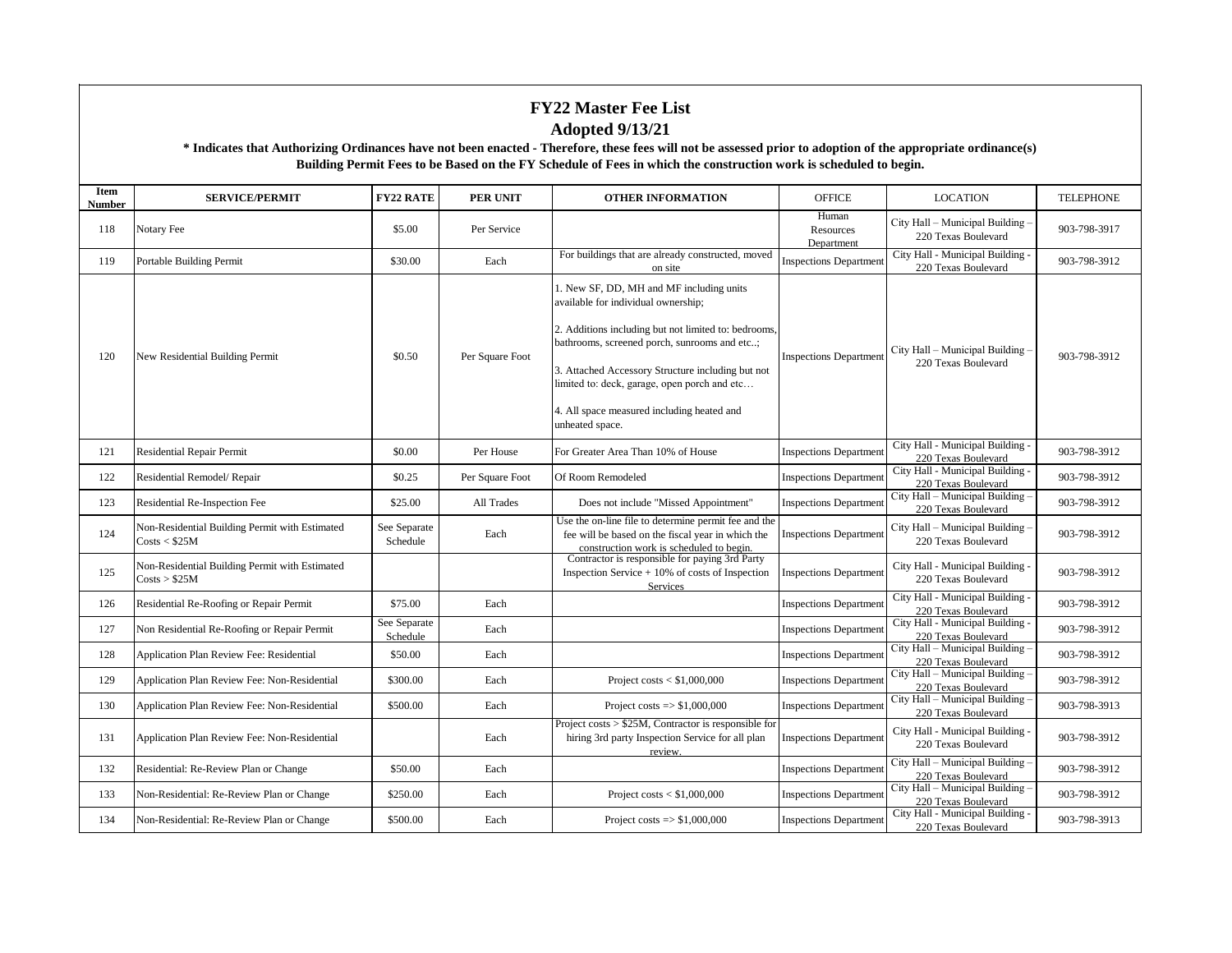| Item<br><b>Number</b> | <b>SERVICE/PERMIT</b>                                                            | <b>FY22 RATE</b> | <b>PER UNIT</b> | <b>OTHER INFORMATION</b>                                                                                                               | <b>OFFICE</b>                 | <b>LOCATION</b>                                         | <b>TELEPHONE</b> |
|-----------------------|----------------------------------------------------------------------------------|------------------|-----------------|----------------------------------------------------------------------------------------------------------------------------------------|-------------------------------|---------------------------------------------------------|------------------|
| 135                   | Non-Residential: Re-Inspection Fee                                               | \$50.00          | Each Trade      | Increases at \$25 rate per failed inspection, thus<br>increasing to $$75, $100, $125$ and etc<br>Does not include "Missed Appointment" | <b>Inspections Department</b> | City Hall – Municipal Building<br>220 Texas Boulevard   | 903-798-3912     |
| 136                   | Inspections Outside City Limits - Inside ETJ                                     | \$150.00         | Each            | Per Request from owner/contractor                                                                                                      | <b>Inspections Departmen</b>  | City Hall - Municipal Building -<br>220 Texas Boulevard | 903-798-3912     |
| 137                   | <b>Demolition Permit</b>                                                         | \$150.00         | Each            | Performance Bond/cashiers check Required                                                                                               | <b>Inspections Departmen</b>  | City Hall - Municipal Building -<br>220 Texas Boulevard | 903-798-3912     |
| 138                   | Demolition Permit for Out Building                                               | \$50.00          | Each            |                                                                                                                                        | <b>Inspections Departmen</b>  | City Hall - Municipal Building -<br>220 Texas Boulevard | 903-798-3912     |
| 139                   | Non-Residential: Temporary Electrical Power                                      | \$75.00          | Each            |                                                                                                                                        | <b>Inspections Department</b> | City Hall - Municipal Building -<br>220 Texas Boulevard | 903-798-3912     |
| 140                   | Work Performed without Permit                                                    |                  | Each            | Double Fee                                                                                                                             | <b>Inspections Department</b> | City Hall - Municipal Building<br>220 Texas Boulevard   | 903-798-3912     |
| 141                   | <b>Record Retrieval</b>                                                          | \$60.00          | Each Request    | Pulling closed files, plans and etc                                                                                                    | <b>Inspections Department</b> | City Hall - Municipal Building<br>220 Texas Boulevard   | 903-798-3912     |
| 142                   | Initial Certificate of Occupancy                                                 | \$50.00          | Each            | Does not include new construction;2 inspections<br>included; \$25 each additional inspection                                           | Inspections Department        | City Hall - Municipal Building -<br>220 Texas Boulevard | 903-798-3912     |
| 143                   | Replacement of Certificate of Occupancy Card                                     | \$10.00          | Each            |                                                                                                                                        | <b>Inspections Department</b> | City Hall - Municipal Building<br>220 Texas Boulevard   | 903-798-3912     |
| 144                   | Re-stamp Previously Approved Plans                                               | \$25.00          | Each            |                                                                                                                                        | <b>Inspections Departmen</b>  | City Hall - Municipal Building -<br>220 Texas Boulevard | 903-798-3912     |
| 145                   | Non Residential Permit Renewal of Expired Permit                                 | \$0.25           | Each            | 25% of original permit fee                                                                                                             | <b>Inspections Departmen</b>  | City Hall - Municipal Building -<br>220 Texas Boulevard | 903-798-3912     |
| 146                   | Residential renewal of Expired Permit                                            |                  | Each            | Price of the Original Permit                                                                                                           | <b>Inspections Departmen</b>  | City Hall - Municipal Building -<br>220 Texas Boulevard | 903-798-3912     |
| 147                   | Failure to Pick-up Permit within 60 days of Approval                             |                  |                 | <b>Forfeit Fees</b>                                                                                                                    | <b>Inspections Department</b> | City Hall - Municipal Building -<br>220 Texas Boulevard | 903-798-3912     |
| 148                   | Refund Fee for Non-expired Permits                                               | \$0.00           | Each            | Forfeit Fees; Permit fees will be reimbursed.                                                                                          | <b>Inspections Departmen</b>  | City Hall - Municipal Building -<br>220 Texas Boulevard | 903-798-3912     |
| 149                   | Refund Fee for Expired Permits                                                   |                  |                 | <b>Forfeit Fees</b>                                                                                                                    | <b>Inspections Departmen</b>  | City Hall - Municipal Building -<br>220 Texas Boulevard | 903-798-3912     |
| 150                   | Weekend/After Office Hours Inspection Fee                                        | \$100.00         | Per Hour        | Minimum of 3 hours                                                                                                                     | <b>Inspections Department</b> | City Hall - Municipal Building -<br>220 Texas Boulevard | 903-798-3912     |
| 151                   | Miscellaneous Inspection                                                         | \$0.00           | Each            | Not Used                                                                                                                               | <b>Inspections Department</b> | City Hall - Municipal Building<br>220 Texas Boulevard   | 903-798-3912     |
| 152                   | Construction or Work Site Trailer                                                | \$250.00         | Per Trailer     | Includes piers, tie-downs, steps, decks, electrical,<br>plumbing, and mechanical                                                       | <b>Inspections Departmen</b>  | City Hall - Municipal Building -<br>220 Texas Boulevard | 903-798-3912     |
| 153                   | Minimum Inspection Miscellaneous Permit Fee                                      | \$0.00           | Each            | Not Used                                                                                                                               | <b>Inspections Department</b> | City Hall - Municipal Building<br>220 Texas Boulevard   | 903-798-3912     |
| 154                   | Courtesy/Follow Up Inspection                                                    | \$25.00          | Each            | 2 inspections included with building permit, $3rd +$<br>is charged for each inspection                                                 | <b>Inspections Departmen</b>  | City Hall - Municipal Building -<br>220 Texas Boulevard | 903-798-3912     |
| 155                   | Builders & Mechanical Contractors (Plumbing,<br>Electric, HVAC) Registration Fee | \$0.00           | One time        | Not allowed by State of Texas                                                                                                          | <b>Inspections Department</b> | City Hall - Municipal Building<br>220 Texas Boulevard   | 903-798-3912     |
| 156                   | Driveway Permit                                                                  | \$30.00          | Each            |                                                                                                                                        | <b>Inspections Departmen</b>  | City Hall - Municipal Building -<br>220 Texas Boulevard | 903-798-3912     |
| 157                   | Swimming Pool Permit                                                             | \$150.00         | Each            |                                                                                                                                        | <b>Inspections Departmen</b>  | City Hall - Municipal Building -<br>220 Texas Boulevard | 903-798-3912     |
| 158                   | <b>Tent Permit</b>                                                               | \$75.00          | Each            |                                                                                                                                        | <b>Inspections Department</b> | City Hall - Municipal Building -<br>220 Texas Boulevard | 903-798-3912     |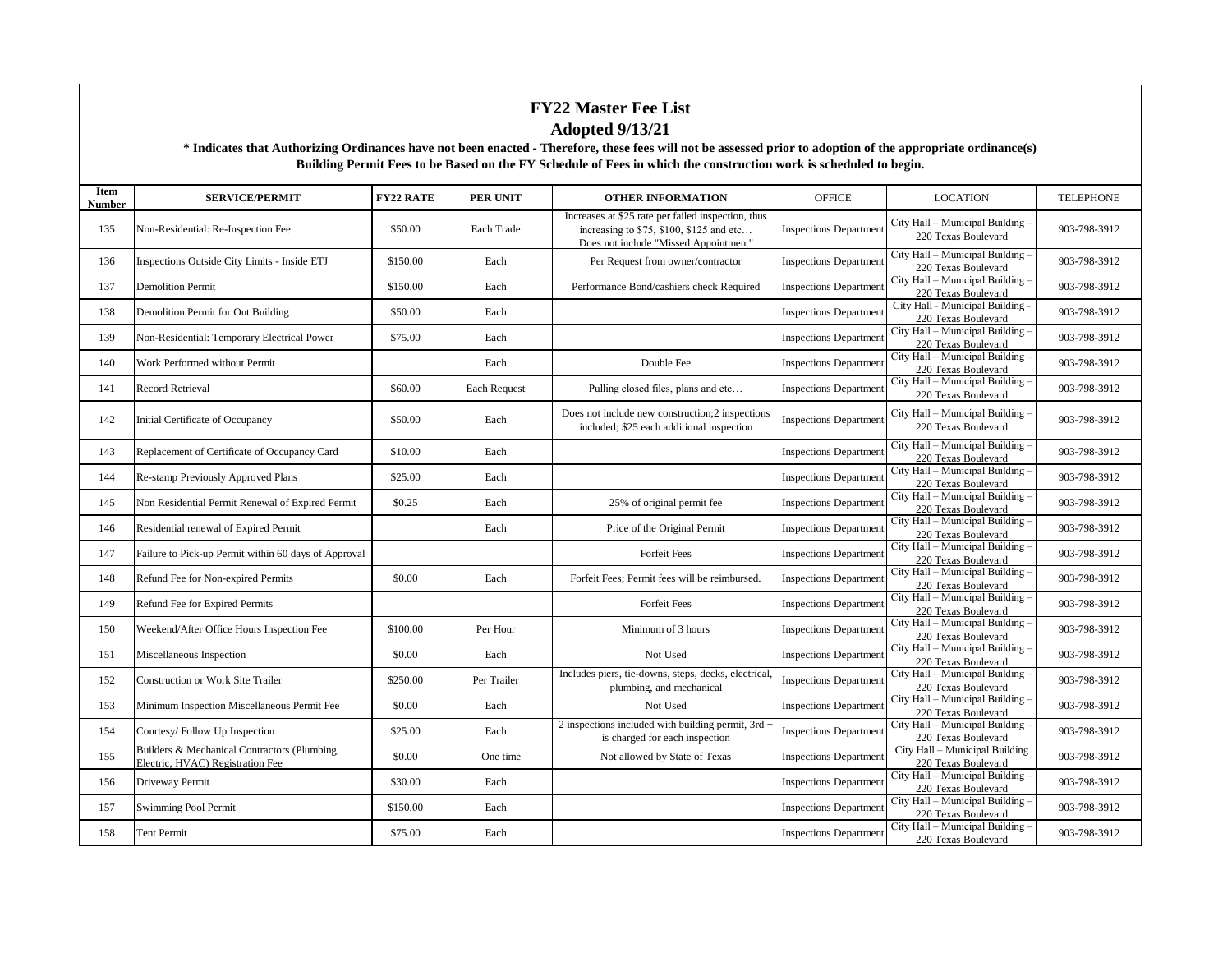| Item<br><b>Number</b> | <b>SERVICE/PERMIT</b>                                                                                                        | <b>FY22 RATE</b> | <b>PER UNIT</b>                | <b>OTHER INFORMATION</b>                                                                                                                  | <b>OFFICE</b>                 | <b>LOCATION</b>                                         | <b>TELEPHONE</b> |
|-----------------------|------------------------------------------------------------------------------------------------------------------------------|------------------|--------------------------------|-------------------------------------------------------------------------------------------------------------------------------------------|-------------------------------|---------------------------------------------------------|------------------|
| 159                   | Sign Permit for basic/simple sign                                                                                            | \$70.00          | Each                           | Simple Sign including but not limited to: Wall<br>Mounted, Free Standing, Monument, or Pole - No Inspections Department<br>electric power |                               | City Hall - Municipal Building<br>220 Texas Boulevard   | 903-798-3912     |
| 160                   | Sign Permit for sign with electric power                                                                                     | \$100.00         | Each                           | Simple Sign including but not limited to: Wall<br>Mounted, Free Standing, Monument, or Pole with Inspections Department<br>electric power |                               | City Hall - Municipal Building<br>220 Texas Boulevard   | 903-798-3912     |
| 161                   | Sign Permit for sign with electronic messaging<br>(CVEMS) less than or equal to 50 Square Feet                               | \$125.00         | Each                           | CVEMS including but not limited to: Wall<br>Mounted, Free Standing, Monument, or Pole                                                     | <b>Inspections Department</b> | City Hall - Municipal Building<br>220 Texas Boulevard   | 903-798-3912     |
| 162                   | Sign Permit for sign with electronic messaging<br>(CVEMS) greater than 50 Square Feet                                        | \$150.00         | Each                           | CVEMS including but not limited to: Wall<br>Mounted, Free Standing, Monument, or Pole                                                     | <b>Inspections Department</b> | City Hall - Municipal Building<br>220 Texas Boulevard   | 903-798-3912     |
| 163                   | Sign Permit-Banner                                                                                                           | \$25.00          | Each                           | Per month                                                                                                                                 | <b>Inspections Department</b> | city Hall - Municipal Building -<br>220 Texas Boulevard | 903-798-9312     |
| 164                   | Sign Permit Promotional/Grand Opening                                                                                        | \$100.00         | Each                           | Maximum Promotional 90 days; Grand Opening<br>two weeks                                                                                   | <b>Inspections Department</b> | city Hall - Municipal Building -<br>220 Texas Boulevard | 903-798-9313     |
| 165                   | Billboard/Off Premise advertising sign *                                                                                     | \$500.00         | Per Year                       |                                                                                                                                           | <b>Inspections Department</b> | City Hall - Municipal Building<br>220 Texas Boulevard   | 903-798-3912     |
| 166                   | Cell Tower Permit                                                                                                            | \$650.00         | Each                           |                                                                                                                                           | <b>Inspections Department</b> | City Hall - Municipal Building<br>220 Texas Boulevard   | 903-798-3912     |
| 167                   | Co-location Antenna on Cell Tower Permit                                                                                     | \$100.00         | Each                           |                                                                                                                                           | <b>Inspections Department</b> | City Hall - Municipal Building<br>220 Texas Boulevard   | 903-798-3912     |
| 168                   | Basic Electrical Rough-In or General Repairs Permit<br>(up to 4 circuits)                                                    | \$25.00          | Permit                         |                                                                                                                                           | <b>Inspections Department</b> | City Hall - Municipal Building<br>220 Texas Boulevard   | 903-798-3912     |
| 169                   | Additional Electrical Rough-In or General Repairs<br>Permit $(5 – 16$ circuits) (Basic + Additional)                         | \$2.50           | <b>Each Additional Circuit</b> |                                                                                                                                           | <b>Inspections Department</b> | City Hall - Municipal Building<br>220 Texas Boulevard   | 903-798-3912     |
| 170                   | Additional Electrical Rough-In or General Repairs<br>Permit (More than 16 circuits) (Basic + Additional 1<br>+ Additional 2) | \$2.00           | <b>Each Additional Circuit</b> |                                                                                                                                           | <b>Inspections Department</b> | City Hall - Municipal Building<br>220 Texas Boulevard   | 903-798-3912     |
| 171                   | Restore/Repair Electrical Service Permit (100 amp)                                                                           | \$25.00          | Each                           |                                                                                                                                           | <b>Inspections Department</b> | City Hall - Municipal Building<br>220 Texas Boulevard   | 903-798-3912     |
| 172                   | Restore/Repair Electrical Service Permit (200 amp)                                                                           | \$30.00          | Each                           |                                                                                                                                           | <b>Inspections Department</b> | City Hall - Municipal Building<br>220 Texas Boulevard   | 903-798-3912     |
| 173                   | Restore/Repair Electrical Service Permit (400 amp)                                                                           | \$35.00          | Each                           |                                                                                                                                           | <b>Inspections Department</b> | City Hall - Municipal Building<br>220 Texas Boulevard   | 903-798-3912     |
| 174                   | Restore/Repair Electrical Service Permit (600 amp)                                                                           | \$40.00          | Each                           |                                                                                                                                           | <b>Inspections Department</b> | City Hall - Municipal Building<br>220 Texas Boulevard   | 903-798-3912     |
| 175                   | Restore/Repair Electrical Service Permit (Greater<br>than 600 amp)                                                           | \$45.00          | Each                           |                                                                                                                                           | <b>Inspections Department</b> | City Hall - Municipal Building<br>220 Texas Boulevard   | 903-798-3912     |
| 176                   | Other General Electrical Repair Permit                                                                                       | \$30.00          | Each                           |                                                                                                                                           | <b>Inspections Department</b> | City Hall - Municipal Building<br>220 Texas Boulevard   | 903-798-3912     |
| 177                   | Non Residential General Electrical Repair Permit                                                                             | \$50.00          | Each                           |                                                                                                                                           | <b>Inspections Department</b> |                                                         |                  |
| 178                   | Electric Power Permit for Sign                                                                                               | \$30.00          | Each                           |                                                                                                                                           | <b>Inspections Department</b> | City Hall - Municipal Building<br>220 Texas Boulevard   | 903-798-3912     |
| 179                   | Electric Company Courtesy Inspection                                                                                         | \$25.00          | Each                           | SWEPCO requires inspection before power can be<br>turned on.                                                                              | <b>Inspections Department</b> |                                                         |                  |
| 180                   | Placement of Temporary Pole for Electrical Power<br>Permit                                                                   | \$20.00          | Each                           |                                                                                                                                           | <b>Inspections Departmen</b>  | City Hall - Municipal Building<br>220 Texas Boulevard   | 903-798-3912     |
| 181                   | Appeal Concerning Electrical Code Filing Fee                                                                                 | \$50.00          | Each                           |                                                                                                                                           | <b>Inspections Department</b> | City Hall - Municipal Building<br>220 Texas Boulevard   | 903-798-3912     |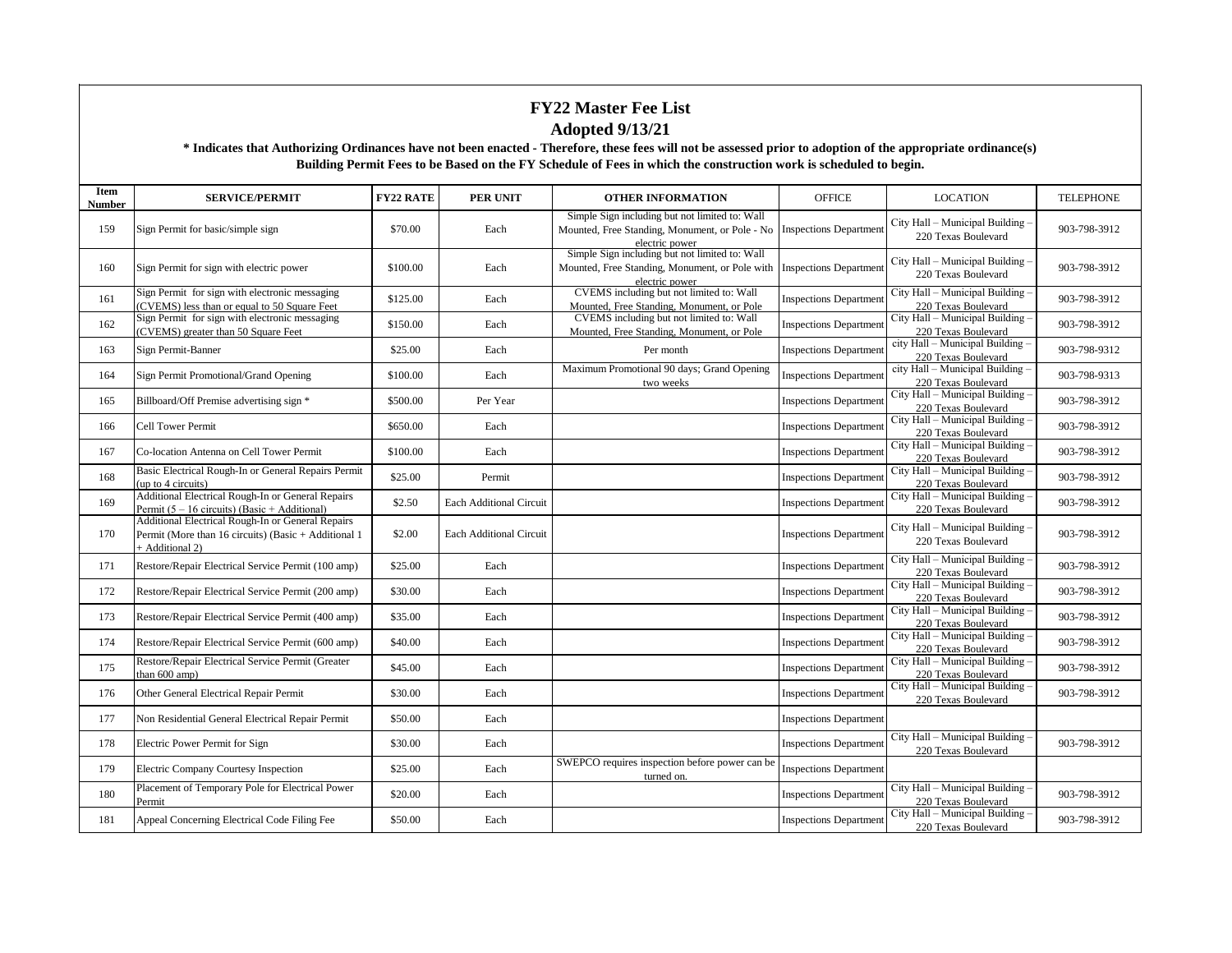| Item<br><b>Number</b> | <b>SERVICE/PERMIT</b>                                                                                                                           | <b>FY22 RATE</b> | <b>PER UNIT</b>      | <b>OTHER INFORMATION</b>                                                            | <b>OFFICE</b>                 | <b>LOCATION</b>                                         | <b>TELEPHONE</b> |
|-----------------------|-------------------------------------------------------------------------------------------------------------------------------------------------|------------------|----------------------|-------------------------------------------------------------------------------------|-------------------------------|---------------------------------------------------------|------------------|
| 182                   | Plumbing Permit Water (Installation or Replacement<br>of Fixtures, Water Heater, Foot Spa, and etc<br>Including general repair of water system) | \$15.00          | Each                 |                                                                                     | <b>Inspections Department</b> | City Hall - Municipal Building -<br>220 Texas Boulevard | 903-798-3912     |
| 183                   | Plumbing Permit: Sewer Line or Tap                                                                                                              | \$20.00          | Each                 |                                                                                     | <b>Inspections Department</b> | City Hall - Municipal Building -<br>220 Texas Boulevard | 903-798-3912     |
| 184                   | Plumbing Permit Gas (Basic) (up to 4 openings)                                                                                                  | \$15.00          | Each                 |                                                                                     | <b>Inspections Departmen</b>  | City Hall - Municipal Building -<br>220 Texas Boulevard | 903-798-3912     |
| 185                   | Plumbing Permit Gas (Additional) (Greater than 4<br>openings) (Basic + Additional)                                                              | \$1.00           | Each (over 4)        |                                                                                     | <b>Inspections Department</b> | City Hall - Municipal Building -<br>220 Texas Boulevard | 903-798-3912     |
| 186                   | Plumbing Permit Irrigation: RPZ instillation                                                                                                    | \$15.00          | Each                 |                                                                                     | <b>Inspections Department</b> | City Hall - Municipal Building -<br>220 Texas Boulevard | 903-798-3912     |
| 187                   | Plumbing Permit Irrigation: (Basic) (1-5 Heads)                                                                                                 | \$10.00          | Each                 |                                                                                     | <b>Inspections Department</b> | City Hall - Municipal Building -<br>220 Texas Boulevard | 903-798-3912     |
| 188                   | Plumbing Permit Irrigation (Additional) (More than<br>heads)(Basic + Additional)                                                                | \$0.75           | Each Additional Head |                                                                                     | <b>Inspections Departmen</b>  | City Hall - Municipal Building -<br>220 Texas Boulevard | 903-798-3912     |
| 189                   | Plumbing Permit Miscellaneous (Backflow, Grease<br>Trap, Sand/Oil Separator and etc)                                                            | \$25.00          | Each                 |                                                                                     | <b>Inspections Department</b> | City Hall - Municipal Building -<br>220 Texas Boulevard | 903-798-3912     |
| 190                   | HVAC Permit: Residential Air<br><b>Installation/Replacement</b>                                                                                 | \$25.00          | Per Unit             |                                                                                     | <b>Inspections Departmen</b>  | City Hall - Municipal Building -<br>220 Texas Boulevard | 903-798-3912     |
| 191                   | HVAC Permit: Non Residential Commercial Air<br>Installation/Replacement                                                                         | \$50.00          | Per Unit             |                                                                                     | <b>Inspections Department</b> | City Hall - Municipal Building -<br>220 Texas Boulevard | 903-798-3912     |
| 192                   | HVAC Permit: Mini Split Commercial Air Units                                                                                                    | \$10.00          | Per Unit             |                                                                                     | <b>Inspections Department</b> | City Hall - Municipal Building -<br>220 Texas Boulevard | 903-798-3912     |
| 193                   | Library Membership Texarkana AR/TX Residents                                                                                                    | \$0.00           | Each                 |                                                                                     | Library                       | 600 West 3rd Street                                     | 903-794-2149     |
| 194                   | Library Membership Non-Texarkana Resident                                                                                                       | \$20.00          | Annual Fee           |                                                                                     | Library                       | 600 West 3rd Street                                     | 903-794-2149     |
| 195                   | Library Overdue Fines (Books and Compact Discs)                                                                                                 | \$0.25           | Per Calendar Day     | Up to the cost of the book or compact discs.<br>Return stops the fine accumulation. | Library                       | 600 West 3 <sup>rd</sup> Street                         | 903-794-2149     |
| 196                   | Library Overdue Fines (Videos, DVD or Playaway)                                                                                                 | \$1.00           | Per Calendar Day     | Until the return, up to the cost of the videos, DVD<br>or Playaway                  | Library                       | 600 West 3 <sup>rd</sup> Street                         | 903-794-2149     |
| 197                   | Library card replacement                                                                                                                        | \$1.00           | Per Replacement      | Lost unexpired library card                                                         | Library                       | 600 West 3rd Street                                     | 903-794-2149     |
| 198                   | Computer Keycard Replacement                                                                                                                    | \$1.00           | Per Replacement      |                                                                                     | Library                       | 600 West 3 <sup>rd</sup> Street                         | 903-794-2149     |
| 199                   | Library: Ear buds                                                                                                                               | \$1.00           | Per Set              |                                                                                     | Library                       | 600 West 3rd Street                                     | 903-794-2149     |
| 200                   | Library: Memory Sticks (flash drive)                                                                                                            | \$5.00           | Per Drive            |                                                                                     | Library                       | 600 West 3 <sup>rd</sup> Street                         | 903-794-2149     |
| 201                   | Library Bag (Plastic)                                                                                                                           | \$0.50           | Per Bag              |                                                                                     | Library                       | 600 West 3 <sup>rd</sup> Street                         | 903-794-2149     |
| 202                   | Library Bag (Canvas)                                                                                                                            | \$7.00           | Per Bag              |                                                                                     | Library                       | 600 West 3 <sup>rd</sup> Street                         | 903-794-2149     |
| 203                   | Library: Case Replacement                                                                                                                       | $$2 - $9$        | Per Case             |                                                                                     | Library                       | 600 West 3rd Street                                     | 903-794-2149     |
| 204                   | Library: Art Sleeve for case                                                                                                                    | \$1.00           | Each                 |                                                                                     | Library                       | 600 West 3rd Street                                     | 903-794-2149     |
| 205                   | Library: Due Date Card Replacement                                                                                                              | \$1.00           | Per Card             |                                                                                     | Library                       | 600 West 3 <sup>rd</sup> Street                         | 903-794-2149     |
| 206                   | Library: Photo copies (B&W)                                                                                                                     | \$0.15           | Per Page             |                                                                                     | Library                       | 600 West 3rd Street                                     | 903-794-2149     |
| 207                   | Library: Photo copies (Color)                                                                                                                   | \$1.00           | Per Page             |                                                                                     | Library                       | 600 West 3 <sup>rd</sup> Street                         | 903-794-2149     |
| 208                   | Library: Texas Notary                                                                                                                           | \$1.00           | Per Service          |                                                                                     | Library                       | 600 West 3 <sup>rd</sup> Street                         | 903-794-2149     |
| 209                   | Library: Fax Service Receiving                                                                                                                  | \$0.25           | Per Page             |                                                                                     | Library                       | 600 West 3 <sup>rd</sup> Street                         | 903-794-2149     |
| 210                   | Library: Fax Service Sending (local)                                                                                                            | \$0.25           | Per Page             |                                                                                     | Library                       | 600 West 3rd Street                                     | 903-794-2149     |
| 211                   | Library: Fax Service Sending (long distance)                                                                                                    | \$1.00           | Per Page             |                                                                                     | Library                       | 600 West 3 <sup>rd</sup> Street                         | 903-794-2149     |
| 212                   | Library: Fax Service Sending (International)                                                                                                    | \$5.00           | Per Page             |                                                                                     | Library                       | 600 West 3 <sup>rd</sup> Street                         | 903-794-2149     |
| 213                   | Library: Lamination                                                                                                                             | $$1-$5$          | Per Service          | <b>Inquire at Circulation Desk</b>                                                  | Library                       | 600 West 3rd Street                                     | 903-794-2149     |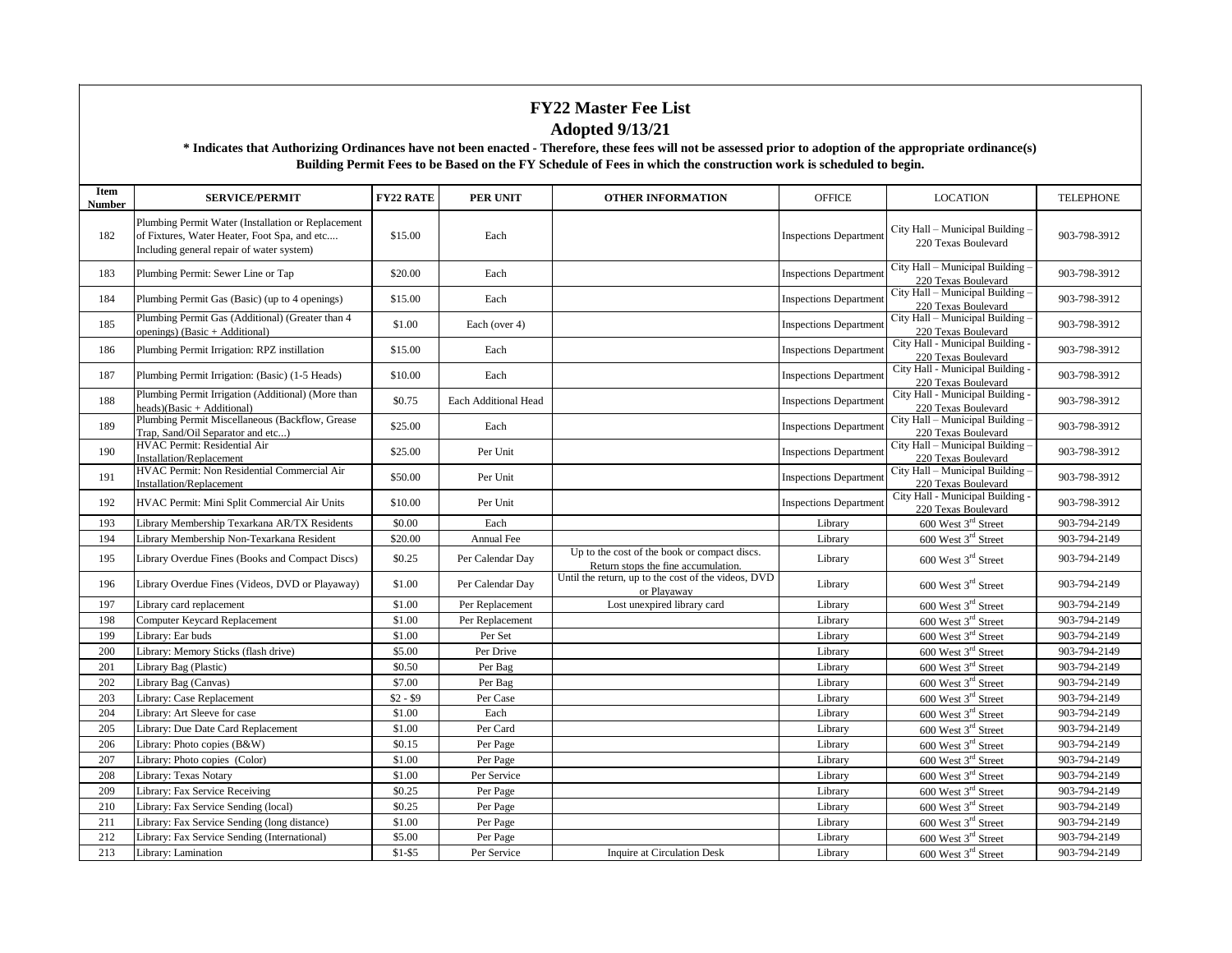| Item<br><b>Number</b> | <b>SERVICE/PERMIT</b>                           | <b>FY22 RATE</b> | PER UNIT       | <b>OTHER INFORMATION</b>                    | <b>OFFICE</b>                                                | <b>LOCATION</b>                                                                           | <b>TELEPHONE</b> |
|-----------------------|-------------------------------------------------|------------------|----------------|---------------------------------------------|--------------------------------------------------------------|-------------------------------------------------------------------------------------------|------------------|
| 214                   | Library: David Nelson Meeting Room Rental       | \$75.00          | Per Rental     | Non-Profit Organizations Exempt             | Library                                                      | 600 West 3rd Street                                                                       | 903-794-2149     |
| 215                   | Municipal Court Technology Fees                 | \$4.00           | Per Case       |                                             | Municipal Court                                              | <b>Bi-State Justice Building</b><br>100 North State Line Avenue at<br><b>Broad Street</b> | 903-798-3008     |
| 216                   | Municipal Court Building Security Fees          | \$3.00           | Per Case       |                                             | Municipal Court                                              | <b>Bi-State Justice Building</b><br>100 North State Line Avenue at<br><b>Broad Street</b> | 903-798-3008     |
| 217                   | Municipal Court Warrant Fee                     | \$50.00          | Per Warrant    |                                             | Municipal Court                                              | <b>Bi-State Justice Building</b><br>100 North State Line Avenue at<br><b>Broad Street</b> | 903-798-3008     |
| 218                   | Park Pavilion Rental (Half Day)                 | \$20.00          | Per Rental     | 8:00 AM - 2:45 PM or<br>3:00 PM to 10:00 PM | Parks,<br>Recreation<br>and<br>Community<br>Health<br>Parks, | 3222 W. 7th Street                                                                        | 903-798-3978     |
| 219                   | Park Pavilion Rental (All Day)                  | \$25.00          | Per Rental     |                                             | Recreation<br>and<br>Community<br>Health<br>Parks,           | 3222 W. 7th Street                                                                        | 903-798-3978     |
| 220                   | Ball Field Rental - Practice Game               | \$20.00          | Per Game       |                                             | Recreation<br>and<br>Community<br>Health                     | 3222 W. 7th Street                                                                        | 903-798-3978     |
| 221                   | Ball Field Rental - Tournaments 1 Field         | \$100.00         | Per Tournament |                                             | Parks,<br>Recreation<br>and<br>Community<br>Health<br>Parks, | 3222 W. 7th Street                                                                        | 903-798-3978     |
| 222                   | <b>Ball Field Rental - Tournaments 2 Fields</b> | \$200.00         | Per Tournament |                                             | Recreation<br>and<br>Community<br>Health                     | 3222 W. 7th Street                                                                        | 903-798-3978     |
| 223                   | Ball Field Rental - Tournaments 3 Fields        | \$300.00         | Per Tournament |                                             | Parks,<br>Recreation<br>and<br>Community<br>Health<br>Parks, | 3222 W. 7th Street                                                                        | 903-798-3978     |
| 224                   | Ball Field Rental - Tournaments 4-5 Fields      | \$400.00         | Per Day        |                                             | Recreation<br>and<br>Community<br>Health<br>Parks,           | 3222 W. 7th Street                                                                        | 903-798-3978     |
| 225                   | Collins Senior Center Activity Room             | \$75.00          | Per Event      |                                             | Recreation<br>and<br>Community<br>Health                     | 3222 W. 7th Street                                                                        | 903-798-3978     |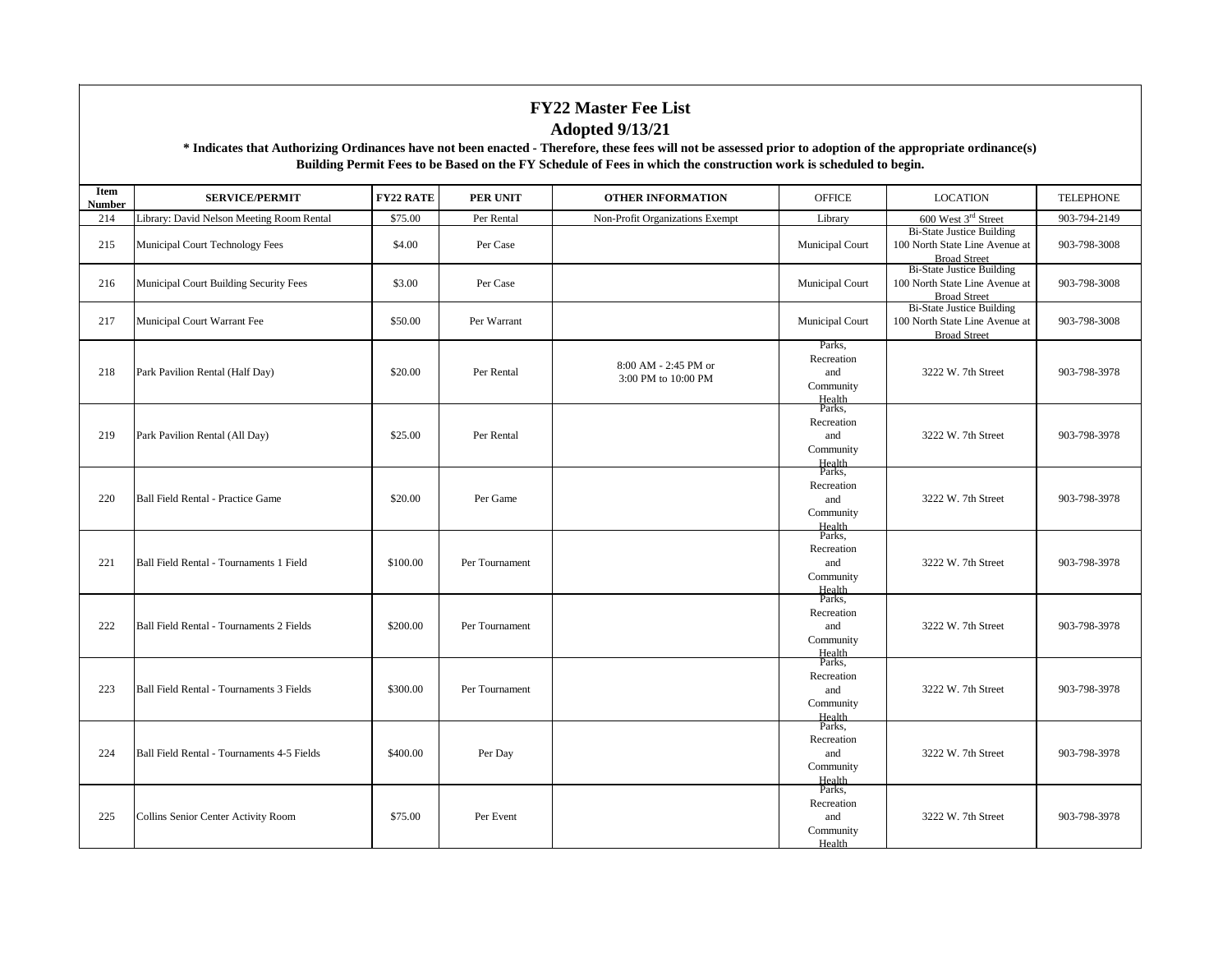| Item<br>Number | <b>SERVICE/PERMIT</b>                           | <b>FY22 RATE</b> | <b>PER UNIT</b>      | <b>OTHER INFORMATION</b> | <b>OFFICE</b>                                      | <b>LOCATION</b>    | <b>TELEPHONE</b> |
|----------------|-------------------------------------------------|------------------|----------------------|--------------------------|----------------------------------------------------|--------------------|------------------|
| 226            | Collins Senior Center Meeting Room              | \$25.00          | Each Rental          |                          | Parks,<br>Recreation<br>and<br>Community<br>Health | 3222 W. 7th Street | 903-798-3978     |
| 227            | Splash Pad Rental                               | \$150.00         | Each Rental/ 2 Hours |                          | Parks.<br>Recreation<br>and<br>Community<br>Health | 3222 W. 7th Street | 903-798-3978     |
| 228            | Southwest Center Multipurpose Room (GYM) Rental | \$0.00           | Each Rental          | Group 1 Users            | Southwest<br>Center                                | 3222 W. 7th Street | 903-798-3978     |
| 229            | Southwest Center Multipurpose Room (GYM) Rental | \$150.00         | Each Rental          | Group 2 Users            | Southwest<br>Center                                | 3222 W. 7th Street | 903-798-3978     |
| 230            | Southwest Center Multipurpose Room (GYM) Rental | \$300.00         | Each Rental          | Group 3 Users            | Southwest<br>Center                                | 3222 W. 7th Street | 903-798-3978     |
| 231            | Southwest Center ABC Room Rental                | \$0.00           | Each Rental          | Group 1 Users            | Southwest<br>Center                                | 3222 W. 7th Street | 903-798-3978     |
| 232            | Southwest Center ABC Room Rental                | \$0.00           | Each Rental          | Group 2 Users            | Southwest<br>Center                                | 3222 W. 7th Street | 903-798-3978     |
| 233            | Southwest Center ABC Room Rental                | \$100.00         | Each Rental          | Group 3 Users            | Southwest<br>Center                                | 3222 W. 7th Street | 903-798-3978     |
| 234            | Southwest Center Game/Activity Room Rental      | \$0.00           | Each Rental          | Group 1 Users            | Southwest<br>Center                                | 3222 W. 7th Street | 903-798-3978     |
| 235            | Southwest Center Game/Activity Room Rental      | \$0.00           | Each Rental          | Group 2 Users            | Southwest<br>Center                                | 3222 W. 7th Street | 903-798-3978     |
| 236            | Southwest Center Game/Activity Room Rental      | \$75.00          | Each Rental          | Group 3 Users            | Southwest<br>Center                                | 3222 W. 7th Street | 903-798-3978     |
| 237            | Southwest Center Room A Rental                  | \$0.00           | Each Rental          | Group 1 Users            | Southwest<br>Center                                | 3222 W. 7th Street | 903-798-3978     |
| 238            | Southwest Center Room A Rental                  | \$0.00           | Each Rental          | Group 2 Users            | Southwest<br>Center                                | 3222 W. 7th Street | 903-798-3978     |
| 239            | Southwest Center Room A Rental                  | \$25.00          | Each Rental          | Group 3 Users            | Southwest<br>Center                                | 3222 W. 7th Street | 903-798-3978     |
| 240            | Southwest Center Room B Rental                  | \$0.00           | Each Rental          | Group 1 Users            | Southwest<br>Center                                | 3222 W. 7th Street | 903-798-3978     |
| 241            | Southwest Center Room B Rental                  | \$0.00           | Each Rental          | Group 2 Users            | Southwest<br>Center                                | 3222 W. 7th Street | 903-798-3978     |
| 242            | Southwest Center Room B Rental                  | \$25.00          | Each Rental          | Group 3 Users            | Southwest<br>Center                                | 3222 W. 7th Street | 903-798-3978     |
| 243            | Southwest Center Room C Rental                  | \$0.00           | Each Rental          | Group 1 Users            | Southwest<br>Center                                | 3222 W. 7th Street | 903-798-3978     |
| 244            | Southwest Center Room C Rental                  | \$0.00           | Each Rental          | Group 2 Users            | Southwest<br>Center                                | 3222 W. 7th Street | 903-798-3978     |
| 245            | Southwest Center Room C Rental                  | \$25.00          | Each Rental          | Group 3 Users            | Southwest<br>Center                                | 3222 W. 7th Street | 903-798-3978     |
| 246            | Southwest Center Room D Rental                  | \$0.00           | Each Rental          | Group 1 Users            | Southwest<br>Center                                | 3222 W. 7th Street | 903-798-3978     |
| 247            | Southwest Center Room D Rental                  | \$0.00           | Each Rental          | Group 2 Users            | Southwest<br>Center                                | 3222 W. 7th Street | 903-798-3978     |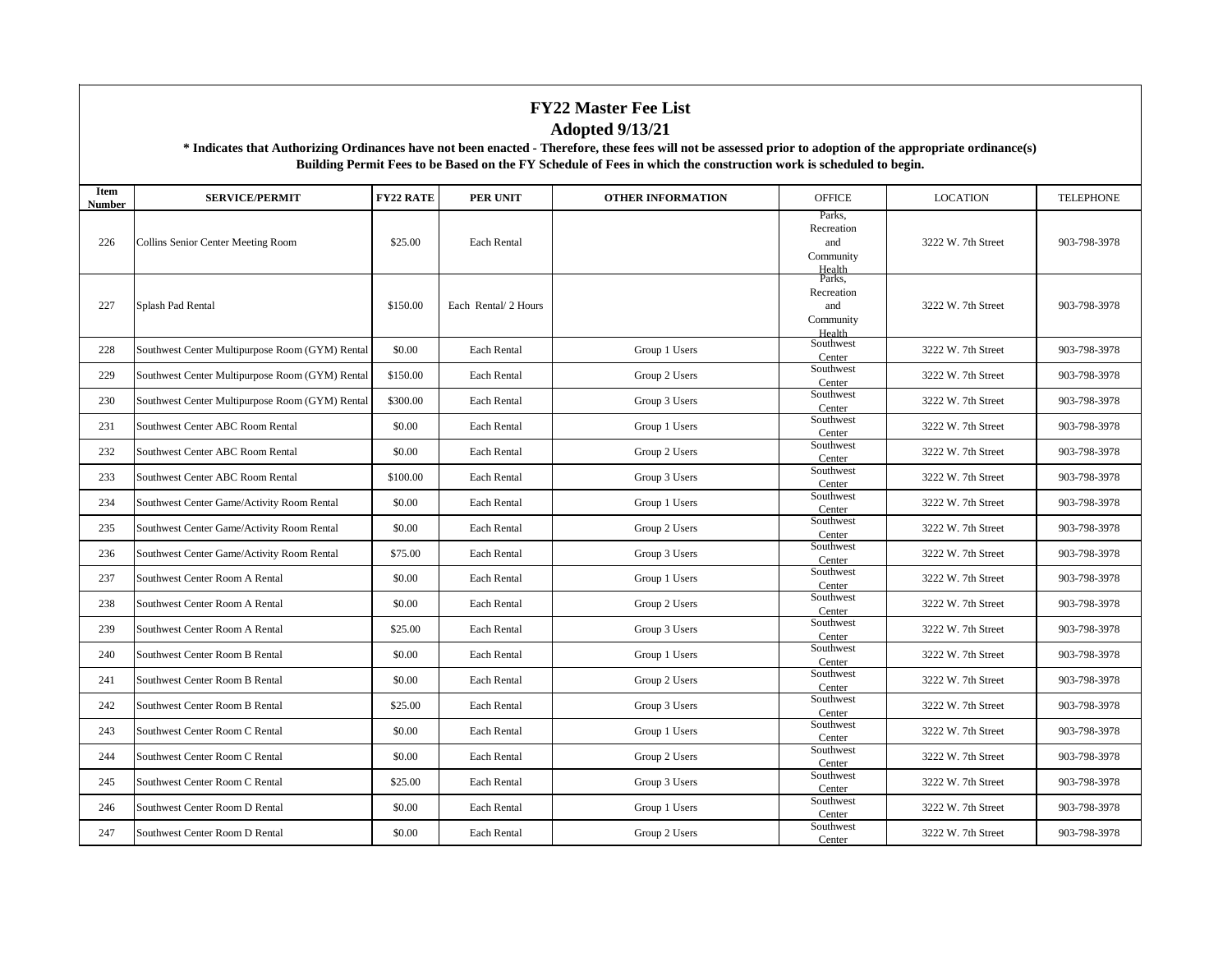| Item<br>Number | <b>SERVICE/PERMIT</b>                                                   | <b>FY22 RATE</b> | <b>PER UNIT</b> | <b>OTHER INFORMATION</b> | <b>OFFICE</b>                                          | <b>LOCATION</b>                                         | <b>TELEPHONE</b> |
|----------------|-------------------------------------------------------------------------|------------------|-----------------|--------------------------|--------------------------------------------------------|---------------------------------------------------------|------------------|
| 248            | Southwest Center Room D Rental                                          | \$25.00          | Each Rental     | Group 3 Users            | Southwest<br>Center                                    | 3222 W. 7th Street                                      | 903-798-3978     |
| 249            | Application for Zoning Change (Base Fee) (Base +<br>Variable)           | \$250.00         | Per Application |                          | Planning and<br>Community<br>Development<br>Department | City Hall - Municipal Building<br>220 Texas Boulevard   | 903-798-3945     |
| 250            | Application for Specific Use Permit (Base Fee) (Base<br>+ Variable)     | \$250.00         | Per Application |                          | Planning and<br>Community<br>Development<br>Department | City Hall - Municipal Building<br>220 Texas Boulevard   | 903-798-3945     |
| 251            | Application for Site Plan approval (Base Fee) (Base +<br>Variable)      | \$250.00         | Per Application |                          | Planning and<br>Community<br>Development<br>Department | City Hall - Municipal Building<br>220 Texas Boulevard   | 903-798-3945     |
| 252            | Application for Site Plan Amendments (Base Fee)<br>(Base + Variable)    | \$250.00         | Per Application |                          | Planning and<br>Community<br>Development<br>Department | City Hall - Municipal Building<br>220 Texas Boulevard   | 903-798-3945     |
| 253            | Specific Use Permit Renewal (Base Fee) (Base +<br>Variable)             | \$100.00         | Per Permit      |                          | Planning and<br>Community<br>Development<br>Department | City Hall - Municipal Building -<br>220 Texas Boulevard | 903-798-3945     |
| 254            | Application fee for Amendment to Zoning Ordinance                       | \$250.00         | Per Amendment   |                          | Planning and<br>Community<br>Development<br>Department | City Hall - Municipal Building<br>220 Texas Boulevard   | 903-798-3945     |
| 255            | Variances Requests (ZBA)(Base Fee) (Base +<br>Variable)                 | \$150.00         | Per Application |                          | Planning and<br>Community<br>Development<br>Department | City Hall - Municipal Building -<br>220 Texas Boulevard | 903-798-3945     |
| 256            | Historic District Certificate of Appropriateness                        | \$75.00          | Per Applicant   |                          | Planning and<br>Community<br>Development<br>Department | City Hall - Municipal Building<br>220 Texas Boulevard   | 903-798-3945     |
| 257            | Subdivision Plats - preliminary (Base Fee) (Base +<br>Variable Deposit) | \$100.00         | Per Plat        |                          | Planning and<br>Community<br>Development<br>Department | City Hall - Municipal Building -<br>220 Texas Boulevard | 903-798-3945     |
| 258            | Subdivision Plats – final (Base Fee) (Base + Variable<br>Deposit)       | \$200.00         | Per Plat        |                          | Planning and<br>Community<br>Development<br>Department | City Hall - Municipal Building<br>220 Texas Boulevard   | 903-798-3945     |
| 259            | Subdivision Plats – re-approval (Base Fee) (Base +<br>Variable Deposit) | \$100.00         | Per Re-approval |                          | Planning and<br>Community<br>Development<br>Department | City Hall - Municipal Building<br>220 Texas Boulevard   | 903-798-3945     |
| 260            | Subdivision Replats (Base Fee) (Base + Variable<br>Deposit)             | \$100.00         | Per Replat      |                          | Planning and<br>Community<br>Development<br>Department | City Hall - Municipal Building<br>220 Texas Boulevard   | 903-798-3945     |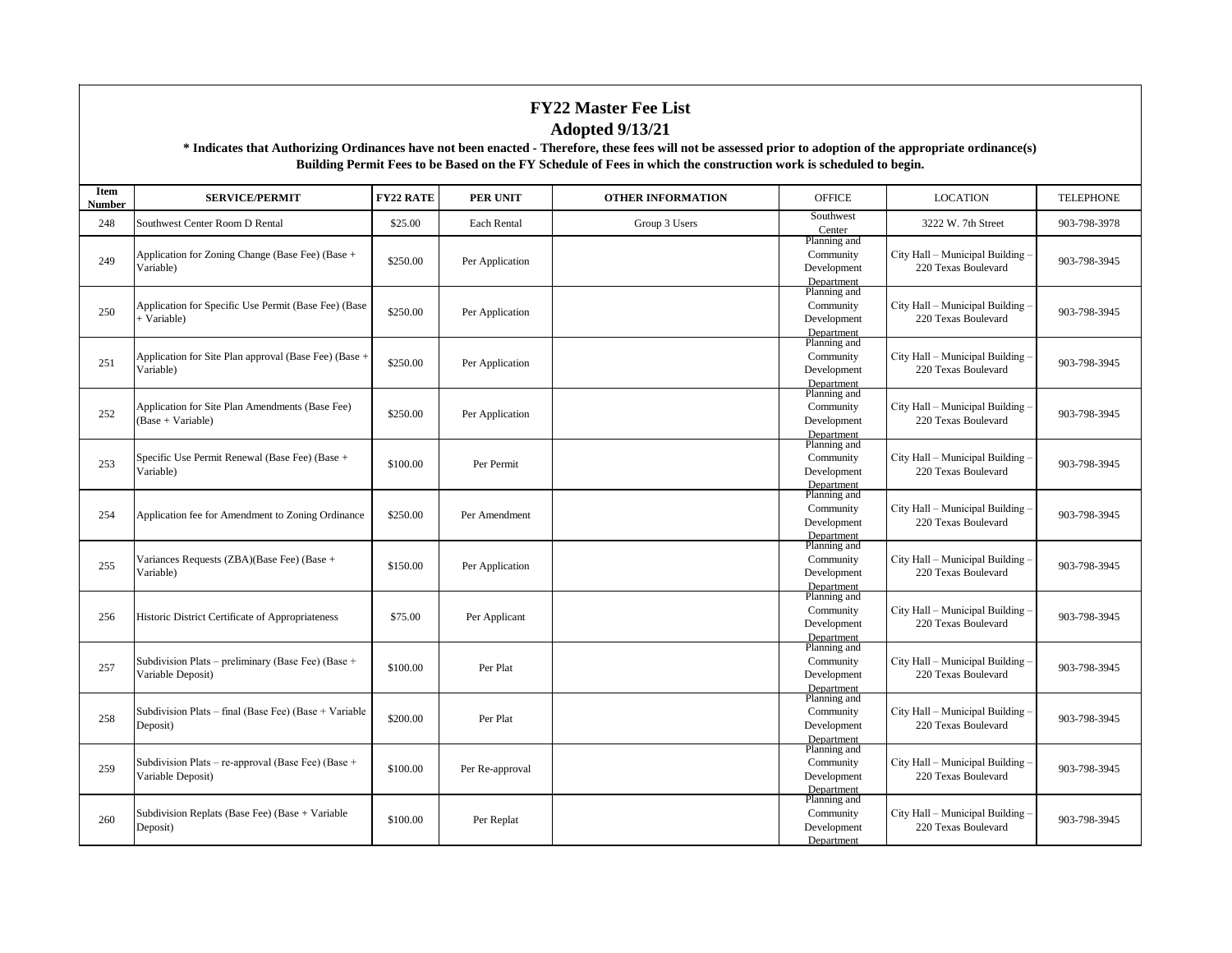| Item<br><b>Number</b> | <b>SERVICE/PERMIT</b>                                                 | <b>FY22 RATE</b>                   | <b>PER UNIT</b>  | <b>OTHER INFORMATION</b>                                                                                                                                                                                                                                                                                                                                                     | <b>OFFICE</b>                                          | <b>LOCATION</b>                                         | <b>TELEPHONE</b> |
|-----------------------|-----------------------------------------------------------------------|------------------------------------|------------------|------------------------------------------------------------------------------------------------------------------------------------------------------------------------------------------------------------------------------------------------------------------------------------------------------------------------------------------------------------------------------|--------------------------------------------------------|---------------------------------------------------------|------------------|
| 261                   | Subdivision Plat - Vacated (Base Fee)                                 | \$100.00                           | Per Plat         |                                                                                                                                                                                                                                                                                                                                                                              | Planning and<br>Community<br>Development<br>Department | City Hall - Municipal Building -<br>220 Texas Boulevard | 903-798-3945     |
| 262                   | Subdivision Plat – amendments (Base Fee) (Base +<br>Variable Deposit) | \$100.00                           | Per Amendment    |                                                                                                                                                                                                                                                                                                                                                                              | Planning and<br>Community<br>Development<br>Department | City Hall - Municipal Building -<br>220 Texas Boulevard | 903-798-3945     |
| 263                   | Subdivision Minor Plats (Base Fee) (Base + Variable<br>Deposit)       | \$100.00                           | Per Minor Plat   |                                                                                                                                                                                                                                                                                                                                                                              | Planning and<br>Community<br>Development<br>Department | City Hall - Municipal Building -<br>220 Texas Boulevard | 903-798-3945     |
| 264                   | Deposit for Variable Fees                                             | \$0.00                             | Per Application  | (Variable costs include the costs such as<br>advertising, mailing notices, sign manufacturing<br>and posting and etc) Unused deposit will be<br>returned to petitioner once the final decision is<br>rendered. If variable costs exceed the deposit<br>amount the difference is required to be paid in full<br>prior to issuance of the permit or other required<br>document | Planning and<br>Community<br>Development<br>Department | City Hall - Municipal Building -<br>220 Texas Boulevard | 903-798-3945     |
| 265                   | Zoning Verification Document                                          | \$25.00                            | Each             |                                                                                                                                                                                                                                                                                                                                                                              | Planning and<br>Community<br>Development<br>Department | City Hall – Municipal Building -<br>220 Texas Boulevard | 903-798-3945     |
| 266                   | <b>Voluntary Annexation Application Fee</b>                           | \$500 plus<br>publication<br>costs | Each Application | Additional cost for publication and advertising as<br>required by state law.                                                                                                                                                                                                                                                                                                 | Planning and<br>Community<br>Development<br>Department | City Hall - Municipal Building -<br>220 Texas Boulevard | 903-798-3945     |
| 267                   | <b>Annual Special Event Permit</b>                                    | \$0.00                             | Each             | Fee may be required for any additional services.                                                                                                                                                                                                                                                                                                                             | Planning and<br>Community<br>Development<br>Department | City Hall - Municipal Building -<br>220 Texas Boulevard | 903-798-3945     |
| 268                   | Daily Special Event Permit (20 days processing)                       | \$0.00                             | Each             | Fee may be required for any additional services.                                                                                                                                                                                                                                                                                                                             | Planning and<br>Community<br>Development<br>Department | City Hall - Municipal Building -<br>220 Texas Boulevard | 903-798-3945     |
| 269                   | Daily Special Event Permit (Expedited Processing)                     | \$150.00                           | Each             | Five days processing after acceptance of a<br>completed application: no processing will occur<br>without payment                                                                                                                                                                                                                                                             | Planning and<br>Community<br>Development<br>Department | City Hall – Municipal Building -<br>220 Texas Boulevard | 903-798-3945     |
| 270                   | Daily Special Event Permit (Express Processing)                       | \$300.00                           | Each             | Next day permit based on receipt of a completed<br>application with proper insurance certificate<br>included, received no later than 4:00 p.m, on a<br>regular work day: no processing will occur without<br>payment                                                                                                                                                         | Planning and<br>Community<br>Development<br>Department | City Hall - Municipal Building -<br>220 Texas Boulevard | 903-798-3945     |
| 271                   | <b>Street Name Change Application Fee</b>                             | \$750.00                           | Per request      | Additional cost for new signage                                                                                                                                                                                                                                                                                                                                              | Public Works<br>Department                             | Public Works Admin Building -<br>919 Elm Street         | 903-798-3948     |
| 272                   | Street/Alley/Public ROW Abandonment Application<br>Fee                | \$750.00                           | Per request      | All associated costs including Quit claim deeds and<br>any legal work will be applicant's responsibility                                                                                                                                                                                                                                                                     | Public Works<br>Department                             | Public Works Admin Building -<br>919 Elm Street         | 903-798-3948     |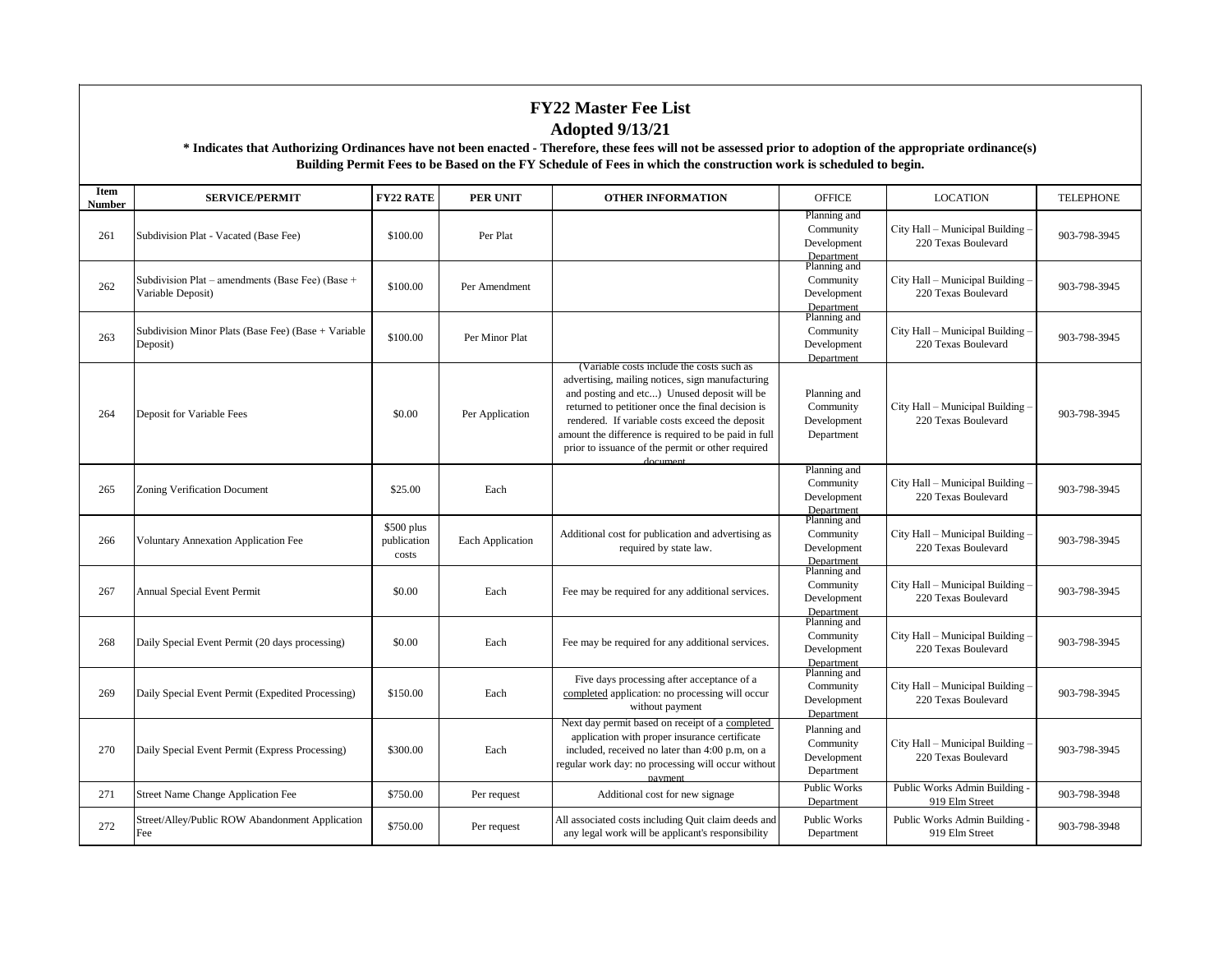| <b>Item</b><br><b>Number</b> | <b>SERVICE/PERMIT</b>                                                                  | <b>FY22 RATE</b>          | <b>PER UNIT</b>                 | <b>OTHER INFORMATION</b>                                                                                                                          | <b>OFFICE</b>                     | <b>LOCATION</b>                                 | <b>TELEPHONE</b> |
|------------------------------|----------------------------------------------------------------------------------------|---------------------------|---------------------------------|---------------------------------------------------------------------------------------------------------------------------------------------------|-----------------------------------|-------------------------------------------------|------------------|
| 273                          | Ground Level License to Encumber Right-Of-Way                                          | 100% Fair<br>Market Value | Per Square Foot                 | \$100 Nonrefundable deposit required at submittal<br>for request review. The fair market value per<br>square foot cost is an annual fee.          | <b>Public Works</b><br>Department | Public Works Admin Building -<br>919 Elm Street | 903-798-3948     |
| 274                          | Ground Level License to Encumber Right-Of-Way:<br>Sign Only                            | \$10.00                   | Each Encumberance               |                                                                                                                                                   | <b>Public Works</b><br>Department | Public Works Admin Building -<br>919 Elm Street | 903-798-3948     |
| 275                          | Wireless Cell communication pole/tower with<br>network nodes to Encumber Right-of -Way | \$250.00                  | Each individual network<br>node | Maximum fee set by Texas State Legislators 2017,<br>annual fee does not include fees for building<br>permits issued by the Inspections Department | Public Works<br>Department        | Public Works Admin Building -<br>919 Elm Street | 903-798-3948     |
| 276                          | Air Space License to Encumber Right-Of-Way                                             | 10% Fair<br>Market Value  | Per Square Foot                 | \$100 Nonrefundable deposit required at submittal<br>for request review. The fair market value per<br>square foot cost is an annual fee.          | Public Works<br>Department        | Public Works Admin Building -<br>919 Elm Street | 903-798-3948     |
| 277                          | Subsurface License to Encumber Right-Of-Way                                            | 10% Fair<br>Market Value  | Per Square Foot                 | \$100 Nonrefundable deposit required at submittal<br>for request review. The fair market value per<br>square foot cost is an annual fee.          | <b>Public Works</b><br>Department | Public Works Admin Building -<br>919 Elm Street | 903-798-3948     |
| 278                          | Ornamental Device License to Encumber Right-Of-<br>Way                                 | \$100.00                  | Per Request                     | \$100 Nonrefundable deposit required at submittal<br>for request review. This is a one time fee.                                                  | Public Works<br>Department        | Public Works Admin Building -<br>919 Elm Street | 903-798-3948     |
| 279                          | Downtown CBD License to Encumber Right-Of-<br>Way*                                     | \$100.00                  | Per Request                     | \$100 Nonrefundable deposit required at submittal<br>for request review. This is a one time fee.                                                  | Public Works<br>Department        | Public Works Admin Building -<br>919 Elm Street | 903-798-3948     |
| 280                          | Solid Waste Pickup - Residential Rate                                                  | \$23.15                   | Per Month                       | Includes 96 gal. Trash cart, 65 Gal. recycle cart,<br>Yard waste pickup. 2021 - \$12.22/month for<br>additional cart.                             | <b>Public Works</b><br>Department | Public Works Admin Building -<br>919 Elm Street | 903-798-3948     |
| 281                          | Solid Waste Pickup - Commercial<br>Hand PU (1 Toter)                                   | \$30.01                   | Per Month                       | One pick up per week                                                                                                                              | Public Works<br>Department        | Public Works Admin Building -<br>919 Elm Street | 903-798-3948     |
| 282                          | Solid Waste Pickup - Commercial<br>Hand PU (2 Toter)                                   | \$50.43                   | Per Month                       | One pick up per week                                                                                                                              | <b>Public Works</b><br>Department | Public Works Admin Building -<br>919 Elm Street | 903-798-3948     |
| 283                          | Solid Waste Pickup - Commercial<br>Hand PU (3 Toter)                                   | \$70.84                   | Per Month                       | One pick up per week                                                                                                                              | Public Works<br>Department        | Public Works Admin Building -<br>919 Elm Street | 903-798-3948     |
| 284                          | Solid Waste Pickup - Commercial<br>Hand PU (4 Toter)                                   | \$91.26                   | Per Month                       | One pick up per week                                                                                                                              | <b>Public Works</b><br>Department | Public Works Admin Building -<br>919 Elm Street | 903-798-3948     |
| 285                          | Solid Waste Pickup - Commercial<br>2-Yard FEL Container                                | \$113.96                  | Per Month                       | One pick up per week                                                                                                                              | <b>Public Works</b><br>Department | Public Works Admin Building -<br>919 Elm Street | 903-798-3948     |
| 286                          | Solid Waste Pickup - Commercial<br>2-Yard FEL Container                                | \$170.87                  | Per Month                       | Two pick ups per week                                                                                                                             | <b>Public Works</b><br>Department | Public Works Admin Building -<br>919 Elm Street | 903-798-3948     |
| 287                          | Solid Waste Pickup - Commercial<br>2-Yard FEL Container                                | \$199.37                  | Per Month                       | Three pick ups per week                                                                                                                           | Public Works<br>Department        | Public Works Admin Building -<br>919 Elm Street | 903-798-3948     |
| 288                          | Solid Waste Pickup - Commercial<br>2-Yard FEL Container                                | \$227.97                  | Per Month                       | Four pick ups per week                                                                                                                            | Public Works<br>Department        | Public Works Admin Building -<br>919 Elm Street | 903-798-3948     |
| 289                          | Solid Waste Pickup - Commercial<br>2-Yard FEL Container                                | \$256.35                  | Per Month                       | Five pick ups per week                                                                                                                            | Public Works<br>Department        | Public Works Admin Building -<br>919 Elm Street | 903-798-3948     |
| 290                          | Solid Waste Pickup - Commercial<br>2-Yard FEL Container                                | \$313.54                  | Per Month                       | Six pick ups per week                                                                                                                             | <b>Public Works</b><br>Department | Public Works Admin Building -<br>919 Elm Street | 903-798-3948     |
| 291                          | Solid Waste Pickup - Commercial<br>2-Yard FEL Container                                | \$74.02                   | Each                            | Extra Pick Up                                                                                                                                     | Public Works<br>Department        | Public Works Admin Building -<br>919 Elm Street | 903-798-3948     |
| 292                          | Solid Waste Pickup - Commercial<br>3-Yard FEL Container                                | \$136.73                  | Per Month                       | One pick up per week                                                                                                                              | <b>Public Works</b><br>Department | Public Works Admin Building -<br>919 Elm Street | 903-798-3948     |
| 293                          | Solid Waste Pickup - Commercial<br>3-Yard FEL Container                                | \$205.21                  | Per Month                       | Two pick ups per week                                                                                                                             | Public Works<br>Department        | Public Works Admin Building -<br>919 Elm Street | 903-798-3948     |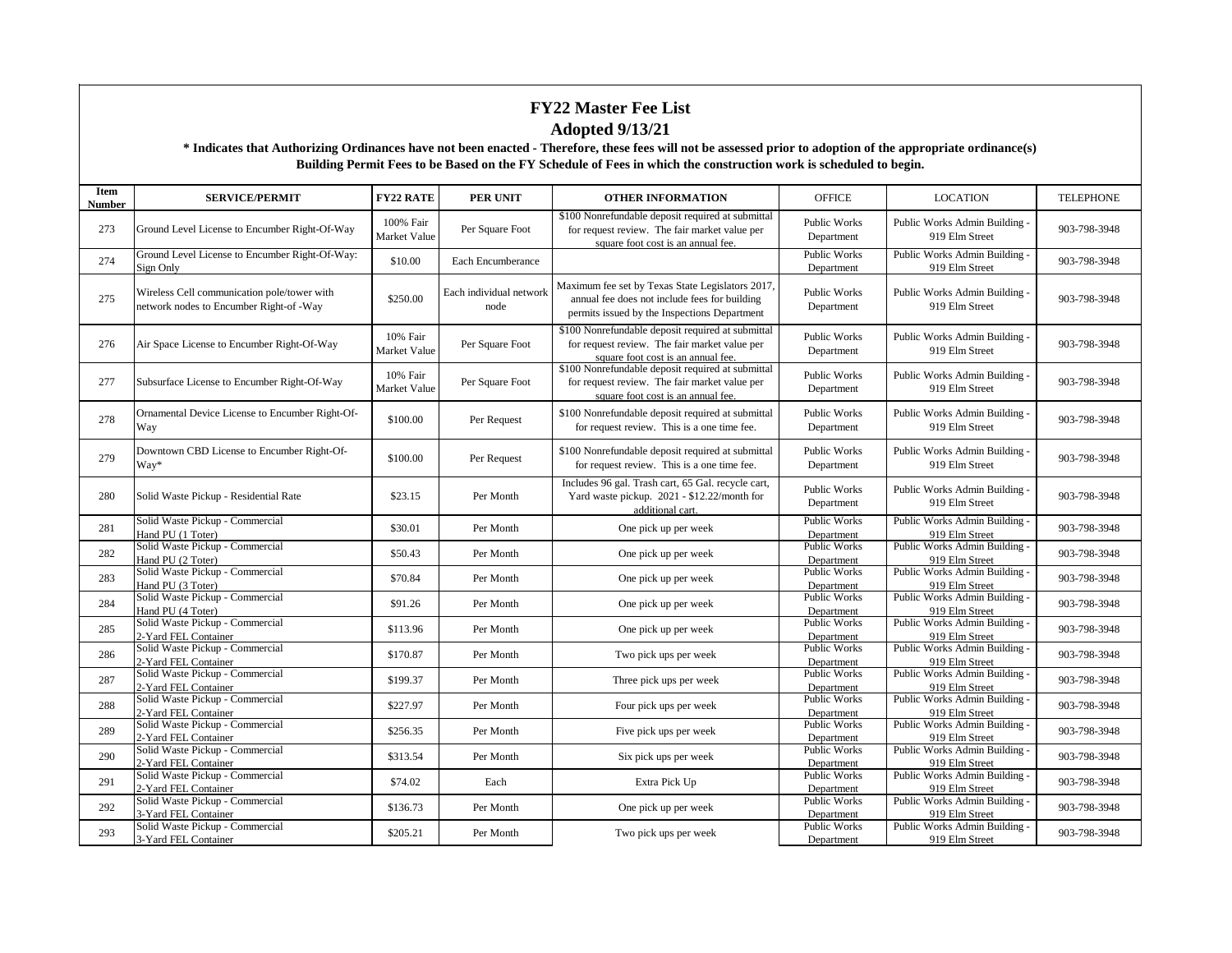| Item<br>Number | <b>SERVICE/PERMIT</b>                                   | <b>FY22 RATE</b> | <b>PER UNIT</b> | <b>OTHER INFORMATION</b> | <b>OFFICE</b>                     | <b>LOCATION</b>                                 | <b>TELEPHONE</b> |
|----------------|---------------------------------------------------------|------------------|-----------------|--------------------------|-----------------------------------|-------------------------------------------------|------------------|
| 294            | Solid Waste Pickup - Commercial<br>3-Yard FEL Container | \$239.30         | Per Month       | Three pick ups per week  | <b>Public Works</b><br>Department | Public Works Admin Building<br>919 Elm Street   | 903-798-3948     |
| 295            | Solid Waste Pickup - Commercial<br>3-Yard FEL Container | \$273.62         | Per Month       | Four pick ups per week   | <b>Public Works</b><br>Department | Public Works Admin Building -<br>919 Elm Street | 903-798-3948     |
| 296            | Solid Waste Pickup - Commercial<br>3-Yard FEL Container | \$307.72         | Per Month       | Five pick ups per week   | Public Works<br>Department        | Public Works Admin Building -<br>919 Elm Street | 903-798-3948     |
| 297            | Solid Waste Pickup - Commercial<br>3-Yard FEL Container | \$365.65         | Per Month       | Six pick ups per week    | <b>Public Works</b><br>Department | Public Works Admin Building -<br>919 Elm Street | 903-798-3948     |
| 298            | Solid Waste Pickup - Commercial<br>3-Yard FEL Container | \$88.84          | Each            | Extra Pick Up            | <b>Public Works</b><br>Department | Public Works Admin Building -<br>919 Elm Street | 903-798-3948     |
| 299            | Solid Waste Pickup - Commercial<br>4-Yard FEL Container | \$159.60         | Per Month       | One pick up per week     | Public Works<br>Department        | Public Works Admin Building -<br>919 Elm Street | 903-798-3948     |
| 300            | Solid Waste Pickup - Commercial<br>4-Yard FEL Container | \$239.30         | Per Month       | Two pick ups per week    | <b>Public Works</b><br>Department | Public Works Admin Building -<br>919 Elm Street | 903-798-3948     |
| 301            | Solid Waste Pickup - Commercial<br>4-Yard FEL Container | \$279.28         | Per Month       | Three pick ups per week  | <b>Public Works</b><br>Department | Public Works Admin Building -<br>919 Elm Street | 903-798-3948     |
| 302            | Solid Waste Pickup - Commercial<br>4-Yard FEL Container | \$319.18         | Per Month       | Four pick ups per week   | <b>Public Works</b><br>Department | Public Works Admin Building -<br>919 Elm Street | 903-798-3948     |
| 303            | Solid Waste Pickup - Commercial<br>4-Yard FEL Container | \$359.09         | Per Month       | Five pick ups per week   | <b>Public Works</b><br>Department | Public Works Admin Building -<br>919 Elm Street | 903-798-3948     |
| 304            | Solid Waste Pickup - Commercial<br>4-Yard FEL Container | \$438.86         | Per Month       | Six pick ups per week    | Public Works<br>Department        | Public Works Admin Building -<br>919 Elm Street | 903-798-3948     |
| 305            | Solid Waste Pickup - Commercial<br>4-Yard FEL Container | \$103.66         | Each            | Extra Pick Up            | <b>Public Works</b><br>Department | Public Works Admin Building -<br>919 Elm Street | 903-798-3948     |
| 306            | Solid Waste Pickup - Commercial<br>6-Yard FEL Container | \$207.29         | Per Month       | One pick up per week     | <b>Public Works</b><br>Department | Public Works Admin Building -<br>919 Elm Street | 903-798-3948     |
| 307            | Solid Waste Pickup - Commercial<br>6-Yard FEL Container | \$312.76         | Per Month       | Two pick ups per week    | Public Works<br>Department        | Public Works Admin Building -<br>919 Elm Street | 903-798-3948     |
| 308            | Solid Waste Pickup - Commercial<br>6-Yard FEL Container | \$361.84         | Per Month       | Three pick ups per week  | Public Works<br>Department        | Public Works Admin Building -<br>919 Elm Street | 903-798-3948     |
| 309            | Solid Waste Pickup - Commercial<br>6-Yard FEL Container | \$414.53         | Per Month       | Four pick ups per week   | Public Works<br>Department        | Public Works Admin Building -<br>919 Elm Street | 903-798-3948     |
| 310            | Solid Waste Pickup - Commercial<br>6-Yard FEL Container | \$467.36         | Per Month       | Five pick ups per week   | <b>Public Works</b><br>Department | Public Works Admin Building -<br>919 Elm Street | 903-798-3948     |
| 311            | Solid Waste Pickup - Commercial<br>6-Yard FEL Container | \$569.12         | Per Month       | Six pick ups per week    | Public Works<br>Department        | Public Works Admin Building -<br>919 Elm Street | 903-798-3948     |
| 312            | Solid Waste Pickup - Commercial<br>6-Yard FEL Container | \$137.36         | Each            | Extra Pick Up            | <b>Public Works</b><br>Department | Public Works Admin Building -<br>919 Elm Street | 903-798-3948     |
| 313            | Solid Waste Pickup - Commercial<br>8-Yard FEL Container | \$239.24         | Per Month       | One pick up per week     | <b>Public Works</b><br>Department | Public Works Admin Building -<br>919 Elm Street | 903-798-3948     |
| 314            | Solid Waste Pickup - Commercial<br>8-Yard FEL Container | \$319.18         | Per Month       | Two pick ups per week    | <b>Public Works</b><br>Department | Public Works Admin Building -<br>919 Elm Street | 903-798-3948     |
| 315            | Solid Waste Pickup - Commercial<br>8-Yard FEL Container | \$414.61         | Per Month       | Three pick ups per week  | <b>Public Works</b><br>Department | Public Works Admin Building -<br>919 Elm Street | 903-798-3948     |
| 316            | Solid Waste Pickup - Commercial<br>8-Yard FEL Container | \$599.49         | Per Month       | Four pick ups per week   | Public Works<br>Department        | Public Works Admin Building -<br>919 Elm Street | 903-798-3948     |
| 317            | Solid Waste Pickup - Commercial<br>8-Yard FEL Container | \$653.87         | Per Month       | Five pick ups per week   | <b>Public Works</b><br>Department | Public Works Admin Building -<br>919 Elm Street | 903-798-3948     |
| 318            | Solid Waste Pickup - Commercial<br>8-Yard FEL Container | \$755.89         | Per Month       | Six pick ups per week    | <b>Public Works</b><br>Department | Public Works Admin Building -<br>919 Elm Street | 903-798-3948     |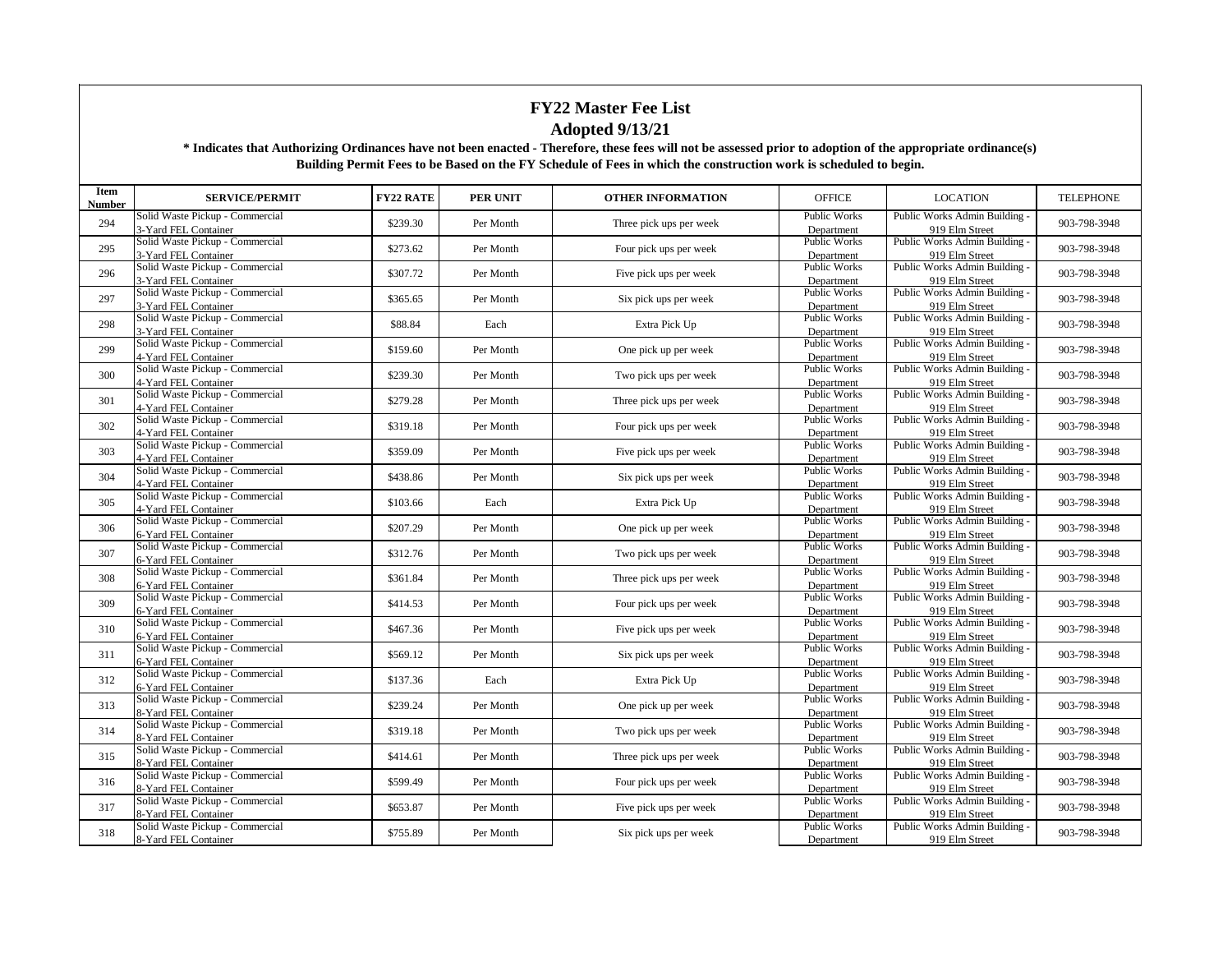| Item<br><b>Number</b> | <b>SERVICE/PERMIT</b>                                             | <b>FY22 RATE</b> | <b>PER UNIT</b> | <b>OTHER INFORMATION</b>                                                                             | <b>OFFICE</b>                     | <b>LOCATION</b>                                 | <b>TELEPHONE</b> |
|-----------------------|-------------------------------------------------------------------|------------------|-----------------|------------------------------------------------------------------------------------------------------|-----------------------------------|-------------------------------------------------|------------------|
| 319                   | Solid Waste Pickup - Commercial<br>8-Yard FEL Container           | \$155.46         | Each            | Extra Pick Up                                                                                        | <b>Public Works</b><br>Department | Public Works Admin Building -<br>919 Elm Street | 903-798-3948     |
| 320                   | Solid Waste Pickup - Commercial<br>96-Gallon Toter (RECYCLE)      | \$5.61           | Per Month       | One pick up per week                                                                                 | <b>Public Works</b><br>Department | Public Works Admin Building -<br>919 Elm Street | 903-798-3948     |
| 321                   | Solid Waste Pickup - Commercial<br>6-Yard FEL Container/Cardboard | \$64.43          | Per Month       | One pick up per week                                                                                 | <b>Public Works</b><br>Department | Public Works Admin Building -<br>919 Elm Street | 903-798-3948     |
| 322                   | Solid Waste Pickup - Commercial<br>8-Yard FEL Container/Cardboard | \$77.31          | Per Month       | One pick up per week                                                                                 | <b>Public Works</b><br>Department | Public Works Admin Building -<br>919 Elm Street | 903-798-3948     |
| 323                   | Solid Waste Pickup - Commercial<br>2-Yard FEL Compactor           | \$267.65         | Per Month       | One pick up per week                                                                                 | <b>Public Works</b><br>Department | Public Works Admin Building -<br>919 Elm Street | 903-798-3948     |
| 324                   | Solid Waste Pickup - Commercial<br>4-Yard FEL Compactor           | \$279.42         | Per Month       | One pick up per week                                                                                 | Public Works<br>Department        | Public Works Admin Building -<br>919 Elm Street | 903-798-3948     |
| 325                   | Solid Waste Pickup - Commercial<br>4-Yard FEL Compactor           | \$558.84         | Per Month       | Two pick ups per week                                                                                | <b>Public Works</b><br>Department | Public Works Admin Building -<br>919 Elm Street | 903-798-3948     |
| 326                   | Solid Waste Pickup - Commercial<br>4-Yard FEL Compactor           | \$838.22         | Per Month       | Three pick ups per week                                                                              | <b>Public Works</b><br>Department | Public Works Admin Building -<br>919 Elm Street | 903-798-3948     |
| 327                   | Solid Waste Pickup - Commercial<br>4-Yard FEL Compactor           | \$1,117.65       | Per Month       | Four pick ups per week                                                                               | Public Works<br>Department        | Public Works Admin Building -<br>919 Elm Street | 903-798-3948     |
| 328                   | Solid Waste Pickup - Commercial<br>4-Yard FEL Compactor           | \$1,397.08       | Per Month       | Five pick ups per week                                                                               | <b>Public Works</b><br>Department | Public Works Admin Building -<br>919 Elm Street | 903-798-3948     |
| 329                   | Solid Waste Pickup - Commercial<br>4-Yard FEL Compactor           | \$1,688.96       | Per Month       | Six pick ups per week                                                                                | Public Works<br>Department        | Public Works Admin Building -<br>919 Elm Street | 903-798-3948     |
| 330                   | Solid Waste Pickup - Commercial<br>6-Yard FEL Compactor           | \$329.48         | Per Month       | One pick up per week                                                                                 | Public Works<br>Department        | Public Works Admin Building -<br>919 Elm Street | 903-798-3948     |
| 331                   | Solid Waste Pickup - Commercial<br>6-Yard FEL Compactor           | \$659.00         | Per Month       | Two pick ups per week                                                                                | <b>Public Works</b><br>Department | Public Works Admin Building -<br>919 Elm Street | 903-798-3948     |
| 332                   | Solid Waste Pickup - Commercial<br>6-Yard FEL Compactor           | \$988.49         | Per Month       | Three pick ups per week                                                                              | <b>Public Works</b><br>Department | Public Works Admin Building -<br>919 Elm Street | 903-798-3948     |
| 333                   | Solid Waste Pickup - Commercial<br>6-Yard FEL Compactor           | \$1,318.00       | Per Month       | Four pick ups per week                                                                               | <b>Public Works</b><br>Department | Public Works Admin Building -<br>919 Elm Street | 903-798-3948     |
| 334                   | Solid Waste Pickup - Commercial<br>6-Yard FEL Compactor           | \$1,647.50       | Per Month       | Five pick ups per week                                                                               | <b>Public Works</b><br>Department | Public Works Admin Building -<br>919 Elm Street | 903-798-3948     |
| 335                   | Solid Waste Pickup - Commercial<br>6-Yard FEL Compactor           | \$1,894.60       | Per Month       | Six pick ups per week                                                                                | Public Works<br>Department        | Public Works Admin Building -<br>919 Elm Street | 903-798-3948     |
| 336                   | Solid Waste Pickup - Commercial<br>8-Yard FEL Compactor           | \$378.94         | Per Month       | One pick up per week                                                                                 | <b>Public Works</b><br>Department | Public Works Admin Building -<br>919 Elm Street | 903-798-3948     |
| 337                   | Solid Waste Pickup - Commercial<br>8-Yard FEL Compactor           | \$757.83         | Per Month       | Two pick ups per week                                                                                | <b>Public Works</b><br>Department | Public Works Admin Building -<br>919 Elm Street | 903-798-3948     |
| 338                   | Solid Waste Pickup - Commercial<br>8-Yard FEL Compactor           | \$1,136.77       | Per Month       | Three pick ups per week                                                                              | Public Works<br>Department        | Public Works Admin Building -<br>919 Elm Street | 903-798-3948     |
| 339                   | Solid Waste Pickup - Commercial<br>8-Yard FEL Compactor           | \$1,515.67       | Per Month       | Four pick ups per week                                                                               | <b>Public Works</b><br>Department | Public Works Admin Building -<br>919 Elm Street | 903-798-3948     |
| 340                   | Solid Waste Pickup - Commercial<br>8-Yard FEL Compactor           | \$1,894.60       | Per Month       | Five pick ups per week                                                                               | <b>Public Works</b><br>Department | Public Works Admin Building -<br>919 Elm Street | 903-798-3948     |
| 341                   | Solid Waste Pickup - Commercial<br>8-Yard FEL Compactor           | \$2,273.52       | Per Month       | Six pick ups per week                                                                                | Public Works<br>Department        | Public Works Admin Building -<br>919 Elm Street | 903-798-3948     |
| 342                   | Solid Waste Pickup<br>20-Yard Roll-Off (Open Top)                 | \$248.70         | Per Haul        | 2021 Rates<br>Delivery Rate - \$130.66 Rental Daily Rate - \$6.13<br>Disposal Rate - \$43.60 per ton | <b>Public Works</b><br>Department | Public Works Admin Building -<br>919 Elm Street | 903-798-3948     |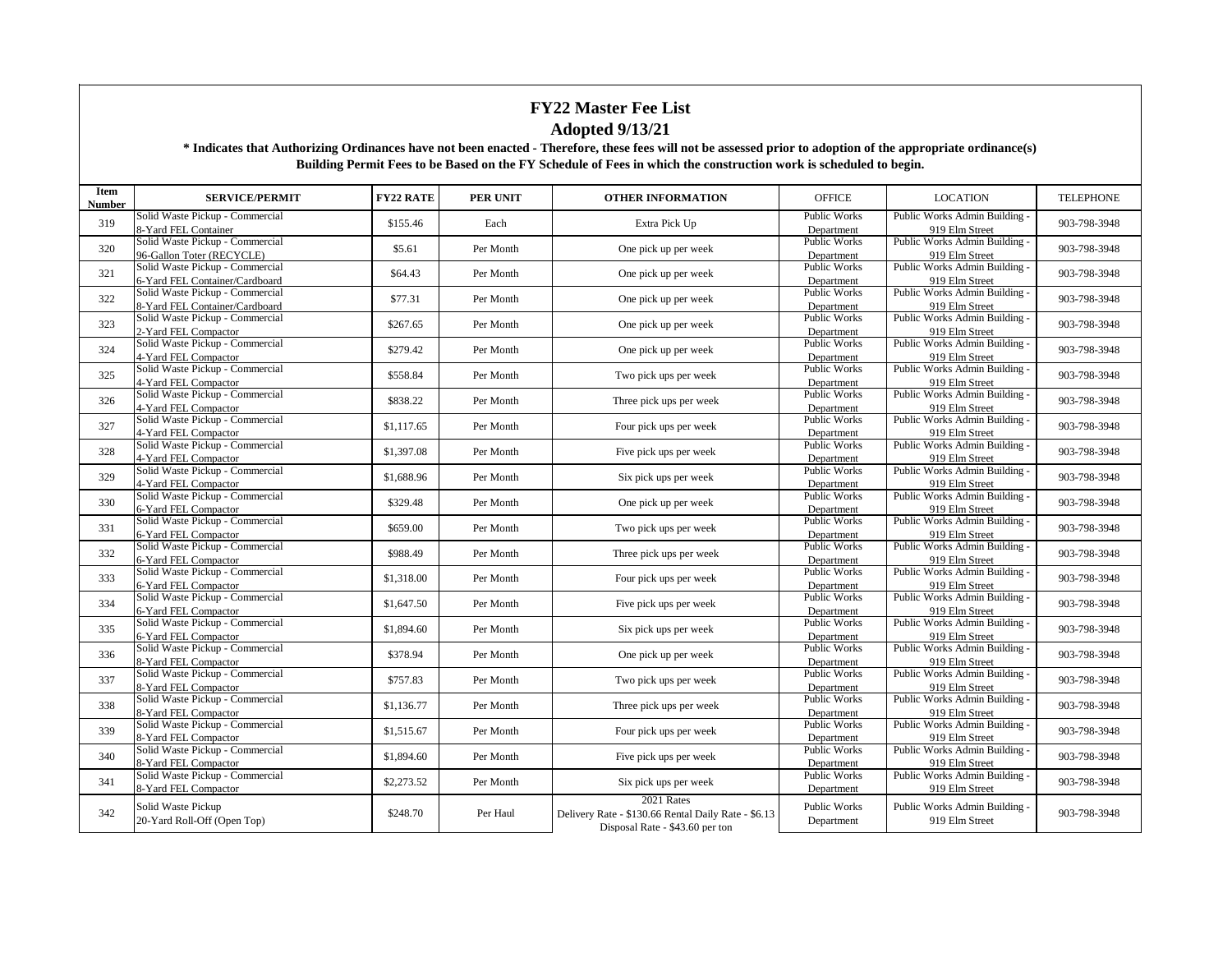| <b>Item</b><br><b>Number</b> | <b>SERVICE/PERMIT</b>                              | <b>FY22 RATE</b> | <b>PER UNIT</b>              | <b>OTHER INFORMATION</b>                                                                                                                                 | <b>OFFICE</b>                     | <b>LOCATION</b>                                                                           | <b>TELEPHONE</b> |
|------------------------------|----------------------------------------------------|------------------|------------------------------|----------------------------------------------------------------------------------------------------------------------------------------------------------|-----------------------------------|-------------------------------------------------------------------------------------------|------------------|
| 343                          | Solid Waste Pickup<br>30-Yard Roll-Off (Open Top)  | \$375.55         | Per Haul                     | 2021 Rates<br>Delivery Rate - \$130.66 Rental Daily Rate - \$6.13<br>Disposal Rate - \$43.60 per ton                                                     | Public Works<br>Department        | Public Works Admin Building -<br>919 Elm Street                                           | 903-798-3948     |
| 344                          | Solid Waste Pickup<br>40-Yard Roll-Off (Open Top)  | \$406.97         | Per Haul                     | 2021 Rates<br>Delivery Rate - \$130.66 Rental Daily Rate - \$6.13<br>Disposal Rate - \$43.60 per ton                                                     | <b>Public Works</b><br>Department | Public Works Admin Building -<br>919 Elm Street                                           | 903-798-3948     |
| 345                          | Solid Waste Pickup<br>30-Yard Roll-Off (Compactor) | \$377.78         | Per Haul                     | 2021 Rates<br>Delivery Rate - \$130.66 Rental Daily Rate -<br><b>NEGOTIATED</b><br>Disposal Rate - \$43.60 per<br>ton                                    | Public Works<br>Department        | Public Works Admin Building -<br>919 Elm Street                                           | 903-798-3948     |
| 346                          | Solid Waste Pickup<br>33-Yard Roll-Off (Compactor) | \$406.83         | Per Haul                     | 2021 Rates<br>Delivery Rate - \$130.66 Rental Daily Rate -<br><b>NEGOTIATED</b><br>Disposal Rate - \$43.60 per<br>$\frac{\text{ton}}{\text{2021 Rates}}$ | <b>Public Works</b><br>Department | Public Works Admin Building<br>919 Elm Street                                             | 903-798-3948     |
| 347                          | Solid Waste Pickup<br>34-Yard Roll-Off (Compactor) | \$406.83         | Per Haul                     | Delivery Rate - \$130.66 Rental Daily Rate -<br><b>NEGOTIATED</b><br>Disposal Rate - \$43.60 per<br>ton                                                  | <b>Public Works</b><br>Department | Public Works Admin Building -<br>919 Elm Street                                           | 903-798-3948     |
| 348                          | Solid Waste Pickup<br>35-Yard Roll-Off (Compactor) | \$406.83         | Per Haul                     | 2021 Rates<br>Delivery Rate - \$130.66 Rental Daily Rate -<br><b>NEGOTIATED</b><br>Disposal Rate - \$43.60 per<br>ton                                    | Public Works<br>Department        | Public Works Admin Building -<br>919 Elm Street                                           | 903-798-3948     |
| 349                          | Solid Waste Pickup<br>40-Yard Roll-Off (Compactor) | \$406.83         | Per Haul                     | 2021 Rates<br>Delivery Rate - \$130.66 Rental Daily Rate -<br><b>NEGOTIATED</b><br>Disposal Rate - \$43.60 per                                           | <b>Public Works</b><br>Department | Public Works Admin Building -<br>919 Elm Street                                           | 903-798-3948     |
| 350                          | Solid Waste Pickup<br>42-Yard Roll-Off (Compactor) | \$406.83         | Per Haul                     | $\frac{\text{ton}}{\text{2021 Rates}}$<br>Delivery Rate - \$130.66 Rental Daily Rate -<br><b>NEGOTIATED</b><br>Disposal Rate - \$43.60 per<br>ton        | Public Works<br>Department        | Public Works Admin Building<br>919 Elm Street                                             | 903-798-3948     |
| 351                          | Utility Easement Abandonment Application Fee       | \$750.00         | Per request                  | All associated costs including Quit claim deeds and<br>any legal work will be applicant's responsibility                                                 | <b>Public Works</b><br>Department | Public Works Admin Building -<br>919 Elm Street                                           | 903-798-3948     |
| 352                          | Central Records and Communications                 | \$10.00          | Per Copy or 911<br>Recording |                                                                                                                                                          | Police<br>Department              | <b>Bi-State Justice Building</b><br>100 North State Line Avenue at<br><b>Broad Street</b> | 903-798-3181     |
| 353                          | Police: Accident or Crash Report                   | \$6.00           | Copy of Report               | Front and back pages                                                                                                                                     | Police<br>Department              | <b>Bi-State Justice Building</b><br>100 North State Line Avenue at<br><b>Broad Street</b> | 903-798-3181     |
| 354                          | Police: Offense Report                             | \$5.00           | Copy of Report               | Front page only                                                                                                                                          | Police<br>Department              | <b>Bi-State Justice Building</b><br>100 North State Line Avenue at<br><b>Broad Street</b> | 903-798-3181     |
| 355                          | Police: Criminal History                           | \$10.00          | Each                         | Must show two forms of ID                                                                                                                                | Police<br>Department              | <b>Bi-State Justice Building</b><br>100 North State Line Avenue at<br><b>Broad Street</b> | 903-798-3181     |
| 356                          | Police: Certification of any Report                | \$2.00           | Each                         | Added to the cost of the report                                                                                                                          | Police<br>Department              | <b>Bi-State Justice Building</b><br>100 North State Line Avenue at<br><b>Broad Street</b> | 903-798-3181     |
| 357                          | Burglar Alarm Permits - Residential                | \$35.00          | <b>Annual Permit</b>         |                                                                                                                                                          | Police<br>Department              | <b>Bi-State Justice Building</b><br>100 North State Line Avenue at<br><b>Broad Street</b> | 903-798-3102     |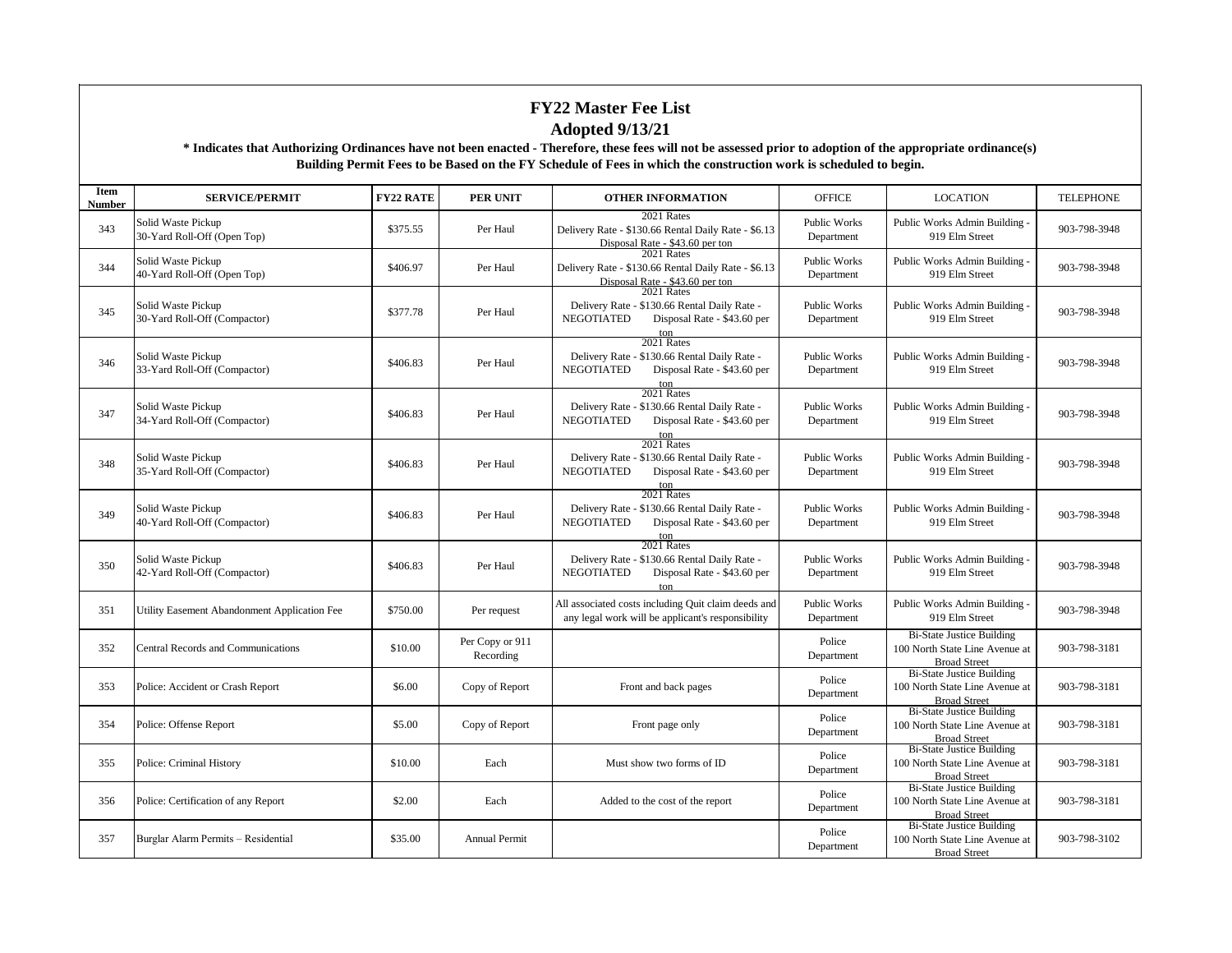| Item<br><b>Number</b> | <b>SERVICE/PERMIT</b>                                                                        | <b>FY22 RATE</b> | <b>PER UNIT</b>        | <b>OTHER INFORMATION</b>                                     | <b>OFFICE</b>        | <b>LOCATION</b>                                                                           | <b>TELEPHONE</b> |
|-----------------------|----------------------------------------------------------------------------------------------|------------------|------------------------|--------------------------------------------------------------|----------------------|-------------------------------------------------------------------------------------------|------------------|
| 358                   | Burglar Alarm Permits - Commercial                                                           | \$75.00          | <b>Annual Permit</b>   |                                                              | Police<br>Department | <b>Bi-State Justice Building</b><br>100 North State Line Avenue at<br><b>Broad Street</b> | 903-798-3102     |
| 359                   | Burglar Alarm Permits -- late renewal (30 days or less<br>late)                              | \$20.00          | Each System            |                                                              | Police<br>Department | <b>Bi-State Justice Building</b><br>100 North State Line Avenue at<br><b>Broad Street</b> | 903-798-3102     |
| 360                   | Burglar Alarm Permits -- late renewal (more than 30)<br>days late)                           | \$40.00          | Each System            |                                                              | Police<br>Department | <b>Bi-State Justice Building</b><br>100 North State Line Avenue at<br><b>Broad Street</b> | 903-798-3102     |
| 361                   | <b>False Alarm Fees</b>                                                                      | \$50.00          | Each alarm             | Per alarm after 6 alarms in any 12 month period              | Police<br>Department | <b>Bi-State Justice Building</b><br>100 North State Line Avenue at<br><b>Broad Street</b> | 903-798-3102     |
| 362                   | <b>Wrecker Permits</b>                                                                       | \$20.00          | Per wrecker            | Annual fee                                                   | Police<br>Department | <b>Bi-State Justice Building</b><br>100 North State Line Avenue at<br><b>Broad Street</b> | 903-798-3116     |
| 363                   | Vehicle Storage Facility                                                                     | \$50.00          | Per facility           | Annual fee                                                   | Police<br>Department | <b>Bi-State Justice Building</b><br>100 North State Line Avenue at<br><b>Broad Street</b> | 903-798-3116     |
| 364                   | <b>Taxi Permits</b>                                                                          | \$40.00          | Per taxicab            | Annual fee                                                   | Police<br>Department | <b>Bi-State Justice Building</b><br>100 North State Line Avenue at<br><b>Broad Street</b> | 903-798-3116     |
| 365                   | <b>Sexually Oriented Business</b>                                                            | \$1,000.00       | Per business           | Annual fee                                                   | Police<br>Department | <b>Bi-State Justice Building</b><br>100 North State Line Avenue at<br><b>Broad Street</b> | 903-798-3116     |
| 366                   | Youth Club/Dance Hall Permit                                                                 | \$100.00         | Per business           | Annual fee                                                   | Police<br>Department | <b>Bi-State Justice Building</b><br>100 North State Line Avenue at<br><b>Broad Street</b> | 903-798-3116     |
| 367                   | Police: Extraordinary Response to Problem Location                                           | \$28.78          | Per additional Officer | Only after Owner/Manager has been placed on<br>legal notice. | Police<br>Department | <b>Bi-State Justice Building</b><br>100 North State Line Avenue at<br><b>Broad Street</b> | 903-798-3116     |
| 368                   | <b>Water Service Connection</b>                                                              | \$15.00          | Each                   | Water Service Initiation                                     | TWU                  | 801 Wood Street                                                                           | 903-798-3800     |
| 369                   | Water Meter Disconnect                                                                       | \$15.00          | Each                   | Discontinue Service                                          | TWU                  | 801 Wood Street                                                                           | 903-798-3800     |
| 370                   | Water Service Transfer                                                                       | \$20.00          | Each                   |                                                              | TWU                  | 801 Wood Street                                                                           | 903-798-3800     |
| 371                   | Late Service Charge - Non-Payment                                                            | \$0.10           | On billed amount       | If not paid by Due Date                                      | TWU                  | 801 Wood Street                                                                           | 903-798-3800     |
| 372                   | After Hours Service Call to reinstate water service                                          | \$50.00          | Each                   |                                                              | TWU                  | 801 Wood Street                                                                           | 903-798-3800     |
| 373                   | Non Payment Service Charge                                                                   | \$35.00          | Each                   | if not paid by disconnect date                               | TWU                  | 801 Wood Street                                                                           | 903-798-3800     |
| 374                   | Water meter reread initiated by Customer                                                     | \$15.00          | Each                   | No charge if initiated by TWU                                | TWU                  | 801 Wood Street                                                                           | 903-798-3800     |
| 375                   | Water meter testing initiated by Customer                                                    | \$50.00          | Each                   | Meters two inches & smaller                                  | TWU                  | 801 Wood Street                                                                           | 903-798-3800     |
| 376                   | Water meter testing, for 2" line or greater, initiated<br>by Customer (Cost plus %)          | \$0.10           | Each                   | Meters larger than two inches                                | TWU                  | 801 Wood Street                                                                           | 903-798-3800     |
| 377                   | Water meter Tampering                                                                        | \$50.00          | Each                   |                                                              | TWU                  | 801 Wood Street                                                                           | 903-798-3800     |
| 378                   | <b>Unauthorized Water Connection Inserted</b>                                                | \$100.00         | Each                   |                                                              | TWU                  | 801 Wood Street                                                                           | 903-798-3800     |
| 379                   | Water meter Fees $-5/8$ " meter                                                              | Cost             | Each                   |                                                              | TWU                  | 801 Wood Street                                                                           | 903-798-3800     |
| 380                   | Water meter $Fees - 1$ " meter                                                               | Cost             | Each                   |                                                              | TWU                  | 801 Wood Street                                                                           | 903-798-3800     |
| 381                   | Water: Single Register 2" (irrigation)                                                       | Cost             | Each                   |                                                              | TWU                  | 801 Wood Street                                                                           | 903-798-3800     |
| 382                   | Inspection/Tapping Fee for Water Main                                                        | \$75.00          | Each                   |                                                              | TWU                  | 801 Wood Street                                                                           | 903-798-3800     |
| 383                   | Bacteriological testing of water samples                                                     | \$20.00          | Each                   |                                                              | TWU                  | 801 Wood Street                                                                           | 903-798-3800     |
| 384                   | Late fee for submission of Bacteriological testing<br>samples after 12:00 noon daily cut-off | \$20.00          | Each                   |                                                              | TWU                  | 2700 New Boston Rd                                                                        | 903-798-3850     |
| 385                   | Inspection/Tapping Fee for Sewer Main                                                        | \$50.00          | Each                   |                                                              | TWU                  | 801 Wood Street                                                                           | 903-798-3800     |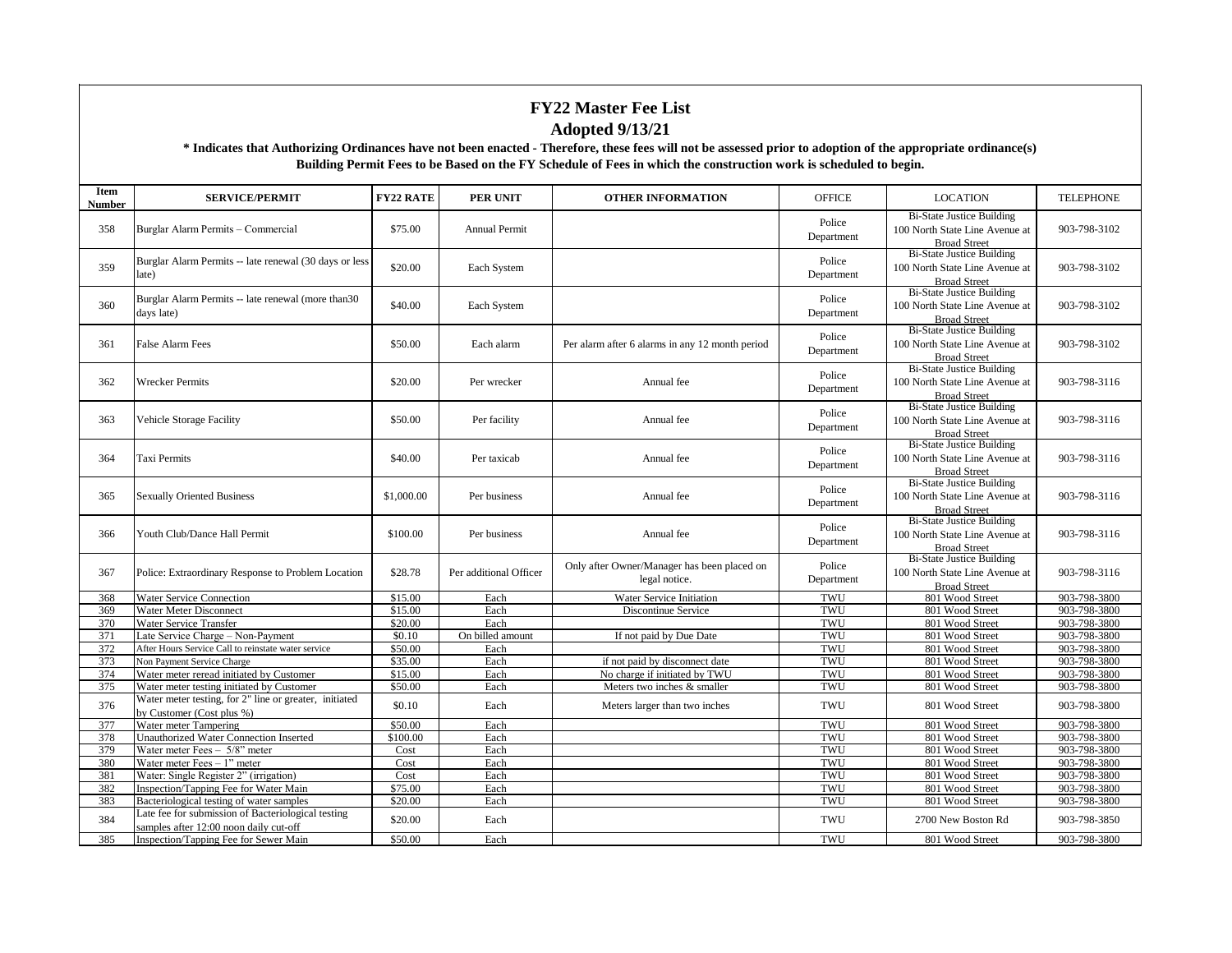| Non-Connection when Sewer Connection is<br>386<br>\$25.00<br>TWU<br>801 Wood Street<br>903-798-3800<br>Sanitary Sewer Availability Fee *<br>Monthly<br>available to the property<br>387<br>\$0.10<br>TWU<br>903-798-3800<br>Sewer Surcharge -- Excessive Strength Wastes<br>TSS per pound<br>801 Wood Street<br>388<br>Sewer Surcharge -- Excessive Strength Wastes<br>\$0.25<br>BOD per pound<br>TWU<br>801 Wood Street<br>903-798-3800<br>389<br>\$300.00<br>TWU<br>801 Wood Street<br>903-798-3800<br><b>Industrial Wastewater Discharge Permit</b><br>Significant Discharger<br>\$200.00<br>TWU<br>903-798-3800<br>390<br><b>Industrial Wastewater Discharge Permit</b><br>Minor Discharger<br>801 Wood Street<br>391<br>\$50.00<br><b>Commercial Discharger</b><br>TWU<br>801 Wood Street<br>903-798-3800<br><b>Industrial Wastewater Discharge Permit</b><br>392<br>\$50.00<br>TWU<br>801 Wood Street<br>903-798-3800<br><b>Industrial Wastewater Discharge Permit</b><br><b>Intermittent Discharger</b><br>393<br>\$100.00<br>TWU<br>801 Wood Street<br>903-798-3800<br><b>Industrial Wastewater Discharge Permit</b><br><b>Transported Discharger</b><br>394<br>\$50.00<br>TWU<br><b>Industrial Wastewater Discharge Permit</b><br>Non-Discharge<br>801 Wood Street<br>903-798-3800<br>395<br>TWU<br>Temporary Wastewater Discharge Permit<br>\$50.00<br>801 Wood Street<br>903-798-3800<br>396<br>Metered Discharge Treatment<br>\$0.05<br>TWU<br>801 Wood Street<br>903-798-3800<br>Per Gallon<br>\$60.00<br>TWU<br>903-798-3800<br>397<br>801 Wood Street<br>Liquid Waste Transport Permit<br>\$25.00<br>TWU<br>903-798-3870<br>398<br>Liquid Waste Transport Permit Late Fee<br>Each Permit<br>3616 South State Line Ave<br>399<br>\$50.00<br>Per 1,000 Gallons<br>TWU<br>903-798-3800<br>Septic Waste Dumping<br>Per Volume of Tank<br>801 Wood Street<br>Delivery of Non-Domestic Waste to POTW<br>400<br>\$0.10<br>Per Gallon<br>TWU<br>801 Wood Street<br>903-798-3800<br><b>Treatment Plant</b><br>Septic Waste Manifest Books<br>\$15.00<br>TWU<br>401<br>Each<br>801 Wood Street<br>903-798-3800<br>402<br>\$25.00<br>TWU<br>903-798-3870<br>Liquid Waste Transporter Manifest Late Fee<br>Each Occurrence<br>3616 South State Line Ave<br>Non-Residential Backflow Prevention Assembly<br>403<br>\$50.00<br>Per Year<br>TWU<br>801 Wood Street<br>903-798-3800<br>Device<br><b>Backflow Testing Fee</b><br>404<br>\$135.00<br>Each<br>TWU<br>3616 South State Line Ave<br>903-798-3870<br>\$25.00<br>TWU<br>405<br><b>Backflow Tester Registration Fee</b><br>Per Tester<br>Annual Fee<br>3616 South State Line Ave<br>903-798-3870<br>\$100.00<br>TWU<br>903-798-3829<br>406<br>Fire Hydrant Flow Testing<br>Per Test<br>801 Wood Street<br>TWU<br>903-798-3870<br>407<br><b>Smoke Testing Sewer Mains</b><br>\$100.00<br>Per Test<br>3616 South State Line Ave<br>(2 Person Crew, 2 hours)<br>408<br>\$250.00<br>TWU<br>903-798-3829<br><b>CCTV Sewer Mains</b><br>Each<br>(3 Person Crew, 3 hours)<br>801 Wood Street<br>409<br>\$15.00<br>Each<br>TWU<br>3616 South State Line Ave<br>903-798-3870<br><b>Commercial Customer Service Inspection</b><br>Cost plus<br>410<br>TWU<br>903-798-3870<br><b>Environmental Services Enforcement Fee</b><br>Per Action<br>3616 South State Line Ave<br>10%<br>\$7.00<br>TWU<br>903-798-3800<br>411<br><b>Backflow Assembly Text Booklet</b><br>Each<br>801 Wood Street<br>412<br>\$1.50<br>Monthly<br>TWU<br>801 Wood Street<br>903-798-3800<br>Water Infrastructure Fee - Residential<br>413<br>\$1.50<br>TWU<br>Waste Water Infrastructure Fee - Residential<br>Monthly<br>801 Wood Street<br>903-798-3800<br>\$3.75<br>TWU<br>414<br>Water Infrastructure Fee - Commercial<br>Monthly<br>801 Wood Street<br>903-798-3800<br>415<br>Waste Water Infrastructure Fee - Commercial<br>\$3.75<br>TWU<br>801 Wood Street<br>903-798-3800<br>Monthly<br>\$3.00<br>TWU<br>903-798-3800<br>416<br>TX Regional Water Plant Fee<br>Per 1,000 Gallons<br>801 Wood Street<br>All metered usage over zero<br>TWU<br>903-798-3860<br>417<br><b>Sales: Screened Compost</b><br>\$10.00<br>Per Cubic Yard<br>4000 South State Line Ave<br>418<br>\$2.00<br>TWU<br>903-798-3860<br><b>Sales: Screened Compost</b><br>Per bag (1-Cubic Foot)<br>4000 South State Line Ave<br>419<br>\$5.00<br>TWU<br>903-798-3860<br><b>Sales: Unscreened Compost</b><br>Per Cubic Yard<br>4000 South State Line Ave<br>420<br>\$8.00<br>TWU<br>903-798-3860<br>Sales: Wood Chips<br>Per Cubic Yard<br>4000 South State Line Ave<br>\$1.00<br>TWU<br>903-798-3860<br>421<br>Sales: Wood Chips<br>Per Bag (2-Cubic Foot)<br>4000 South State Line Ave<br>422<br>\$10.00<br>TWU<br>903-798-3860<br>Sales: Leaf Mulch<br>Per Cubic Yard<br>4000 South State Line Ave<br>423<br>\$8.38<br>Per Meter<br>TWU<br>903-798-3800<br>Residential Water Service Charge (Monthly)<br>801 Wood Street<br>424<br>\$1.80<br>Per 1,000 Gallons<br>Over zero to 2,000 gallons<br>TWU<br>903-798-3800<br>Residential Water Volume Rate Tier 1<br>801 Wood Street<br>\$2.06<br>TWU<br>425<br>Residential Water Volume Rate Tier 2<br>Per 1,000 Gallons<br>801 Wood Street<br>903-798-3800<br>Over $2,000$ to $5,000$ gallons<br>\$3.34<br>TWU<br>426<br>Residential Water Volume Rate Tier 3<br>Per 1,000 Gallons<br>Over 5,000 to 7,000 gallons<br>801 Wood Street<br>903-798-3800<br>TWU<br>427<br>\$3.86<br>Per 1,000 Gallons<br>801 Wood Street<br>903-798-3800<br>Residential Water Volume Rate Tier 4<br>Over 7,000 to 10,000 gallons<br>428<br>\$4.11<br>TWU<br>801 Wood Street<br>903-798-3800<br>Residential Water Volume Rate Tier 5<br>Per 1,000 Gallons<br>Over 10,000 gallons<br>429<br>\$9.54<br>Per Meter<br>5/8" Meter<br>TWU<br>801 Wood Street<br>903-798-3800<br>Commercial Water Service Charge 1 (Monthly)<br>TWU<br>430<br>\$9.54<br>Per Meter<br>3/4" Meter<br>801 Wood Street<br>903-798-3800<br>Commercial Water Service Charge 2 (Monthly)<br>\$10.91<br>1" Meter<br>TWU<br>431<br>Commercial Water Service Charge 3 (Monthly)<br>Per Meter<br>801 Wood Street<br>903-798-3800<br>432<br>\$12.26<br>TWU<br>903-798-3800<br>Commercial Water Service Charge 4 (Monthly)<br>Per Meter<br>1.5" Meter<br>801 Wood Street | Item<br>Number | <b>SERVICE/PERMIT</b> | <b>FY22 RATE</b> | <b>PER UNIT</b> | <b>OTHER INFORMATION</b> | <b>OFFICE</b> | <b>LOCATION</b> | <b>TELEPHONE</b> |
|-----------------------------------------------------------------------------------------------------------------------------------------------------------------------------------------------------------------------------------------------------------------------------------------------------------------------------------------------------------------------------------------------------------------------------------------------------------------------------------------------------------------------------------------------------------------------------------------------------------------------------------------------------------------------------------------------------------------------------------------------------------------------------------------------------------------------------------------------------------------------------------------------------------------------------------------------------------------------------------------------------------------------------------------------------------------------------------------------------------------------------------------------------------------------------------------------------------------------------------------------------------------------------------------------------------------------------------------------------------------------------------------------------------------------------------------------------------------------------------------------------------------------------------------------------------------------------------------------------------------------------------------------------------------------------------------------------------------------------------------------------------------------------------------------------------------------------------------------------------------------------------------------------------------------------------------------------------------------------------------------------------------------------------------------------------------------------------------------------------------------------------------------------------------------------------------------------------------------------------------------------------------------------------------------------------------------------------------------------------------------------------------------------------------------------------------------------------------------------------------------------------------------------------------------------------------------------------------------------------------------------------------------------------------------------------------------------------------------------------------------------------------------------------------------------------------------------------------------------------------------------------------------------------------------------------------------------------------------------------------------------------------------------------------------------------------------------------------------------------------------------------------------------------------------------------------------------------------------------------------------------------------------------------------------------------------------------------------------------------------------------------------------------------------------------------------------------------------------------------------------------------------------------------------------------------------------------------------------------------------------------------------------------------------------------------------------------------------------------------------------------------------------------------------------------------------------------------------------------------------------------------------------------------------------------------------------------------------------------------------------------------------------------------------------------------------------------------------------------------------------------------------------------------------------------------------------------------------------------------------------------------------------------------------------------------------------------------------------------------------------------------------------------------------------------------------------------------------------------------------------------------------------------------------------------------------------------------------------------------------------------------------------------------------------------------------------------------------------------------------------------------------------------------------------------------------------------------------------------------------------------------------------------------------------------------------------------------------------------------------------------------------------------------------------------------------------------------------------------------------------------------------------------------------------------------------------------------------------------------------------------------------------------------------------------------------------------------------------------------------------------------------------------------------------------------------------------------------------------------------------------------------------------------------------------------------------------------------------------------------------------------------------------------------------------------------------------------------------------------------------------------------------------------------------------------------------------------------------------------------------------------------------------------------------------------------------------------------------------------------------------------------------------------------------------------------------------------------------------------------------------------------------------------------------------------------------------------------------------------------------------------|----------------|-----------------------|------------------|-----------------|--------------------------|---------------|-----------------|------------------|
|                                                                                                                                                                                                                                                                                                                                                                                                                                                                                                                                                                                                                                                                                                                                                                                                                                                                                                                                                                                                                                                                                                                                                                                                                                                                                                                                                                                                                                                                                                                                                                                                                                                                                                                                                                                                                                                                                                                                                                                                                                                                                                                                                                                                                                                                                                                                                                                                                                                                                                                                                                                                                                                                                                                                                                                                                                                                                                                                                                                                                                                                                                                                                                                                                                                                                                                                                                                                                                                                                                                                                                                                                                                                                                                                                                                                                                                                                                                                                                                                                                                                                                                                                                                                                                                                                                                                                                                                                                                                                                                                                                                                                                                                                                                                                                                                                                                                                                                                                                                                                                                                                                                                                                                                                                                                                                                                                                                                                                                                                                                                                                                                                                                                                                                                                                                                                                                                                                                                                                                                                                                                                                                                                                                                                                                           |                |                       |                  |                 |                          |               |                 |                  |
|                                                                                                                                                                                                                                                                                                                                                                                                                                                                                                                                                                                                                                                                                                                                                                                                                                                                                                                                                                                                                                                                                                                                                                                                                                                                                                                                                                                                                                                                                                                                                                                                                                                                                                                                                                                                                                                                                                                                                                                                                                                                                                                                                                                                                                                                                                                                                                                                                                                                                                                                                                                                                                                                                                                                                                                                                                                                                                                                                                                                                                                                                                                                                                                                                                                                                                                                                                                                                                                                                                                                                                                                                                                                                                                                                                                                                                                                                                                                                                                                                                                                                                                                                                                                                                                                                                                                                                                                                                                                                                                                                                                                                                                                                                                                                                                                                                                                                                                                                                                                                                                                                                                                                                                                                                                                                                                                                                                                                                                                                                                                                                                                                                                                                                                                                                                                                                                                                                                                                                                                                                                                                                                                                                                                                                                           |                |                       |                  |                 |                          |               |                 |                  |
|                                                                                                                                                                                                                                                                                                                                                                                                                                                                                                                                                                                                                                                                                                                                                                                                                                                                                                                                                                                                                                                                                                                                                                                                                                                                                                                                                                                                                                                                                                                                                                                                                                                                                                                                                                                                                                                                                                                                                                                                                                                                                                                                                                                                                                                                                                                                                                                                                                                                                                                                                                                                                                                                                                                                                                                                                                                                                                                                                                                                                                                                                                                                                                                                                                                                                                                                                                                                                                                                                                                                                                                                                                                                                                                                                                                                                                                                                                                                                                                                                                                                                                                                                                                                                                                                                                                                                                                                                                                                                                                                                                                                                                                                                                                                                                                                                                                                                                                                                                                                                                                                                                                                                                                                                                                                                                                                                                                                                                                                                                                                                                                                                                                                                                                                                                                                                                                                                                                                                                                                                                                                                                                                                                                                                                                           |                |                       |                  |                 |                          |               |                 |                  |
|                                                                                                                                                                                                                                                                                                                                                                                                                                                                                                                                                                                                                                                                                                                                                                                                                                                                                                                                                                                                                                                                                                                                                                                                                                                                                                                                                                                                                                                                                                                                                                                                                                                                                                                                                                                                                                                                                                                                                                                                                                                                                                                                                                                                                                                                                                                                                                                                                                                                                                                                                                                                                                                                                                                                                                                                                                                                                                                                                                                                                                                                                                                                                                                                                                                                                                                                                                                                                                                                                                                                                                                                                                                                                                                                                                                                                                                                                                                                                                                                                                                                                                                                                                                                                                                                                                                                                                                                                                                                                                                                                                                                                                                                                                                                                                                                                                                                                                                                                                                                                                                                                                                                                                                                                                                                                                                                                                                                                                                                                                                                                                                                                                                                                                                                                                                                                                                                                                                                                                                                                                                                                                                                                                                                                                                           |                |                       |                  |                 |                          |               |                 |                  |
|                                                                                                                                                                                                                                                                                                                                                                                                                                                                                                                                                                                                                                                                                                                                                                                                                                                                                                                                                                                                                                                                                                                                                                                                                                                                                                                                                                                                                                                                                                                                                                                                                                                                                                                                                                                                                                                                                                                                                                                                                                                                                                                                                                                                                                                                                                                                                                                                                                                                                                                                                                                                                                                                                                                                                                                                                                                                                                                                                                                                                                                                                                                                                                                                                                                                                                                                                                                                                                                                                                                                                                                                                                                                                                                                                                                                                                                                                                                                                                                                                                                                                                                                                                                                                                                                                                                                                                                                                                                                                                                                                                                                                                                                                                                                                                                                                                                                                                                                                                                                                                                                                                                                                                                                                                                                                                                                                                                                                                                                                                                                                                                                                                                                                                                                                                                                                                                                                                                                                                                                                                                                                                                                                                                                                                                           |                |                       |                  |                 |                          |               |                 |                  |
|                                                                                                                                                                                                                                                                                                                                                                                                                                                                                                                                                                                                                                                                                                                                                                                                                                                                                                                                                                                                                                                                                                                                                                                                                                                                                                                                                                                                                                                                                                                                                                                                                                                                                                                                                                                                                                                                                                                                                                                                                                                                                                                                                                                                                                                                                                                                                                                                                                                                                                                                                                                                                                                                                                                                                                                                                                                                                                                                                                                                                                                                                                                                                                                                                                                                                                                                                                                                                                                                                                                                                                                                                                                                                                                                                                                                                                                                                                                                                                                                                                                                                                                                                                                                                                                                                                                                                                                                                                                                                                                                                                                                                                                                                                                                                                                                                                                                                                                                                                                                                                                                                                                                                                                                                                                                                                                                                                                                                                                                                                                                                                                                                                                                                                                                                                                                                                                                                                                                                                                                                                                                                                                                                                                                                                                           |                |                       |                  |                 |                          |               |                 |                  |
|                                                                                                                                                                                                                                                                                                                                                                                                                                                                                                                                                                                                                                                                                                                                                                                                                                                                                                                                                                                                                                                                                                                                                                                                                                                                                                                                                                                                                                                                                                                                                                                                                                                                                                                                                                                                                                                                                                                                                                                                                                                                                                                                                                                                                                                                                                                                                                                                                                                                                                                                                                                                                                                                                                                                                                                                                                                                                                                                                                                                                                                                                                                                                                                                                                                                                                                                                                                                                                                                                                                                                                                                                                                                                                                                                                                                                                                                                                                                                                                                                                                                                                                                                                                                                                                                                                                                                                                                                                                                                                                                                                                                                                                                                                                                                                                                                                                                                                                                                                                                                                                                                                                                                                                                                                                                                                                                                                                                                                                                                                                                                                                                                                                                                                                                                                                                                                                                                                                                                                                                                                                                                                                                                                                                                                                           |                |                       |                  |                 |                          |               |                 |                  |
|                                                                                                                                                                                                                                                                                                                                                                                                                                                                                                                                                                                                                                                                                                                                                                                                                                                                                                                                                                                                                                                                                                                                                                                                                                                                                                                                                                                                                                                                                                                                                                                                                                                                                                                                                                                                                                                                                                                                                                                                                                                                                                                                                                                                                                                                                                                                                                                                                                                                                                                                                                                                                                                                                                                                                                                                                                                                                                                                                                                                                                                                                                                                                                                                                                                                                                                                                                                                                                                                                                                                                                                                                                                                                                                                                                                                                                                                                                                                                                                                                                                                                                                                                                                                                                                                                                                                                                                                                                                                                                                                                                                                                                                                                                                                                                                                                                                                                                                                                                                                                                                                                                                                                                                                                                                                                                                                                                                                                                                                                                                                                                                                                                                                                                                                                                                                                                                                                                                                                                                                                                                                                                                                                                                                                                                           |                |                       |                  |                 |                          |               |                 |                  |
|                                                                                                                                                                                                                                                                                                                                                                                                                                                                                                                                                                                                                                                                                                                                                                                                                                                                                                                                                                                                                                                                                                                                                                                                                                                                                                                                                                                                                                                                                                                                                                                                                                                                                                                                                                                                                                                                                                                                                                                                                                                                                                                                                                                                                                                                                                                                                                                                                                                                                                                                                                                                                                                                                                                                                                                                                                                                                                                                                                                                                                                                                                                                                                                                                                                                                                                                                                                                                                                                                                                                                                                                                                                                                                                                                                                                                                                                                                                                                                                                                                                                                                                                                                                                                                                                                                                                                                                                                                                                                                                                                                                                                                                                                                                                                                                                                                                                                                                                                                                                                                                                                                                                                                                                                                                                                                                                                                                                                                                                                                                                                                                                                                                                                                                                                                                                                                                                                                                                                                                                                                                                                                                                                                                                                                                           |                |                       |                  |                 |                          |               |                 |                  |
|                                                                                                                                                                                                                                                                                                                                                                                                                                                                                                                                                                                                                                                                                                                                                                                                                                                                                                                                                                                                                                                                                                                                                                                                                                                                                                                                                                                                                                                                                                                                                                                                                                                                                                                                                                                                                                                                                                                                                                                                                                                                                                                                                                                                                                                                                                                                                                                                                                                                                                                                                                                                                                                                                                                                                                                                                                                                                                                                                                                                                                                                                                                                                                                                                                                                                                                                                                                                                                                                                                                                                                                                                                                                                                                                                                                                                                                                                                                                                                                                                                                                                                                                                                                                                                                                                                                                                                                                                                                                                                                                                                                                                                                                                                                                                                                                                                                                                                                                                                                                                                                                                                                                                                                                                                                                                                                                                                                                                                                                                                                                                                                                                                                                                                                                                                                                                                                                                                                                                                                                                                                                                                                                                                                                                                                           |                |                       |                  |                 |                          |               |                 |                  |
|                                                                                                                                                                                                                                                                                                                                                                                                                                                                                                                                                                                                                                                                                                                                                                                                                                                                                                                                                                                                                                                                                                                                                                                                                                                                                                                                                                                                                                                                                                                                                                                                                                                                                                                                                                                                                                                                                                                                                                                                                                                                                                                                                                                                                                                                                                                                                                                                                                                                                                                                                                                                                                                                                                                                                                                                                                                                                                                                                                                                                                                                                                                                                                                                                                                                                                                                                                                                                                                                                                                                                                                                                                                                                                                                                                                                                                                                                                                                                                                                                                                                                                                                                                                                                                                                                                                                                                                                                                                                                                                                                                                                                                                                                                                                                                                                                                                                                                                                                                                                                                                                                                                                                                                                                                                                                                                                                                                                                                                                                                                                                                                                                                                                                                                                                                                                                                                                                                                                                                                                                                                                                                                                                                                                                                                           |                |                       |                  |                 |                          |               |                 |                  |
|                                                                                                                                                                                                                                                                                                                                                                                                                                                                                                                                                                                                                                                                                                                                                                                                                                                                                                                                                                                                                                                                                                                                                                                                                                                                                                                                                                                                                                                                                                                                                                                                                                                                                                                                                                                                                                                                                                                                                                                                                                                                                                                                                                                                                                                                                                                                                                                                                                                                                                                                                                                                                                                                                                                                                                                                                                                                                                                                                                                                                                                                                                                                                                                                                                                                                                                                                                                                                                                                                                                                                                                                                                                                                                                                                                                                                                                                                                                                                                                                                                                                                                                                                                                                                                                                                                                                                                                                                                                                                                                                                                                                                                                                                                                                                                                                                                                                                                                                                                                                                                                                                                                                                                                                                                                                                                                                                                                                                                                                                                                                                                                                                                                                                                                                                                                                                                                                                                                                                                                                                                                                                                                                                                                                                                                           |                |                       |                  |                 |                          |               |                 |                  |
|                                                                                                                                                                                                                                                                                                                                                                                                                                                                                                                                                                                                                                                                                                                                                                                                                                                                                                                                                                                                                                                                                                                                                                                                                                                                                                                                                                                                                                                                                                                                                                                                                                                                                                                                                                                                                                                                                                                                                                                                                                                                                                                                                                                                                                                                                                                                                                                                                                                                                                                                                                                                                                                                                                                                                                                                                                                                                                                                                                                                                                                                                                                                                                                                                                                                                                                                                                                                                                                                                                                                                                                                                                                                                                                                                                                                                                                                                                                                                                                                                                                                                                                                                                                                                                                                                                                                                                                                                                                                                                                                                                                                                                                                                                                                                                                                                                                                                                                                                                                                                                                                                                                                                                                                                                                                                                                                                                                                                                                                                                                                                                                                                                                                                                                                                                                                                                                                                                                                                                                                                                                                                                                                                                                                                                                           |                |                       |                  |                 |                          |               |                 |                  |
|                                                                                                                                                                                                                                                                                                                                                                                                                                                                                                                                                                                                                                                                                                                                                                                                                                                                                                                                                                                                                                                                                                                                                                                                                                                                                                                                                                                                                                                                                                                                                                                                                                                                                                                                                                                                                                                                                                                                                                                                                                                                                                                                                                                                                                                                                                                                                                                                                                                                                                                                                                                                                                                                                                                                                                                                                                                                                                                                                                                                                                                                                                                                                                                                                                                                                                                                                                                                                                                                                                                                                                                                                                                                                                                                                                                                                                                                                                                                                                                                                                                                                                                                                                                                                                                                                                                                                                                                                                                                                                                                                                                                                                                                                                                                                                                                                                                                                                                                                                                                                                                                                                                                                                                                                                                                                                                                                                                                                                                                                                                                                                                                                                                                                                                                                                                                                                                                                                                                                                                                                                                                                                                                                                                                                                                           |                |                       |                  |                 |                          |               |                 |                  |
|                                                                                                                                                                                                                                                                                                                                                                                                                                                                                                                                                                                                                                                                                                                                                                                                                                                                                                                                                                                                                                                                                                                                                                                                                                                                                                                                                                                                                                                                                                                                                                                                                                                                                                                                                                                                                                                                                                                                                                                                                                                                                                                                                                                                                                                                                                                                                                                                                                                                                                                                                                                                                                                                                                                                                                                                                                                                                                                                                                                                                                                                                                                                                                                                                                                                                                                                                                                                                                                                                                                                                                                                                                                                                                                                                                                                                                                                                                                                                                                                                                                                                                                                                                                                                                                                                                                                                                                                                                                                                                                                                                                                                                                                                                                                                                                                                                                                                                                                                                                                                                                                                                                                                                                                                                                                                                                                                                                                                                                                                                                                                                                                                                                                                                                                                                                                                                                                                                                                                                                                                                                                                                                                                                                                                                                           |                |                       |                  |                 |                          |               |                 |                  |
|                                                                                                                                                                                                                                                                                                                                                                                                                                                                                                                                                                                                                                                                                                                                                                                                                                                                                                                                                                                                                                                                                                                                                                                                                                                                                                                                                                                                                                                                                                                                                                                                                                                                                                                                                                                                                                                                                                                                                                                                                                                                                                                                                                                                                                                                                                                                                                                                                                                                                                                                                                                                                                                                                                                                                                                                                                                                                                                                                                                                                                                                                                                                                                                                                                                                                                                                                                                                                                                                                                                                                                                                                                                                                                                                                                                                                                                                                                                                                                                                                                                                                                                                                                                                                                                                                                                                                                                                                                                                                                                                                                                                                                                                                                                                                                                                                                                                                                                                                                                                                                                                                                                                                                                                                                                                                                                                                                                                                                                                                                                                                                                                                                                                                                                                                                                                                                                                                                                                                                                                                                                                                                                                                                                                                                                           |                |                       |                  |                 |                          |               |                 |                  |
|                                                                                                                                                                                                                                                                                                                                                                                                                                                                                                                                                                                                                                                                                                                                                                                                                                                                                                                                                                                                                                                                                                                                                                                                                                                                                                                                                                                                                                                                                                                                                                                                                                                                                                                                                                                                                                                                                                                                                                                                                                                                                                                                                                                                                                                                                                                                                                                                                                                                                                                                                                                                                                                                                                                                                                                                                                                                                                                                                                                                                                                                                                                                                                                                                                                                                                                                                                                                                                                                                                                                                                                                                                                                                                                                                                                                                                                                                                                                                                                                                                                                                                                                                                                                                                                                                                                                                                                                                                                                                                                                                                                                                                                                                                                                                                                                                                                                                                                                                                                                                                                                                                                                                                                                                                                                                                                                                                                                                                                                                                                                                                                                                                                                                                                                                                                                                                                                                                                                                                                                                                                                                                                                                                                                                                                           |                |                       |                  |                 |                          |               |                 |                  |
|                                                                                                                                                                                                                                                                                                                                                                                                                                                                                                                                                                                                                                                                                                                                                                                                                                                                                                                                                                                                                                                                                                                                                                                                                                                                                                                                                                                                                                                                                                                                                                                                                                                                                                                                                                                                                                                                                                                                                                                                                                                                                                                                                                                                                                                                                                                                                                                                                                                                                                                                                                                                                                                                                                                                                                                                                                                                                                                                                                                                                                                                                                                                                                                                                                                                                                                                                                                                                                                                                                                                                                                                                                                                                                                                                                                                                                                                                                                                                                                                                                                                                                                                                                                                                                                                                                                                                                                                                                                                                                                                                                                                                                                                                                                                                                                                                                                                                                                                                                                                                                                                                                                                                                                                                                                                                                                                                                                                                                                                                                                                                                                                                                                                                                                                                                                                                                                                                                                                                                                                                                                                                                                                                                                                                                                           |                |                       |                  |                 |                          |               |                 |                  |
|                                                                                                                                                                                                                                                                                                                                                                                                                                                                                                                                                                                                                                                                                                                                                                                                                                                                                                                                                                                                                                                                                                                                                                                                                                                                                                                                                                                                                                                                                                                                                                                                                                                                                                                                                                                                                                                                                                                                                                                                                                                                                                                                                                                                                                                                                                                                                                                                                                                                                                                                                                                                                                                                                                                                                                                                                                                                                                                                                                                                                                                                                                                                                                                                                                                                                                                                                                                                                                                                                                                                                                                                                                                                                                                                                                                                                                                                                                                                                                                                                                                                                                                                                                                                                                                                                                                                                                                                                                                                                                                                                                                                                                                                                                                                                                                                                                                                                                                                                                                                                                                                                                                                                                                                                                                                                                                                                                                                                                                                                                                                                                                                                                                                                                                                                                                                                                                                                                                                                                                                                                                                                                                                                                                                                                                           |                |                       |                  |                 |                          |               |                 |                  |
|                                                                                                                                                                                                                                                                                                                                                                                                                                                                                                                                                                                                                                                                                                                                                                                                                                                                                                                                                                                                                                                                                                                                                                                                                                                                                                                                                                                                                                                                                                                                                                                                                                                                                                                                                                                                                                                                                                                                                                                                                                                                                                                                                                                                                                                                                                                                                                                                                                                                                                                                                                                                                                                                                                                                                                                                                                                                                                                                                                                                                                                                                                                                                                                                                                                                                                                                                                                                                                                                                                                                                                                                                                                                                                                                                                                                                                                                                                                                                                                                                                                                                                                                                                                                                                                                                                                                                                                                                                                                                                                                                                                                                                                                                                                                                                                                                                                                                                                                                                                                                                                                                                                                                                                                                                                                                                                                                                                                                                                                                                                                                                                                                                                                                                                                                                                                                                                                                                                                                                                                                                                                                                                                                                                                                                                           |                |                       |                  |                 |                          |               |                 |                  |
|                                                                                                                                                                                                                                                                                                                                                                                                                                                                                                                                                                                                                                                                                                                                                                                                                                                                                                                                                                                                                                                                                                                                                                                                                                                                                                                                                                                                                                                                                                                                                                                                                                                                                                                                                                                                                                                                                                                                                                                                                                                                                                                                                                                                                                                                                                                                                                                                                                                                                                                                                                                                                                                                                                                                                                                                                                                                                                                                                                                                                                                                                                                                                                                                                                                                                                                                                                                                                                                                                                                                                                                                                                                                                                                                                                                                                                                                                                                                                                                                                                                                                                                                                                                                                                                                                                                                                                                                                                                                                                                                                                                                                                                                                                                                                                                                                                                                                                                                                                                                                                                                                                                                                                                                                                                                                                                                                                                                                                                                                                                                                                                                                                                                                                                                                                                                                                                                                                                                                                                                                                                                                                                                                                                                                                                           |                |                       |                  |                 |                          |               |                 |                  |
|                                                                                                                                                                                                                                                                                                                                                                                                                                                                                                                                                                                                                                                                                                                                                                                                                                                                                                                                                                                                                                                                                                                                                                                                                                                                                                                                                                                                                                                                                                                                                                                                                                                                                                                                                                                                                                                                                                                                                                                                                                                                                                                                                                                                                                                                                                                                                                                                                                                                                                                                                                                                                                                                                                                                                                                                                                                                                                                                                                                                                                                                                                                                                                                                                                                                                                                                                                                                                                                                                                                                                                                                                                                                                                                                                                                                                                                                                                                                                                                                                                                                                                                                                                                                                                                                                                                                                                                                                                                                                                                                                                                                                                                                                                                                                                                                                                                                                                                                                                                                                                                                                                                                                                                                                                                                                                                                                                                                                                                                                                                                                                                                                                                                                                                                                                                                                                                                                                                                                                                                                                                                                                                                                                                                                                                           |                |                       |                  |                 |                          |               |                 |                  |
|                                                                                                                                                                                                                                                                                                                                                                                                                                                                                                                                                                                                                                                                                                                                                                                                                                                                                                                                                                                                                                                                                                                                                                                                                                                                                                                                                                                                                                                                                                                                                                                                                                                                                                                                                                                                                                                                                                                                                                                                                                                                                                                                                                                                                                                                                                                                                                                                                                                                                                                                                                                                                                                                                                                                                                                                                                                                                                                                                                                                                                                                                                                                                                                                                                                                                                                                                                                                                                                                                                                                                                                                                                                                                                                                                                                                                                                                                                                                                                                                                                                                                                                                                                                                                                                                                                                                                                                                                                                                                                                                                                                                                                                                                                                                                                                                                                                                                                                                                                                                                                                                                                                                                                                                                                                                                                                                                                                                                                                                                                                                                                                                                                                                                                                                                                                                                                                                                                                                                                                                                                                                                                                                                                                                                                                           |                |                       |                  |                 |                          |               |                 |                  |
|                                                                                                                                                                                                                                                                                                                                                                                                                                                                                                                                                                                                                                                                                                                                                                                                                                                                                                                                                                                                                                                                                                                                                                                                                                                                                                                                                                                                                                                                                                                                                                                                                                                                                                                                                                                                                                                                                                                                                                                                                                                                                                                                                                                                                                                                                                                                                                                                                                                                                                                                                                                                                                                                                                                                                                                                                                                                                                                                                                                                                                                                                                                                                                                                                                                                                                                                                                                                                                                                                                                                                                                                                                                                                                                                                                                                                                                                                                                                                                                                                                                                                                                                                                                                                                                                                                                                                                                                                                                                                                                                                                                                                                                                                                                                                                                                                                                                                                                                                                                                                                                                                                                                                                                                                                                                                                                                                                                                                                                                                                                                                                                                                                                                                                                                                                                                                                                                                                                                                                                                                                                                                                                                                                                                                                                           |                |                       |                  |                 |                          |               |                 |                  |
|                                                                                                                                                                                                                                                                                                                                                                                                                                                                                                                                                                                                                                                                                                                                                                                                                                                                                                                                                                                                                                                                                                                                                                                                                                                                                                                                                                                                                                                                                                                                                                                                                                                                                                                                                                                                                                                                                                                                                                                                                                                                                                                                                                                                                                                                                                                                                                                                                                                                                                                                                                                                                                                                                                                                                                                                                                                                                                                                                                                                                                                                                                                                                                                                                                                                                                                                                                                                                                                                                                                                                                                                                                                                                                                                                                                                                                                                                                                                                                                                                                                                                                                                                                                                                                                                                                                                                                                                                                                                                                                                                                                                                                                                                                                                                                                                                                                                                                                                                                                                                                                                                                                                                                                                                                                                                                                                                                                                                                                                                                                                                                                                                                                                                                                                                                                                                                                                                                                                                                                                                                                                                                                                                                                                                                                           |                |                       |                  |                 |                          |               |                 |                  |
|                                                                                                                                                                                                                                                                                                                                                                                                                                                                                                                                                                                                                                                                                                                                                                                                                                                                                                                                                                                                                                                                                                                                                                                                                                                                                                                                                                                                                                                                                                                                                                                                                                                                                                                                                                                                                                                                                                                                                                                                                                                                                                                                                                                                                                                                                                                                                                                                                                                                                                                                                                                                                                                                                                                                                                                                                                                                                                                                                                                                                                                                                                                                                                                                                                                                                                                                                                                                                                                                                                                                                                                                                                                                                                                                                                                                                                                                                                                                                                                                                                                                                                                                                                                                                                                                                                                                                                                                                                                                                                                                                                                                                                                                                                                                                                                                                                                                                                                                                                                                                                                                                                                                                                                                                                                                                                                                                                                                                                                                                                                                                                                                                                                                                                                                                                                                                                                                                                                                                                                                                                                                                                                                                                                                                                                           |                |                       |                  |                 |                          |               |                 |                  |
|                                                                                                                                                                                                                                                                                                                                                                                                                                                                                                                                                                                                                                                                                                                                                                                                                                                                                                                                                                                                                                                                                                                                                                                                                                                                                                                                                                                                                                                                                                                                                                                                                                                                                                                                                                                                                                                                                                                                                                                                                                                                                                                                                                                                                                                                                                                                                                                                                                                                                                                                                                                                                                                                                                                                                                                                                                                                                                                                                                                                                                                                                                                                                                                                                                                                                                                                                                                                                                                                                                                                                                                                                                                                                                                                                                                                                                                                                                                                                                                                                                                                                                                                                                                                                                                                                                                                                                                                                                                                                                                                                                                                                                                                                                                                                                                                                                                                                                                                                                                                                                                                                                                                                                                                                                                                                                                                                                                                                                                                                                                                                                                                                                                                                                                                                                                                                                                                                                                                                                                                                                                                                                                                                                                                                                                           |                |                       |                  |                 |                          |               |                 |                  |
|                                                                                                                                                                                                                                                                                                                                                                                                                                                                                                                                                                                                                                                                                                                                                                                                                                                                                                                                                                                                                                                                                                                                                                                                                                                                                                                                                                                                                                                                                                                                                                                                                                                                                                                                                                                                                                                                                                                                                                                                                                                                                                                                                                                                                                                                                                                                                                                                                                                                                                                                                                                                                                                                                                                                                                                                                                                                                                                                                                                                                                                                                                                                                                                                                                                                                                                                                                                                                                                                                                                                                                                                                                                                                                                                                                                                                                                                                                                                                                                                                                                                                                                                                                                                                                                                                                                                                                                                                                                                                                                                                                                                                                                                                                                                                                                                                                                                                                                                                                                                                                                                                                                                                                                                                                                                                                                                                                                                                                                                                                                                                                                                                                                                                                                                                                                                                                                                                                                                                                                                                                                                                                                                                                                                                                                           |                |                       |                  |                 |                          |               |                 |                  |
|                                                                                                                                                                                                                                                                                                                                                                                                                                                                                                                                                                                                                                                                                                                                                                                                                                                                                                                                                                                                                                                                                                                                                                                                                                                                                                                                                                                                                                                                                                                                                                                                                                                                                                                                                                                                                                                                                                                                                                                                                                                                                                                                                                                                                                                                                                                                                                                                                                                                                                                                                                                                                                                                                                                                                                                                                                                                                                                                                                                                                                                                                                                                                                                                                                                                                                                                                                                                                                                                                                                                                                                                                                                                                                                                                                                                                                                                                                                                                                                                                                                                                                                                                                                                                                                                                                                                                                                                                                                                                                                                                                                                                                                                                                                                                                                                                                                                                                                                                                                                                                                                                                                                                                                                                                                                                                                                                                                                                                                                                                                                                                                                                                                                                                                                                                                                                                                                                                                                                                                                                                                                                                                                                                                                                                                           |                |                       |                  |                 |                          |               |                 |                  |
|                                                                                                                                                                                                                                                                                                                                                                                                                                                                                                                                                                                                                                                                                                                                                                                                                                                                                                                                                                                                                                                                                                                                                                                                                                                                                                                                                                                                                                                                                                                                                                                                                                                                                                                                                                                                                                                                                                                                                                                                                                                                                                                                                                                                                                                                                                                                                                                                                                                                                                                                                                                                                                                                                                                                                                                                                                                                                                                                                                                                                                                                                                                                                                                                                                                                                                                                                                                                                                                                                                                                                                                                                                                                                                                                                                                                                                                                                                                                                                                                                                                                                                                                                                                                                                                                                                                                                                                                                                                                                                                                                                                                                                                                                                                                                                                                                                                                                                                                                                                                                                                                                                                                                                                                                                                                                                                                                                                                                                                                                                                                                                                                                                                                                                                                                                                                                                                                                                                                                                                                                                                                                                                                                                                                                                                           |                |                       |                  |                 |                          |               |                 |                  |
|                                                                                                                                                                                                                                                                                                                                                                                                                                                                                                                                                                                                                                                                                                                                                                                                                                                                                                                                                                                                                                                                                                                                                                                                                                                                                                                                                                                                                                                                                                                                                                                                                                                                                                                                                                                                                                                                                                                                                                                                                                                                                                                                                                                                                                                                                                                                                                                                                                                                                                                                                                                                                                                                                                                                                                                                                                                                                                                                                                                                                                                                                                                                                                                                                                                                                                                                                                                                                                                                                                                                                                                                                                                                                                                                                                                                                                                                                                                                                                                                                                                                                                                                                                                                                                                                                                                                                                                                                                                                                                                                                                                                                                                                                                                                                                                                                                                                                                                                                                                                                                                                                                                                                                                                                                                                                                                                                                                                                                                                                                                                                                                                                                                                                                                                                                                                                                                                                                                                                                                                                                                                                                                                                                                                                                                           |                |                       |                  |                 |                          |               |                 |                  |
|                                                                                                                                                                                                                                                                                                                                                                                                                                                                                                                                                                                                                                                                                                                                                                                                                                                                                                                                                                                                                                                                                                                                                                                                                                                                                                                                                                                                                                                                                                                                                                                                                                                                                                                                                                                                                                                                                                                                                                                                                                                                                                                                                                                                                                                                                                                                                                                                                                                                                                                                                                                                                                                                                                                                                                                                                                                                                                                                                                                                                                                                                                                                                                                                                                                                                                                                                                                                                                                                                                                                                                                                                                                                                                                                                                                                                                                                                                                                                                                                                                                                                                                                                                                                                                                                                                                                                                                                                                                                                                                                                                                                                                                                                                                                                                                                                                                                                                                                                                                                                                                                                                                                                                                                                                                                                                                                                                                                                                                                                                                                                                                                                                                                                                                                                                                                                                                                                                                                                                                                                                                                                                                                                                                                                                                           |                |                       |                  |                 |                          |               |                 |                  |
|                                                                                                                                                                                                                                                                                                                                                                                                                                                                                                                                                                                                                                                                                                                                                                                                                                                                                                                                                                                                                                                                                                                                                                                                                                                                                                                                                                                                                                                                                                                                                                                                                                                                                                                                                                                                                                                                                                                                                                                                                                                                                                                                                                                                                                                                                                                                                                                                                                                                                                                                                                                                                                                                                                                                                                                                                                                                                                                                                                                                                                                                                                                                                                                                                                                                                                                                                                                                                                                                                                                                                                                                                                                                                                                                                                                                                                                                                                                                                                                                                                                                                                                                                                                                                                                                                                                                                                                                                                                                                                                                                                                                                                                                                                                                                                                                                                                                                                                                                                                                                                                                                                                                                                                                                                                                                                                                                                                                                                                                                                                                                                                                                                                                                                                                                                                                                                                                                                                                                                                                                                                                                                                                                                                                                                                           |                |                       |                  |                 |                          |               |                 |                  |
|                                                                                                                                                                                                                                                                                                                                                                                                                                                                                                                                                                                                                                                                                                                                                                                                                                                                                                                                                                                                                                                                                                                                                                                                                                                                                                                                                                                                                                                                                                                                                                                                                                                                                                                                                                                                                                                                                                                                                                                                                                                                                                                                                                                                                                                                                                                                                                                                                                                                                                                                                                                                                                                                                                                                                                                                                                                                                                                                                                                                                                                                                                                                                                                                                                                                                                                                                                                                                                                                                                                                                                                                                                                                                                                                                                                                                                                                                                                                                                                                                                                                                                                                                                                                                                                                                                                                                                                                                                                                                                                                                                                                                                                                                                                                                                                                                                                                                                                                                                                                                                                                                                                                                                                                                                                                                                                                                                                                                                                                                                                                                                                                                                                                                                                                                                                                                                                                                                                                                                                                                                                                                                                                                                                                                                                           |                |                       |                  |                 |                          |               |                 |                  |
|                                                                                                                                                                                                                                                                                                                                                                                                                                                                                                                                                                                                                                                                                                                                                                                                                                                                                                                                                                                                                                                                                                                                                                                                                                                                                                                                                                                                                                                                                                                                                                                                                                                                                                                                                                                                                                                                                                                                                                                                                                                                                                                                                                                                                                                                                                                                                                                                                                                                                                                                                                                                                                                                                                                                                                                                                                                                                                                                                                                                                                                                                                                                                                                                                                                                                                                                                                                                                                                                                                                                                                                                                                                                                                                                                                                                                                                                                                                                                                                                                                                                                                                                                                                                                                                                                                                                                                                                                                                                                                                                                                                                                                                                                                                                                                                                                                                                                                                                                                                                                                                                                                                                                                                                                                                                                                                                                                                                                                                                                                                                                                                                                                                                                                                                                                                                                                                                                                                                                                                                                                                                                                                                                                                                                                                           |                |                       |                  |                 |                          |               |                 |                  |
|                                                                                                                                                                                                                                                                                                                                                                                                                                                                                                                                                                                                                                                                                                                                                                                                                                                                                                                                                                                                                                                                                                                                                                                                                                                                                                                                                                                                                                                                                                                                                                                                                                                                                                                                                                                                                                                                                                                                                                                                                                                                                                                                                                                                                                                                                                                                                                                                                                                                                                                                                                                                                                                                                                                                                                                                                                                                                                                                                                                                                                                                                                                                                                                                                                                                                                                                                                                                                                                                                                                                                                                                                                                                                                                                                                                                                                                                                                                                                                                                                                                                                                                                                                                                                                                                                                                                                                                                                                                                                                                                                                                                                                                                                                                                                                                                                                                                                                                                                                                                                                                                                                                                                                                                                                                                                                                                                                                                                                                                                                                                                                                                                                                                                                                                                                                                                                                                                                                                                                                                                                                                                                                                                                                                                                                           |                |                       |                  |                 |                          |               |                 |                  |
|                                                                                                                                                                                                                                                                                                                                                                                                                                                                                                                                                                                                                                                                                                                                                                                                                                                                                                                                                                                                                                                                                                                                                                                                                                                                                                                                                                                                                                                                                                                                                                                                                                                                                                                                                                                                                                                                                                                                                                                                                                                                                                                                                                                                                                                                                                                                                                                                                                                                                                                                                                                                                                                                                                                                                                                                                                                                                                                                                                                                                                                                                                                                                                                                                                                                                                                                                                                                                                                                                                                                                                                                                                                                                                                                                                                                                                                                                                                                                                                                                                                                                                                                                                                                                                                                                                                                                                                                                                                                                                                                                                                                                                                                                                                                                                                                                                                                                                                                                                                                                                                                                                                                                                                                                                                                                                                                                                                                                                                                                                                                                                                                                                                                                                                                                                                                                                                                                                                                                                                                                                                                                                                                                                                                                                                           |                |                       |                  |                 |                          |               |                 |                  |
|                                                                                                                                                                                                                                                                                                                                                                                                                                                                                                                                                                                                                                                                                                                                                                                                                                                                                                                                                                                                                                                                                                                                                                                                                                                                                                                                                                                                                                                                                                                                                                                                                                                                                                                                                                                                                                                                                                                                                                                                                                                                                                                                                                                                                                                                                                                                                                                                                                                                                                                                                                                                                                                                                                                                                                                                                                                                                                                                                                                                                                                                                                                                                                                                                                                                                                                                                                                                                                                                                                                                                                                                                                                                                                                                                                                                                                                                                                                                                                                                                                                                                                                                                                                                                                                                                                                                                                                                                                                                                                                                                                                                                                                                                                                                                                                                                                                                                                                                                                                                                                                                                                                                                                                                                                                                                                                                                                                                                                                                                                                                                                                                                                                                                                                                                                                                                                                                                                                                                                                                                                                                                                                                                                                                                                                           |                |                       |                  |                 |                          |               |                 |                  |
|                                                                                                                                                                                                                                                                                                                                                                                                                                                                                                                                                                                                                                                                                                                                                                                                                                                                                                                                                                                                                                                                                                                                                                                                                                                                                                                                                                                                                                                                                                                                                                                                                                                                                                                                                                                                                                                                                                                                                                                                                                                                                                                                                                                                                                                                                                                                                                                                                                                                                                                                                                                                                                                                                                                                                                                                                                                                                                                                                                                                                                                                                                                                                                                                                                                                                                                                                                                                                                                                                                                                                                                                                                                                                                                                                                                                                                                                                                                                                                                                                                                                                                                                                                                                                                                                                                                                                                                                                                                                                                                                                                                                                                                                                                                                                                                                                                                                                                                                                                                                                                                                                                                                                                                                                                                                                                                                                                                                                                                                                                                                                                                                                                                                                                                                                                                                                                                                                                                                                                                                                                                                                                                                                                                                                                                           |                |                       |                  |                 |                          |               |                 |                  |
|                                                                                                                                                                                                                                                                                                                                                                                                                                                                                                                                                                                                                                                                                                                                                                                                                                                                                                                                                                                                                                                                                                                                                                                                                                                                                                                                                                                                                                                                                                                                                                                                                                                                                                                                                                                                                                                                                                                                                                                                                                                                                                                                                                                                                                                                                                                                                                                                                                                                                                                                                                                                                                                                                                                                                                                                                                                                                                                                                                                                                                                                                                                                                                                                                                                                                                                                                                                                                                                                                                                                                                                                                                                                                                                                                                                                                                                                                                                                                                                                                                                                                                                                                                                                                                                                                                                                                                                                                                                                                                                                                                                                                                                                                                                                                                                                                                                                                                                                                                                                                                                                                                                                                                                                                                                                                                                                                                                                                                                                                                                                                                                                                                                                                                                                                                                                                                                                                                                                                                                                                                                                                                                                                                                                                                                           |                |                       |                  |                 |                          |               |                 |                  |
|                                                                                                                                                                                                                                                                                                                                                                                                                                                                                                                                                                                                                                                                                                                                                                                                                                                                                                                                                                                                                                                                                                                                                                                                                                                                                                                                                                                                                                                                                                                                                                                                                                                                                                                                                                                                                                                                                                                                                                                                                                                                                                                                                                                                                                                                                                                                                                                                                                                                                                                                                                                                                                                                                                                                                                                                                                                                                                                                                                                                                                                                                                                                                                                                                                                                                                                                                                                                                                                                                                                                                                                                                                                                                                                                                                                                                                                                                                                                                                                                                                                                                                                                                                                                                                                                                                                                                                                                                                                                                                                                                                                                                                                                                                                                                                                                                                                                                                                                                                                                                                                                                                                                                                                                                                                                                                                                                                                                                                                                                                                                                                                                                                                                                                                                                                                                                                                                                                                                                                                                                                                                                                                                                                                                                                                           |                |                       |                  |                 |                          |               |                 |                  |
|                                                                                                                                                                                                                                                                                                                                                                                                                                                                                                                                                                                                                                                                                                                                                                                                                                                                                                                                                                                                                                                                                                                                                                                                                                                                                                                                                                                                                                                                                                                                                                                                                                                                                                                                                                                                                                                                                                                                                                                                                                                                                                                                                                                                                                                                                                                                                                                                                                                                                                                                                                                                                                                                                                                                                                                                                                                                                                                                                                                                                                                                                                                                                                                                                                                                                                                                                                                                                                                                                                                                                                                                                                                                                                                                                                                                                                                                                                                                                                                                                                                                                                                                                                                                                                                                                                                                                                                                                                                                                                                                                                                                                                                                                                                                                                                                                                                                                                                                                                                                                                                                                                                                                                                                                                                                                                                                                                                                                                                                                                                                                                                                                                                                                                                                                                                                                                                                                                                                                                                                                                                                                                                                                                                                                                                           |                |                       |                  |                 |                          |               |                 |                  |
|                                                                                                                                                                                                                                                                                                                                                                                                                                                                                                                                                                                                                                                                                                                                                                                                                                                                                                                                                                                                                                                                                                                                                                                                                                                                                                                                                                                                                                                                                                                                                                                                                                                                                                                                                                                                                                                                                                                                                                                                                                                                                                                                                                                                                                                                                                                                                                                                                                                                                                                                                                                                                                                                                                                                                                                                                                                                                                                                                                                                                                                                                                                                                                                                                                                                                                                                                                                                                                                                                                                                                                                                                                                                                                                                                                                                                                                                                                                                                                                                                                                                                                                                                                                                                                                                                                                                                                                                                                                                                                                                                                                                                                                                                                                                                                                                                                                                                                                                                                                                                                                                                                                                                                                                                                                                                                                                                                                                                                                                                                                                                                                                                                                                                                                                                                                                                                                                                                                                                                                                                                                                                                                                                                                                                                                           |                |                       |                  |                 |                          |               |                 |                  |
|                                                                                                                                                                                                                                                                                                                                                                                                                                                                                                                                                                                                                                                                                                                                                                                                                                                                                                                                                                                                                                                                                                                                                                                                                                                                                                                                                                                                                                                                                                                                                                                                                                                                                                                                                                                                                                                                                                                                                                                                                                                                                                                                                                                                                                                                                                                                                                                                                                                                                                                                                                                                                                                                                                                                                                                                                                                                                                                                                                                                                                                                                                                                                                                                                                                                                                                                                                                                                                                                                                                                                                                                                                                                                                                                                                                                                                                                                                                                                                                                                                                                                                                                                                                                                                                                                                                                                                                                                                                                                                                                                                                                                                                                                                                                                                                                                                                                                                                                                                                                                                                                                                                                                                                                                                                                                                                                                                                                                                                                                                                                                                                                                                                                                                                                                                                                                                                                                                                                                                                                                                                                                                                                                                                                                                                           |                |                       |                  |                 |                          |               |                 |                  |
|                                                                                                                                                                                                                                                                                                                                                                                                                                                                                                                                                                                                                                                                                                                                                                                                                                                                                                                                                                                                                                                                                                                                                                                                                                                                                                                                                                                                                                                                                                                                                                                                                                                                                                                                                                                                                                                                                                                                                                                                                                                                                                                                                                                                                                                                                                                                                                                                                                                                                                                                                                                                                                                                                                                                                                                                                                                                                                                                                                                                                                                                                                                                                                                                                                                                                                                                                                                                                                                                                                                                                                                                                                                                                                                                                                                                                                                                                                                                                                                                                                                                                                                                                                                                                                                                                                                                                                                                                                                                                                                                                                                                                                                                                                                                                                                                                                                                                                                                                                                                                                                                                                                                                                                                                                                                                                                                                                                                                                                                                                                                                                                                                                                                                                                                                                                                                                                                                                                                                                                                                                                                                                                                                                                                                                                           |                |                       |                  |                 |                          |               |                 |                  |
|                                                                                                                                                                                                                                                                                                                                                                                                                                                                                                                                                                                                                                                                                                                                                                                                                                                                                                                                                                                                                                                                                                                                                                                                                                                                                                                                                                                                                                                                                                                                                                                                                                                                                                                                                                                                                                                                                                                                                                                                                                                                                                                                                                                                                                                                                                                                                                                                                                                                                                                                                                                                                                                                                                                                                                                                                                                                                                                                                                                                                                                                                                                                                                                                                                                                                                                                                                                                                                                                                                                                                                                                                                                                                                                                                                                                                                                                                                                                                                                                                                                                                                                                                                                                                                                                                                                                                                                                                                                                                                                                                                                                                                                                                                                                                                                                                                                                                                                                                                                                                                                                                                                                                                                                                                                                                                                                                                                                                                                                                                                                                                                                                                                                                                                                                                                                                                                                                                                                                                                                                                                                                                                                                                                                                                                           |                |                       |                  |                 |                          |               |                 |                  |
|                                                                                                                                                                                                                                                                                                                                                                                                                                                                                                                                                                                                                                                                                                                                                                                                                                                                                                                                                                                                                                                                                                                                                                                                                                                                                                                                                                                                                                                                                                                                                                                                                                                                                                                                                                                                                                                                                                                                                                                                                                                                                                                                                                                                                                                                                                                                                                                                                                                                                                                                                                                                                                                                                                                                                                                                                                                                                                                                                                                                                                                                                                                                                                                                                                                                                                                                                                                                                                                                                                                                                                                                                                                                                                                                                                                                                                                                                                                                                                                                                                                                                                                                                                                                                                                                                                                                                                                                                                                                                                                                                                                                                                                                                                                                                                                                                                                                                                                                                                                                                                                                                                                                                                                                                                                                                                                                                                                                                                                                                                                                                                                                                                                                                                                                                                                                                                                                                                                                                                                                                                                                                                                                                                                                                                                           |                |                       |                  |                 |                          |               |                 |                  |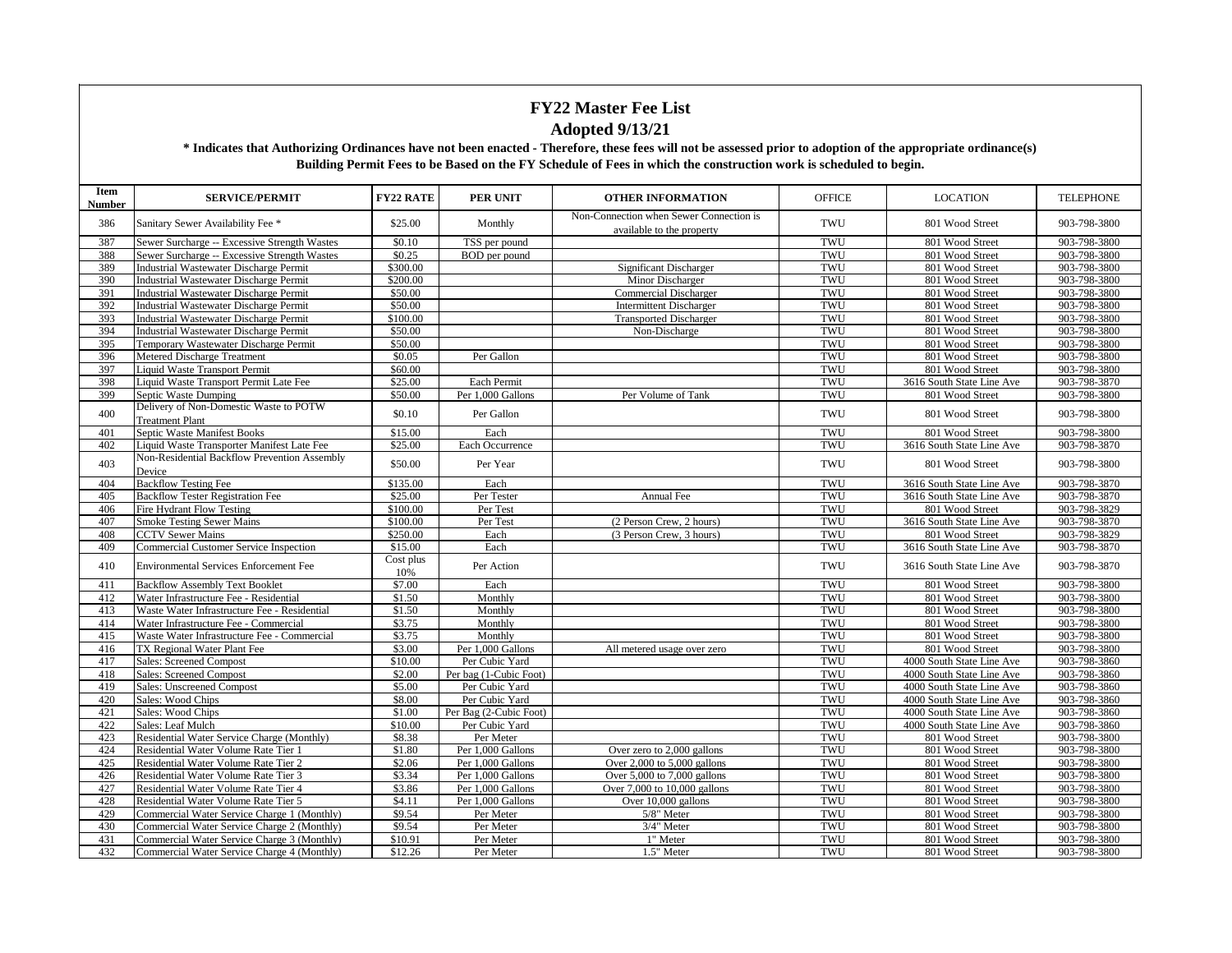| Item<br>Number | <b>SERVICE/PERMIT</b>                                                                                 | <b>FY22 RATE</b> | <b>PER UNIT</b>   | <b>OTHER INFORMATION</b>        | <b>OFFICE</b> | <b>LOCATION</b> | <b>TELEPHONE</b> |
|----------------|-------------------------------------------------------------------------------------------------------|------------------|-------------------|---------------------------------|---------------|-----------------|------------------|
| 433            | Commercial Water Service Charge 5 (Monthly)                                                           | \$13.61          | Per Meter         | 2" Meter                        | TWU           | 801 Wood Street | 903-798-3800     |
| 434            | Commercial Water Service Charge 6 (Monthly)                                                           | \$27.24          | Per Meter         | 3" Meter                        | TWU           | 801 Wood Street | 903-798-3800     |
| 435            | Commercial Water Service Charge 7 (Monthly)                                                           | \$40.86          | Per Meter         | 4" Meter                        | TWU           | 801 Wood Street | 903-798-3800     |
| 436            | Commercial Water Service Charge 8 (Monthly)                                                           | \$68.11          | Per Meter         | 6" Meter                        | TWU           | 801 Wood Street | 903-798-3800     |
| 437            | Commercial Water Service Charge 9 (Monthly)                                                           | \$68.11          | Per Meter         | 8" Meter                        | TWU           | 801 Wood Street | 903-798-3800     |
| 438            | Commercial Water Volume Rate Tier 1                                                                   | \$3.34           | Per 1,000 Gallons | Over zero to 2,000 gallons      | TWU           | 801 Wood Street | 903-798-3800     |
| 439            | Commercial Water Volume Rate Tier 2                                                                   | \$3.34           | Per 1,000 Gallons | Over 2,000 to 5,000 gallons     | TWU           | 801 Wood Street | 903-798-3800     |
| 440            | Commercial Water Volume Rate Tier 3                                                                   | \$3.34           | Per 1,000 Gallons | Over $5,000$ to $7,000$ gallons | TWU           | 801 Wood Street | 903-798-3800     |
| 441            | Commercial Water Volume Rate Tier 4                                                                   | \$3.34           | Per 1,000 Gallons | Over 7,000 to 10,000 gallons    | TWU           | 801 Wood Street | 903-798-3800     |
| 442            | Commercial Water Volume Rate Tier 5                                                                   | \$3.34           | Per 1,000 Gallons | Over 10,000 gallons             | TWU           | 801 Wood Street | 903-798-3800     |
| 443            | Industrial Water Rates and Service Charges                                                            | \$0.00           | Annual            | <b>Negotiated Water Budgets</b> | TWU           | 801 Wood Street | 903-798-3800     |
| 444            | Residential Water Service Charge (Monthly) [outside<br>city limits]                                   | \$12.57          | Per Meter         |                                 | TWU           | 801 Wood Street | 903-798-3800     |
| 445            | Residential Water Volume Rate Tier 1 [outside city<br>limits]                                         | \$2.70           | Per 1,000 Gallons | Over zero to 2,000 gallons      | TWU           | 801 Wood Street | 903-798-3800     |
| 446            | Residential Water Volume Rate Tier 2 [outside city<br>limits]                                         | \$3.08           | Per 1,000 Gallons | Over $2,000$ to $5,000$ gallons | TWU           | 801 Wood Street | 903-798-3800     |
| 447            | Residential Water Volume Rate Tier 3 Joutside city<br>limits]                                         | \$5.02           | Per 1,000 Gallons | Over $5,000$ to $7,000$ gallons | TWU           | 801 Wood Street | 903-798-3800     |
| 448            | Residential Water Volume Rate Tier 4 [outside city<br>limits]                                         | \$5.79           | Per 1,000 Gallons | Over 7,000 to 10,000 gallons    | TWU           | 801 Wood Street | 903-798-3800     |
| 449            | Residential Water Volume Rate Tier 5 [outside city<br>limits]                                         | \$6.17           | Per 1,000 Gallons | Over 10,000 gallons             | TWU           | 801 Wood Street | 903-798-3800     |
| 450            | Commercial Water Service Charge 1 (Monthly)<br>[outside city limits]                                  | \$14.31          | Per Meter         | 5/8" Meter                      | TWU           | 801 Wood Street | 903-798-3800     |
| 451            | Commercial Water Service Charge 2 (Monthly)<br>[outside city limits]                                  | \$14.31          | Per Meter         | 3/4" Meter                      | TWU           | 801 Wood Street | 903-798-3800     |
| 452            | Commercial Water Service Charge 3 (Monthly)<br>[outside city limits]                                  | \$16.37          | Per Meter         | 1" Meter                        | TWU           | 801 Wood Street | 903-798-3800     |
| 453            | Commercial Water Service Charge 4 (Monthly)<br>[outside city limits]                                  | \$18.40          | Per Meter         | 1.5" Meter                      | <b>TWU</b>    | 801 Wood Street | 903-798-3800     |
| 454            | Commercial Water Service Charge 5 (Monthly)<br><b><i><u>foutside</u></i></b> city limits <sup>1</sup> | \$20.42          | Per Meter         | 2" Meter                        | TWU           | 801 Wood Street | 903-798-3800     |
| 455            | Commercial Water Service Charge 6 (Monthly)<br>[outside city limits]                                  | \$40.86          | Per Meter         | 3" Meter                        | TWU           | 801 Wood Street | 903-798-3800     |
| 456            | Commercial Water Service Charge 7 (Monthly)<br>[outside city limits]                                  | \$61.30          | Per Meter         | 4" Meter                        | TWU           | 801 Wood Street | 903-798-3800     |
| 457            | Commercial Water Service Charge 8 (Monthly)<br>[outside city limits]                                  | \$102.16         | Per Meter         | 6" Meter                        | TWU           | 801 Wood Street | 903-798-3800     |
| 458            | Commercial Water Service Charge 9 (Monthly)<br><b><i><u>foutside</u></i></b> city limits <sup>1</sup> | \$102.16         | Per Meter         | 8" Meter                        | TWU           | 801 Wood Street | 903-798-3800     |
| 459            | Commercial Water Volume Rate Tier 1 [outside city<br>limits]                                          | \$5.02           | Per 1,000 Gallons | Over zero to 2,000 gallons      | TWU           | 801 Wood Street | 903-798-3800     |
| 460            | Commercial Water Volume Rate Tier 2 [outside city<br>limits]                                          | \$5.02           | Per 1,000 Gallons | Over $2,000$ to $5,000$ gallons | TWU           | 801 Wood Street | 903-798-3800     |
| 461            | Commercial Water Volume Rate Tier 3 [outside city<br>limits]                                          | \$5.02           | Per 1,000 Gallons | Over $5,000$ to $7,000$ gallons | TWU           | 801 Wood Street | 903-798-3800     |
| 462            | Commercial Water Volume Rate Tier 4 [outside city<br>limits]                                          | \$5.02           | Per 1,000 Gallons | Over 7,000 to 10,000 gallons    | TWU           | 801 Wood Street | 903-798-3800     |
| 463            | Commercial Water Volume Rate Tier 5 [outside city<br>limits]                                          | \$5.02           | Per 1,000 Gallons | Over 10,000 gallons             | TWU           | 801 Wood Street | 903-798-3800     |